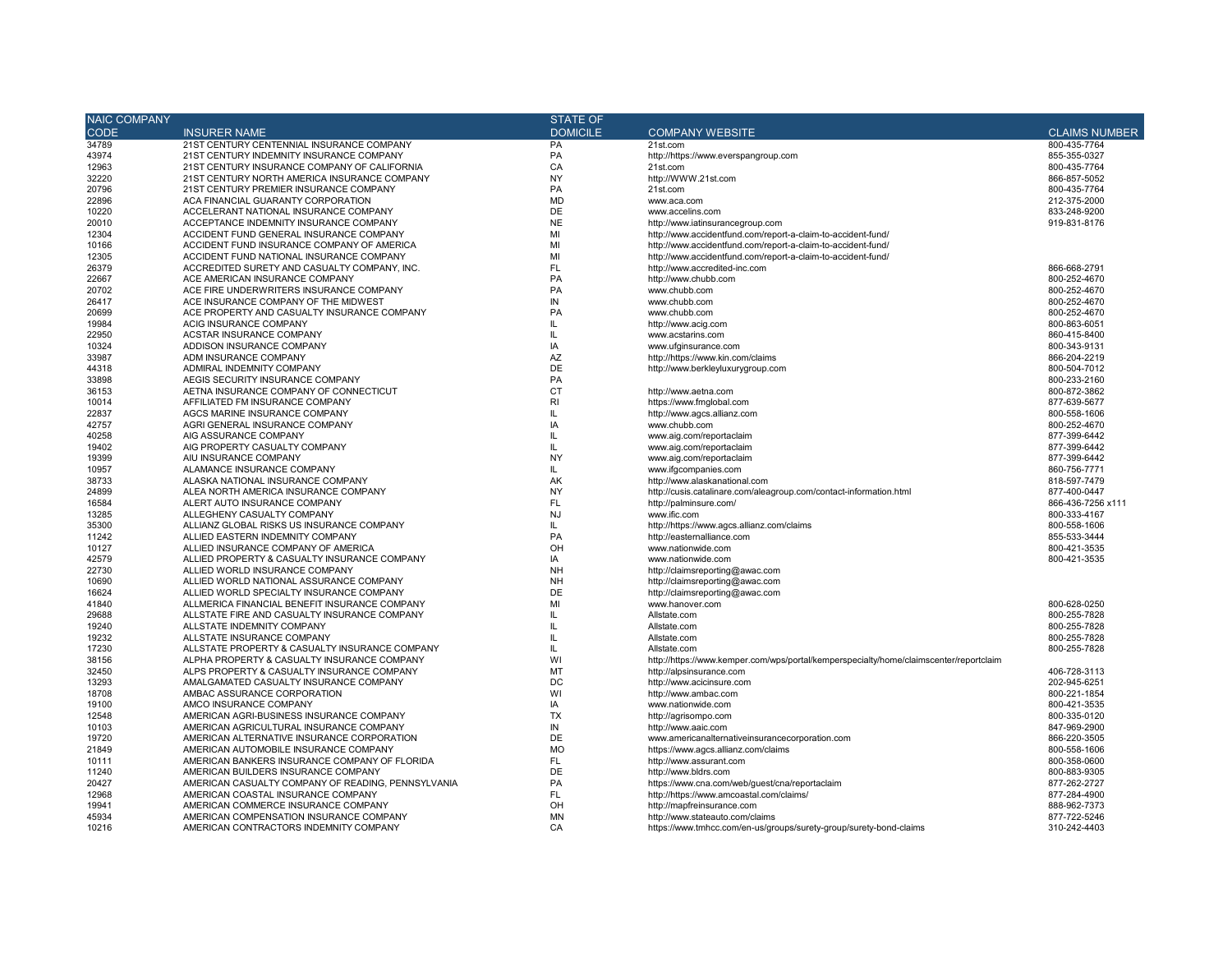| 19690 | AMERICAN ECONOMY INSURANCE COMPANY                            | IN             | www.safeco.com                                                                                 | 800-332-3226      |
|-------|---------------------------------------------------------------|----------------|------------------------------------------------------------------------------------------------|-------------------|
| 37990 | AMERICAN EMPIRE INSURANCE COMPANY                             | OH             | http://www.greatamericaninsurancegroup.com                                                     | 844-424-4669      |
| 10819 | AMERICAN EQUITY SPECIALTY INSURANCE COMPANY                   | <b>CT</b>      | http://www.northlandins.com                                                                    | 800-328-5972      |
| 12504 | AMERICAN FAMILY CONNECT INSURANCE COMPANY                     | WI             | http://https://www.ameriprise.com/auto-home-insurance/aah/claims/                              | 800-872-5246      |
| 29068 | AMERICAN FAMILY CONNECT PROPERTY & CASUALTY INSURANCE COMPANY | WI             | https://www.ameriprise.com/auto-home-insurance/aah/claims/                                     | 800-872-5246      |
| 23450 | AMERICAN FAMILY HOME INSURANCE COMPANY                        | <b>FL</b>      | www.amig.com                                                                                   | 800-375-2075      |
| 24066 | AMERICAN FIRE AND CASUALTY COMPANY                            | <b>NH</b>      | www.safeco.com                                                                                 | 800-332-3226      |
| 26247 | AMERICAN GUARANTEE AND LIABILITY INSURANCE COMPANY            | <b>NY</b>      | http://www.zurichna.com                                                                        | 800-987-3373      |
| 43494 | AMERICAN HALLMARK INSURANCE COMPANY OF TEXAS                  | TX             | https://www.hallmarkgrp.com                                                                    | 800-426-5119      |
| 19380 | AMERICAN HOME ASSURANCE COMPANY                               | <b>NY</b>      | www.aig.com/reportaclaim                                                                       | 877-399-6442      |
| 21857 | AMERICAN INSURANCE COMPANY (THE)                              | OH             | https://www.agcs.allianz.com/claims                                                            | 800-558-1606      |
| 12841 | AMERICAN INTEGRITY INSURANCE COMPANY OF FLORIDA               | <b>FL</b>      | http://www.aiiflorida.com                                                                      | 844-692-4421      |
| 31895 | AMERICAN INTERSTATE INSURANCE COMPANY                         | <b>NE</b>      | amerisafe.com                                                                                  | 800-699-6240      |
| 12228 | AMERICAN INTERSTATE INSURANCE COMPANY OF TEXAS                | TX             | http://amerisafe.com                                                                           | 800-699-6240      |
| 12200 | AMERICAN LIBERTY INSURANCE COMPANY                            | UT             | http://https://www.benchmarkadministrators.com                                                 | 866-377-0891      |
| 16810 | AMERICAN MERCURY INSURANCE COMPANY                            | OK             | http://www.mercuryinsurance.com                                                                | 727-561-4008      |
| 26140 | AMERICAN MILLENNIUM INSURANCE COMPANY                         | NJ             | http://https://aminsure.com/claims/                                                            | 973-628-6060 x251 |
| 23469 | AMERICAN MODERN HOME INSURANCE COMPANY                        | OH             | www.amig.com                                                                                   | 800-375-2075      |
| 12314 | AMERICAN MODERN INSURANCE COMPANY OF FLORIDA. INC.            | FL.            | www.amig.com                                                                                   | 800-375-2075      |
| 42722 | AMERICAN MODERN PROPERTY AND CASUALTY INSURANCE COMPANY       | OH             | http://www.amig.com                                                                            | 800-375-2075      |
| 38652 | AMERICAN MODERN SELECT INSURANCE COMPANY                      | OH             | www.amig.com                                                                                   | 800-375-2075      |
| 39942 | AMERICAN NATIONAL GENERAL INSURANCE COMPANY                   | <b>MO</b>      | http://www.americannational.com                                                                | 800-333-2860      |
| 28401 | AMERICAN NATIONAL PROPERTY & CASUALTY COMPANY                 | <b>MO</b>      | http://www.americannational.com                                                                | 800-333-2860      |
| 12190 | AMERICAN PET INSURANCE COMPANY                                | NY             | http://americanpetinsurance.com/                                                               | 877-589-1841      |
| 13563 | AMERICAN PLATINUM PROPERTY AND CASUALTY INSURANCE COMPANY     | <b>FL</b>      | https://americanplatinumpcic.com/claims                                                        | 800-470-0599      |
| 21806 | AMERICAN PROPERTY INSURANCE COMPANY                           | <b>NJ</b>      | www.apinational.com                                                                            | 848-208-2000      |
| 19615 | AMERICAN RELIABLE INSURANCE COMPANY                           | AZ             | https://www.global-indemnity.com                                                               | 800-245-1505      |
| 19631 | AMERICAN ROAD INSURANCE COMPANY (THE)                         | MI             |                                                                                                | 800-770-6696      |
| 42978 | AMERICAN SECURITY INSURANCE COMPANY                           | DE             | http://www.assurant.com                                                                        | 800-358-0600      |
| 17965 | AMERICAN SENTINEL INSURANCE COMPANY                           | PA             |                                                                                                | 800-233-2160      |
| 42897 | AMERICAN SERVICE INSURANCE COMPANY                            | IL             | http://www.buckleup.com                                                                        | 866-514-2734      |
| 41998 | AMERICAN SOUTHERN HOME INSURANCE COMPANY                      | FL.            | www.amig.com                                                                                   | 800-375-2075      |
| 10235 | AMERICAN SOUTHERN INSURANCE COMPANY                           | KS             | amsou.com                                                                                      | 404-266-9599 x129 |
| 19704 | AMERICAN STATES INSURANCE COMPANY                             | IN             | www.safeco.com                                                                                 |                   |
| 10872 | AMERICAN STRATEGIC INSURANCE CORP.                            | <b>FL</b>      | www.americanstrategic.com                                                                      | 866-274-5677      |
| 19623 | AMERICAN SUMMIT INSURANCE COMPANY                             | <b>TX</b>      | http://https://www.nationallloydsinsurance.com/home/                                           | 800-749-6419      |
| 31380 | AMERICAN SURETY COMPANY                                       | IN             | www.asc-usi.com                                                                                | 317-875-8700      |
| 12359 | AMERICAN TRADITIONS INSURANCE COMPANY                         | FL             | www.jergermga.com                                                                              | 866-270-8430      |
| 40142 | AMERICAN ZURICH INSURANCE COMPANY                             | IL             | http://www.zurichna.com                                                                        | 800-987-3373      |
| 19488 | AMERISURE INSURANCE COMPANY                                   | MI             | http://www.amerisure.com                                                                       | 800-257-1900      |
|       |                                                               |                |                                                                                                |                   |
| 23396 | AMERISURE MUTUAL INSURANCE COMPANY                            | MI             | http://www.amerisure.com                                                                       | 800-257-1900      |
| 11050 | AMERISURE PARTNERS INSURANCE COMPANY                          | MI<br>MI       | http://www.amerisure.com                                                                       | 800-257-1900      |
| 10665 | AMERITRUST INSURANCE CORPORATION                              |                | www.ameritrustgroup.com                                                                        | 800-825-9489      |
| 27928 | AMEX ASSURANCE COMPANY                                        | IL             | www.americanexpress.com                                                                        | 800-645-9700      |
| 16459 | AMFED ADVANTAGE INSURANCE COMPANY                             | <b>MS</b>      | https://www.amfed.com/                                                                         | 800-264-8085 x244 |
| 11963 | AMFED CASUALTY INSURANCE COMPANY                              | <b>MS</b>      | https://www.amfed.com/                                                                         | 800-264-8085 x366 |
| 11208 | AMFED NATIONAL INSURANCE COMPANY                              | <b>MS</b>      | https://www.amfed.com/                                                                         | 800-264-8085 x366 |
| 42390 | AMGUARD INSURANCE COMPANY                                     | PA             | http://www.guard.com/                                                                          | 570-825-9900      |
| 19976 | AMICA MUTUAL INSURANCE COMPANY                                | R <sub>l</sub> | www.amica.com                                                                                  | 800-652-6422      |
| 12287 | AMICA PROPERTY AND CASUALTY INSURANCE COMPANY                 | R <sub>l</sub> | www.amica.com                                                                                  | 800-652-6422      |
| 40010 | ANCHOR GENERAL INSURANCE COMPANY                              | CA             | http://www.anchorgeneral.com                                                                   | 800-542-6246      |
| 15617 | ANCHOR PROPERTY AND CASUALTY INSURANCE COMPANY                | <b>FL</b>      | http://https://www.relyonanchor.com/                                                           | 844-365-5588      |
| 34738 | ARAG INSURANCE COMPANY                                        | IA             | ARAGlegal.com                                                                                  | 800-888-4184      |
| 30830 | ARCH INDEMNITY INSURANCE COMPANY                              | <b>MO</b>      | http://www.archcapgroup.com/Insurance/Regions/United-States/Claims                             | 877-688-2724      |
| 11150 | ARCH INSURANCE COMPANY                                        | <b>MO</b>      | http://www.archcapgroup.com/Insurance/Regions/United-States/Claims                             | 877-688-2724      |
| 18732 | ARCH MORTGAGE GUARANTY COMPANY                                | WI             | http://https://mortgage.archgroup.com/us/origination-and-servicing/loss-mitigation-and-claims/ | 877-642-4642 x4   |
| 40266 | ARCH MORTGAGE INSURANCE COMPANY                               | WI             | http://https://mortgage.archgroup.com/us/origination-and-servicing/loss-mitigation-and-claims/ | 877-642-4642 x4   |
| 10348 | ARCH REINSURANCE COMPANY                                      | DE             |                                                                                                | 973-898-9575      |
| 19860 | ARGONAUT GREAT CENTRAL INSURANCE COMPANY                      | IL             | http://www.argolimited.com/claims/                                                             | 833-240-4128      |
| 19801 | ARGONAUT INSURANCE COMPANY                                    | IL             | www.argolimited.com/claims/                                                                    | 833-240-4128      |
| 19828 | ARGONAUT-MIDWEST INSURANCE COMPANY                            | KY             | http://www.argolimited.com/claims/                                                             | 833-240-4128      |
| 13900 | ARI INSURANCE COMPANY                                         | <b>PA</b>      |                                                                                                |                   |
| 41459 | ARMED FORCES INSURANCE EXCHANGE                               | KS             | http://www.afi.org                                                                             | 800-255-0187      |
| 24678 | ARROWOOD INDEMNITY COMPANY                                    | DE             | http://www.arrowpointcap.com                                                                   | 866-236-7750      |

| www.safeco.com                                                                                 | 800-332-3226     |
|------------------------------------------------------------------------------------------------|------------------|
| http://www.greatamericaninsurancegroup.com                                                     | 844-424-4669     |
| http://www.northlandins.com                                                                    | 800-328-5972     |
| http://https://www.ameriprise.com/auto-home-insurance/aah/claims/                              | 800-872-5246     |
| https://www.ameriprise.com/auto-home-insurance/aah/claims/                                     | 800-872-5246     |
| www.amig.com                                                                                   | 800-375-2075     |
| www.safeco.com                                                                                 | 800-332-3226     |
| http://www.zurichna.com                                                                        | 800-987-3373     |
| https://www.hallmarkgrp.com                                                                    | 800-426-5119     |
| www.aig.com/reportaclaim                                                                       | 877-399-6442     |
| https://www.agcs.allianz.com/claims                                                            | 800-558-1606     |
| http://www.aiiflorida.com                                                                      | 844-692-4421     |
| amerisafe.com                                                                                  | 800-699-6240     |
| http://amerisafe.com                                                                           | 800-699-6240     |
| http://https://www.benchmarkadministrators.com                                                 | 866-377-0891     |
| http://www.mercuryinsurance.com                                                                | 727-561-4008     |
| http://https://aminsure.com/claims/                                                            | 973-628-6060 x25 |
| www.amig.com                                                                                   | 800-375-2075     |
| www.amig.com                                                                                   | 800-375-2075     |
| http://www.amig.com                                                                            | 800-375-2075     |
| www.amig.com                                                                                   | 800-375-2075     |
| http://www.americannational.com                                                                | 800-333-2860     |
| http://www.americannational.com                                                                | 800-333-2860     |
| http://americanpetinsurance.com/                                                               | 877-589-1841     |
| https://americanplatinumpcic.com/claims                                                        | 800-470-0599     |
| www.apinational.com                                                                            | 848-208-2000     |
| https://www.global-indemnity.com                                                               | 800-245-1505     |
|                                                                                                | 800-770-6696     |
| http://www.assurant.com                                                                        | 800-358-0600     |
|                                                                                                | 800-233-2160     |
| http://www.buckleup.com                                                                        | 866-514-2734     |
| www.amig.com                                                                                   | 800-375-2075     |
| amsou.com                                                                                      | 404-266-9599 x12 |
| www.safeco.com                                                                                 |                  |
| www.americanstrategic.com                                                                      | 866-274-5677     |
| http://https://www.nationallloydsinsurance.com/home/                                           | 800-749-6419     |
| www.asc-usi.com                                                                                | 317-875-8700     |
| www.jergermga.com                                                                              | 866-270-8430     |
| http://www.zurichna.com                                                                        | 800-987-3373     |
| http://www.amerisure.com                                                                       | 800-257-1900     |
| http://www.amerisure.com                                                                       | 800-257-1900     |
| http://www.amerisure.com                                                                       | 800-257-1900     |
| www.ameritrustgroup.com                                                                        | 800-825-9489     |
| www.americanexpress.com                                                                        | 800-645-9700     |
| https://www.amfed.com/                                                                         | 800-264-8085 x24 |
| https://www.amfed.com/                                                                         | 800-264-8085 x36 |
| https://www.amfed.com/                                                                         | 800-264-8085 x36 |
| http://www.guard.com/                                                                          | 570-825-9900     |
| www.amica.com                                                                                  | 800-652-6422     |
| www.amica.com                                                                                  | 800-652-6422     |
| http://www.anchorgeneral.com                                                                   | 800-542-6246     |
| http://https://www.relyonanchor.com/                                                           | 844-365-5588     |
| ARAGlegal.com                                                                                  | 800-888-4184     |
| http://www.archcapgroup.com/Insurance/Regions/United-States/Claims                             | 877-688-2724     |
| http://www.archcapgroup.com/Insurance/Regions/United-States/Claims                             | 877-688-2724     |
| http://https://mortgage.archgroup.com/us/origination-and-servicing/loss-mitigation-and-claims/ | 877-642-4642 x4  |
| http://https://mortgage.archgroup.com/us/origination-and-servicing/loss-mitigation-and-claims/ | 877-642-4642 x4  |
|                                                                                                | 973-898-9575     |
| http://www.argolimited.com/claims/                                                             | 833-240-4128     |
| www.argolimited.com/claims/                                                                    | 833-240-4128     |
| http://www.argolimited.com/claims/                                                             | 833-240-4128     |
|                                                                                                | 800-255-0187     |
| http://www.afi.org<br>http://www.arrowpointcap.com                                             | 866-236-7750     |
|                                                                                                |                  |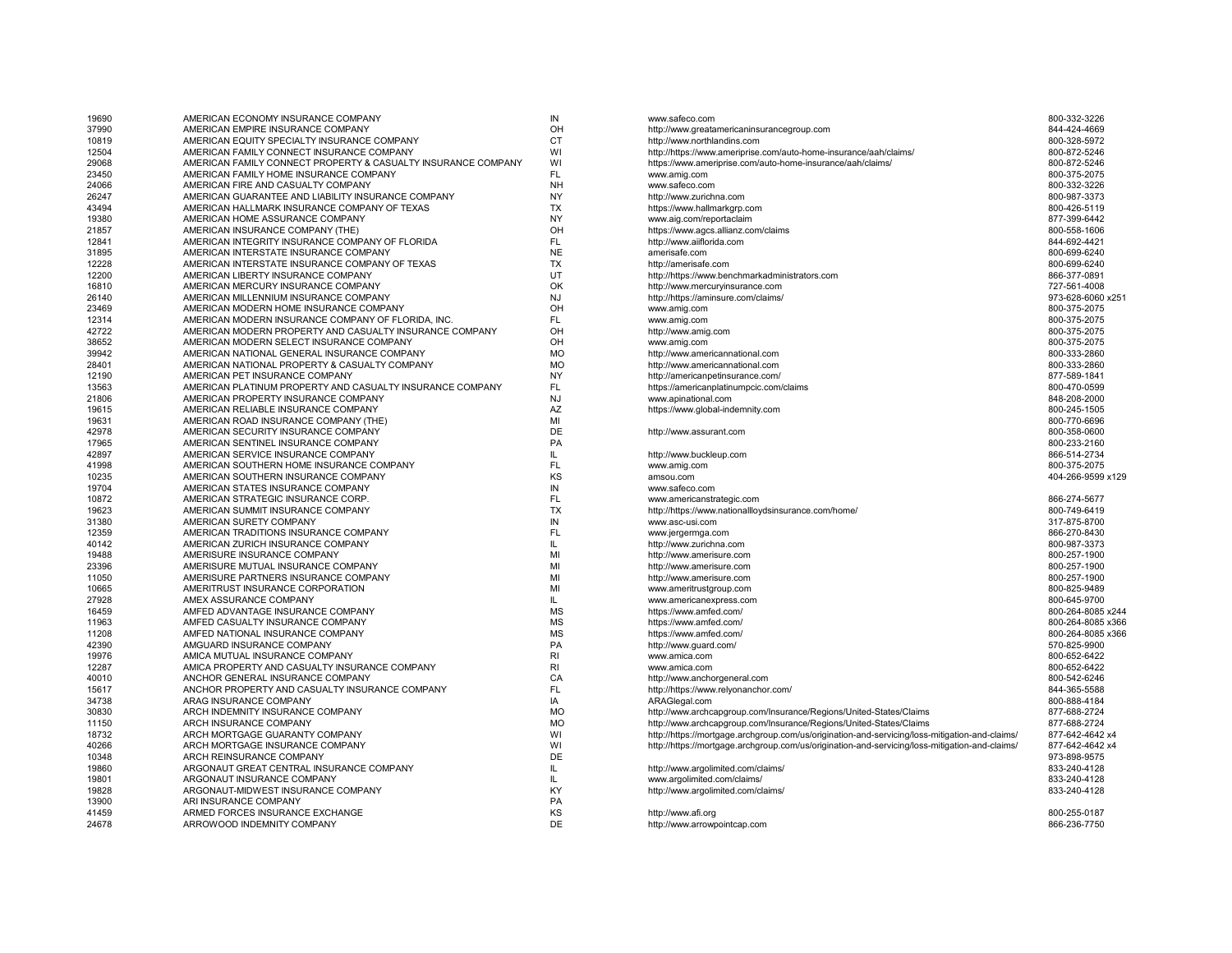| 10194 | ARTISAN AND TRUCKERS CASUALTY COMPANY           | WI        | progressive.com                                                                          | 800-776-4737       |
|-------|-------------------------------------------------|-----------|------------------------------------------------------------------------------------------|--------------------|
| 13683 | ASCENDANT COMMERCIAL INSURANCE, INC.            | FL        | http://www.ascendantclaims.com                                                           | 305-820-4347       |
| 23752 | ASCOT INSURANCE COMPANY                         | CO        | http://WWW.Ascotgroup.com/claims                                                         | 833-454-3023       |
| 30279 | ASCOT SURETY & CASUALTY COMPANY                 | CO        | n/a                                                                                      | 973-377-7000       |
| 12196 | ASI ASSURANCE CORP.                             | FL        | www.americanstrategic.com                                                                | 866-274-5677       |
| 11072 | ASI HOME INSURANCE CORP.                        | FL        | www.americanstrategic.com                                                                | 866-274-5677       |
| 13142 | ASI PREFERRED INSURANCE CORP.                   | FL        | www.americanstrategic.com                                                                | 866-274-5677       |
| 43460 | ASPEN AMERICAN INSURANCE COMPANY                | <b>TX</b> | http://www.aspen-insurance.com                                                           | 877-245-3510       |
| 21865 | ASSOCIATED INDEMNITY CORPORATION                | CA        | www.wcf.com                                                                              | 800-446-2667       |
| 23140 | ASSOCIATED INDUSTRIES INSURANCE COMPANY, INC.   | FL        | www.amtrustfinancial.com                                                                 | 866-272-9267       |
| 11558 | ASSURANCEAMERICA INSURANCE COMPANY              | <b>NE</b> | http://assuranceamerica.com                                                              | 770-952-0200       |
| 30180 | ASSURED GUARANTY CORP.                          | <b>MD</b> |                                                                                          | 212-974-0100       |
| 18287 | ASSURED GUARANTY MUNICIPAL CORP.                | <b>NY</b> |                                                                                          | 212-974-0100       |
| 29033 | ATAIN INSURANCE COMPANY                         | <b>TX</b> | http://atainins.com                                                                      | 248-538-4530       |
| 23833 | ATHOME INSURANCE COMPANY                        | <b>NJ</b> | http://https://www.plymouthrock.com/resource-center/nj-insurance-guides/claims-center-nj | 800-437-5556       |
| 27154 | ATLANTIC SPECIALTY INSURANCE COMPANY            | <b>NY</b> | https://www.intactspecialty.com/                                                         | 877-248-3455       |
| 25422 | ATRADIUS TRADE CREDIT INSURANCE, INC.           | <b>MD</b> | http://https://atrium.atradius.com/                                                      | 410-568-3850 x3930 |
| 13412 | AUSTIN MUTUAL INSURANCE COMPANY                 | MN        | http://www.msagroup.com                                                                  | 877-425-2467       |
| 12813 | AUTO CLUB INSURANCE COMPANY OF FLORIDA          | FL        | http://www.autoclubfl.com                                                                | 888-929-4222       |
| 41041 | AUTO CLUB SOUTH INSURANCE COMPANY               | FL        | http://www.autoclubfl.com                                                                | 800-289-1325       |
| 18988 | AUTO-OWNERS INSURANCE COMPANY                   | MI        | www.auto-owners.com                                                                      | 800-346-0346       |
| 10367 | AVEMCO INSURANCE COMPANY                        | <b>MD</b> | www.avemco.com                                                                           | 800-874-9124       |
| 22390 | AVENTUS INSURANCE COMPANY                       | <b>TX</b> | http://www.wellingtoninsgroup.com                                                        | 800-880-0474       |
| 33022 | AXA INSURANCE COMPANY                           | <b>NY</b> | http://webfnol.na@axaxl.com                                                              | 212-754-7574       |
| 37273 | AXIS INSURANCE COMPANY                          | IL.       | axiscapital.com                                                                          | 678-746-9613       |
| 20370 | AXIS REINSURANCE COMPANY                        | <b>NY</b> | http://www.axiscapital.com/insurance/us/claims                                           | 866-770-5629       |
| 15610 | AXIS SPECIALTY INSURANCE COMPANY                | <b>CT</b> | http://www.axiscapital.com/insurance/us/claims                                           | 866-770-5629       |
| 24813 | BALBOA INSURANCE COMPANY                        | CA        | NGLSClaimsReporting@ngic.com                                                             | 800-824-8562       |
| 33162 | <b>BANKERS INSURANCE COMPANY</b>                | FL        | http://www.bankersinsurance.com                                                          | 800-765-9700       |
| 18279 | BANKERS STANDARD INSURANCE COMPANY              | PA        | www.chubb.com                                                                            | 800-252-4670       |
| 29513 | BAR PLAN MUTUAL INSURANCE COMPANY (THE)         | <b>MO</b> | http://www.thebarplan.com                                                                | 314-965-3333 x128  |
| 38245 | <b>BCS INSURANCE COMPANY</b>                    | OH        |                                                                                          | 630-472-7700       |
| 14402 | BEARING MIDWEST CASUALTY COMPANY                | KS        | http://www.mwbc.com                                                                      | 816-474-7799       |
| 37540 | BEAZLEY INSURANCE COMPANY, INC.                 | <b>CT</b> | https://www.beazley.com/claims                                                           | 866-623-2953       |
| 41394 | <b>BENCHMARK INSURANCE COMPANY</b>              | KS        | https://www.benchmarkadministrators.com/                                                 | 866-377-0891       |
| 15911 | BERKLEY CASUALTY COMPANY                        | IA        | http://www.berkindcomp.com                                                               | 800-448-5621       |
| 32603 | BERKLEY INSURANCE COMPANY                       | DE        | http://www.wrberkley.com                                                                 | 800-343-0592       |
| 38911 | BERKLEY NATIONAL INSURANCE COMPANY              | IA        | http://www.wrberkley.com                                                                 | 800-343-0592       |
| 29580 | BERKLEY REGIONAL INSURANCE COMPANY              | IA        | www.wrberkley.com                                                                        | 800-343-0592       |
| 13070 | BERKSHIRE HATHAWAY ASSURANCE CORPORATION        | <b>NY</b> | http://www.nationalindemnity.com                                                         | 800-356-5750       |
| 10391 | BERKSHIRE HATHAWAY DIRECT INSURANCE COMPANY     | <b>NE</b> | http://nationalindemnity.com                                                             | 800-356-5750       |
| 20044 | BERKSHIRE HATHAWAY HOMESTATE INSURANCE COMPANY  | <b>NE</b> | http://www.bhhc.com                                                                      | 800-356-5750       |
| 22276 | BERKSHIRE HATHAWAY SPECIALTY INSURANCE COMPANY  | <b>NE</b> | http://www.nationalindemnity.com                                                         | 800-356-5750       |
| 20095 | BITCO GENERAL INSURANCE CORPORATION             | IA        | http://www.bitco.com                                                                     | 800-475-4477       |
| 20109 | BITCO NATIONAL INSURANCE COMPANY                | IA        | http://www.bitco.com                                                                     | 800-475-4477       |
| 26611 | BLACKBOARD INSURANCE COMPANY                    | DE        | www.aig.com/reportaclaim                                                                 | 877-399-6442       |
| 22250 | BLUESHORE INSURANCE COMPANY                     | <b>TX</b> | http://www.blueshoreins.com                                                              | 602-730-7046       |
| 27081 | BOND SAFEGUARD INSURANCE COMPANY                | SD        | http://www.sompo-intl.com/services/insurance-claims                                      | 914-468-8093       |
| 12319 | BONDSMAN INSURANCE COMPANY                      | PA        | http://bondsmanholdings.com                                                              | 619-866-6505       |
| 10335 | BRIDGEFIELD CASUALTY INSURANCE COMPANY          | FL        | www.summitholdings.com                                                                   | 800-282-7648       |
| 10701 | BRIDGEFIELD EMPLOYERS INSURANCE COMPANY         | FL        | www.summitholdings.com                                                                   | 800-282-7648       |
| 10993 | BRIERFIELD INSURANCE COMPANY                    | <b>MS</b> | http://www.fcci-group.com/wps/portal/fcci/contactus/reportaclaim                         | 800-226-3224       |
| 19658 | BRISTOL WEST INSURANCE COMPANY                  | OH        | http://bristolwest.com                                                                   | 800-274-7865       |
| 13528 | BROTHERHOOD MUTUAL INSURANCE COMPANY            | IN        | https://www.brotherhoodmutual.com                                                        | 800-333-3371       |
| 14380 | BUILD AMERICA MUTUAL ASSURANCE COMPANY          | <b>NY</b> | http://https://buildamerica.com/                                                         | 212-235-2517       |
| 10844 | BUILDERS MUTUAL INSURANCE COMPANY               | <b>NC</b> | buildersmutual.com                                                                       | 919-227-0479       |
| 15385 | BUREAU VERITAS INSPECTION AND INSURANCE COMPANY | IL.       | www.bureauveritas.com                                                                    | 888-357-7020       |
| 11697 | BUSINESSFIRST INSURANCE COMPANY                 | FL        | www.summitholdings.com                                                                   | 800-282-7648       |
| 16572 | CABLE INSURANCE COMPANY                         | FL        | https://cable-holdings.com/claim-form/                                                   | 954-563-3000 x250  |
| 20125 | CALIFORNIA CASUALTY INSURANCE COMPANY           | CA        | http://www.calcas.com                                                                    | 800-800-9410       |
| 36340 | CAMICO MUTUAL INSURANCE COMPANY                 | CA        | www.camico.com                                                                           | 800-652-1772       |
| 12260 | CAMPMED CASUALTY & INDEMNITY COMPANY, INC.      | <b>NH</b> | www.hanover.com                                                                          | 800-628-0250       |
| 10464 | CANAL INSURANCE COMPANY                         | SC        | https://www.canalinsurance.com/                                                          | 888-247-4424       |
| 32930 | CAPACITY INSURANCE COMPANY                      | FL        | http://capacityinsurance.com                                                             | 866-351-3062       |
|       |                                                 |           |                                                                                          |                    |

| progressive.com                                                                          | 800-776-4737       |
|------------------------------------------------------------------------------------------|--------------------|
| http://www.ascendantclaims.com                                                           | 305-820-4347       |
| http://WWW.Ascotgroup.com/claims                                                         | 833-454-3023       |
| n/a                                                                                      | 973-377-7000       |
| www.americanstrategic.com                                                                | 866-274-5677       |
| www.americanstrategic.com                                                                | 866-274-5677       |
| www.americanstrategic.com                                                                | 866-274-5677       |
| http://www.aspen-insurance.com                                                           | 877-245-3510       |
| www.wcf.com                                                                              | 800-446-2667       |
| www.amtrustfinancial.com                                                                 | 866-272-9267       |
| http://assuranceamerica.com                                                              | 770-952-0200       |
|                                                                                          | 212-974-0100       |
|                                                                                          | 212-974-0100       |
| http://atainins.com                                                                      | 248-538-4530       |
| http://https://www.plymouthrock.com/resource-center/nj-insurance-guides/claims-center-nj | 800-437-5556       |
| https://www.intactspecialty.com/                                                         | 877-248-3455       |
| http://https://atrium.atradius.com/                                                      | 410-568-3850 x3930 |
| http://www.msagroup.com                                                                  | 877-425-2467       |
| http://www.autoclubfl.com                                                                | 888-929-4222       |
|                                                                                          | 800-289-1325       |
| http://www.autoclubfl.com                                                                |                    |
| www.auto-owners.com                                                                      | 800-346-0346       |
| www.avemco.com                                                                           | 800-874-9124       |
| http://www.wellingtoninsgroup.com                                                        | 800-880-0474       |
| http://webfnol.na@axaxl.com                                                              | 212-754-7574       |
| axiscapital.com                                                                          | 678-746-9613       |
| http://www.axiscapital.com/insurance/us/claims                                           | 866-770-5629       |
| http://www.axiscapital.com/insurance/us/claims                                           | 866-770-5629       |
| NGLSClaimsReporting@ngic.com                                                             | 800-824-8562       |
| http://www.bankersinsurance.com                                                          | 800-765-9700       |
| www.chubb.com                                                                            | 800-252-4670       |
| http://www.thebarplan.com                                                                | 314-965-3333 x128  |
|                                                                                          | 630-472-7700       |
| http://www.mwbc.com                                                                      | 816-474-7799       |
| https://www.beazley.com/claims                                                           | 866-623-2953       |
| https://www.benchmarkadministrators.com/                                                 | 866-377-0891       |
| http://www.berkindcomp.com                                                               | 800-448-5621       |
| http://www.wrberkley.com                                                                 | 800-343-0592       |
| http://www.wrberkley.com                                                                 | 800-343-0592       |
| www.wrberkley.com                                                                        | 800-343-0592       |
| http://www.nationalindemnity.com                                                         | 800-356-5750       |
| http://nationalindemnity.com                                                             | 800-356-5750       |
| http://www.bhhc.com                                                                      | 800-356-5750       |
| http://www.nationalindemnity.com                                                         | 800-356-5750       |
| http://www.bitco.com                                                                     | 800-475-4477       |
| http://www.bitco.com                                                                     | 800-475-4477       |
| www.aig.com/reportaclaim                                                                 | 877-399-6442       |
| http://www.blueshoreins.com                                                              | 602-730-7046       |
| http://www.sompo-intl.com/services/insurance-claims                                      | 914-468-8093       |
| http://bondsmanholdings.com                                                              | 619-866-6505       |
| www.summitholdings.com                                                                   | 800-282-7648       |
| www.summitholdings.com                                                                   | 800-282-7648       |
| http://www.fcci-group.com/wps/portal/fcci/contactus/reportaclaim                         | 800-226-3224       |
| http://bristolwest.com                                                                   | 800-274-7865       |
| https://www.brotherhoodmutual.com                                                        | 800-333-3371       |
| http://https://buildamerica.com/                                                         | 212-235-2517       |
| buildersmutual.com                                                                       | 919-227-0479       |
| www.bureauveritas.com                                                                    | 888-357-7020       |
| www.summitholdings.com                                                                   | 800-282-7648       |
| https://cable-holdings.com/claim-form/                                                   | 954-563-3000 x2501 |
| http://www.calcas.com                                                                    | 800-800-9410       |
| www.camico.com                                                                           | 800-652-1772       |
| www.hanover.com                                                                          | 800-628-0250       |
| https://www.canalinsurance.com/                                                          | 888-247-4424       |
| http://capacityinsurance.com                                                             | 866-351-3062       |
|                                                                                          |                    |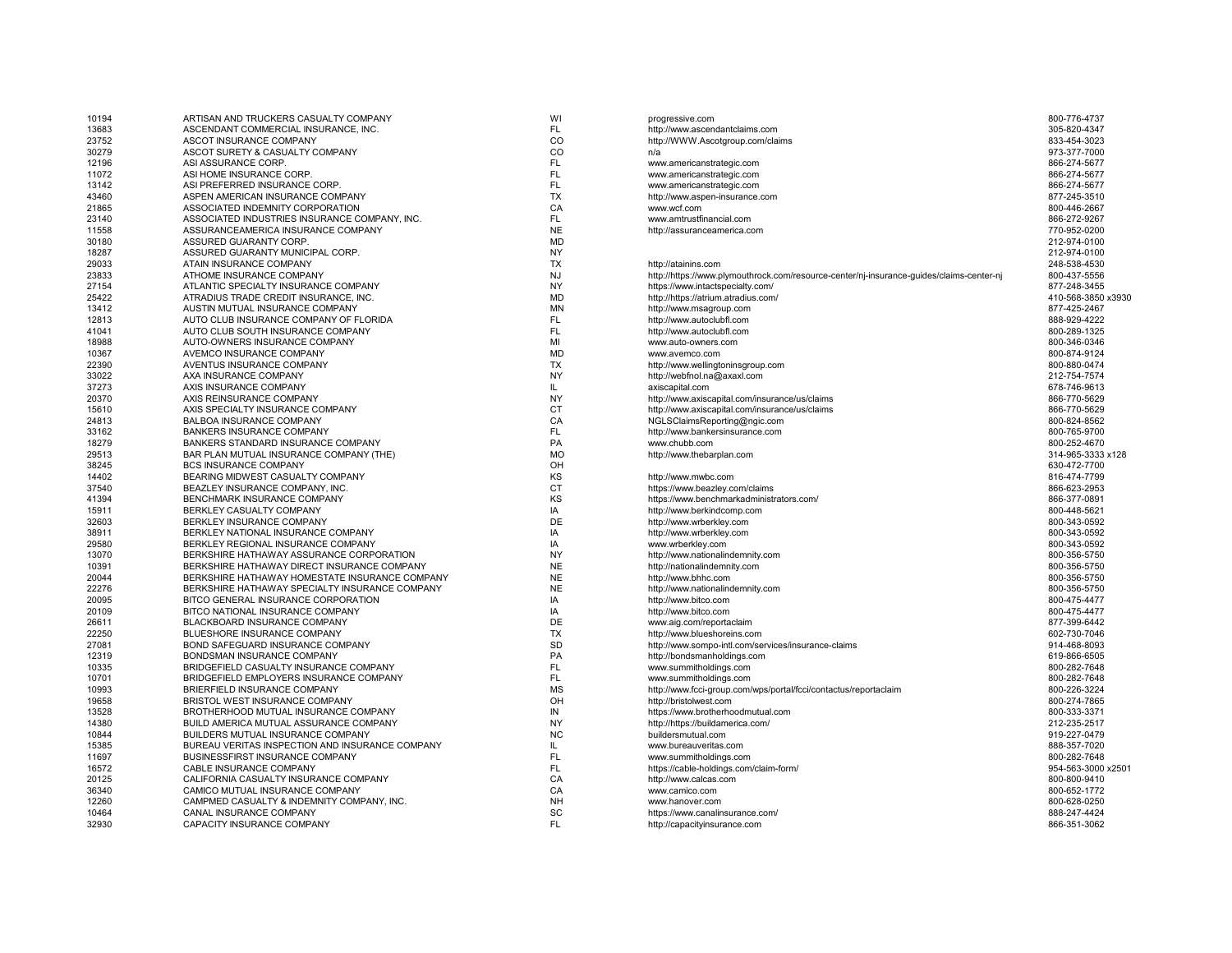| 10472 | CAPITOL INDEMNITY CORPORATION                                        | WI         | http://https://www.capspecialty.com/resources/claims/           | 800-475-4450 x3    |
|-------|----------------------------------------------------------------------|------------|-----------------------------------------------------------------|--------------------|
| 10510 | CAROLINA CASUALTY INSURANCE COMPANY                                  | IA         | http://https://www.carolinacas.com/claims/reportclaim           | 800-874-8053       |
| 10835 | CASTLE KEY INDEMNITY COMPANY                                         | IL         | Allstate.com                                                    | 800-255-7828       |
| 30511 | CASTLE KEY INSURANCE COMPANY                                         | IL.        | Allstate.com                                                    | 800-255-2728       |
| 11255 | CATERPILLAR INSURANCE COMPANY                                        | <b>MO</b>  |                                                                 | 800-248-4228       |
| 19518 | CATLIN INSURANCE COMPANY, INC.                                       | <b>TX</b>  | http://https://axaxl.com/insurance/claims                       | 877-720-8844       |
| 20273 | CEDAR INSURANCE COMPANY                                              | <b>NY</b>  | http:// https://www.siriuspt.com/about/sirius-global-solutions/ | 212-666-7070       |
| 11499 | CENSTAT CASUALTY COMPANY                                             | <b>NE</b>  | http://www.cso.com                                              | 888-453-5125       |
| 12573 | CENTAURI SPECIALTY INSURANCE COMPANY                                 | <b>FL</b>  | www.centauriinsurance.com/claims/                               | 877-234-4401       |
| 34274 | CENTRAL STATES INDEMNITY COMPANY OF OMAHA                            | <b>NE</b>  | http://www.csi-omaha.com                                        | 800-445-6500       |
| 34649 | CENTRE INSURANCE COMPANY                                             | DE         | http://zurichna.com                                             | 800-987-3373       |
| 42765 | CENTURION CASUALTY COMPANY                                           | <b>NE</b>  | http://www.uhc.com                                              |                    |
| 26905 | CENTURY-NATIONAL INSURANCE COMPANY                                   | CA         | www.nationalgeneral.com                                         | 800-468-3466       |
| 10006 | CERITY INSURANCE COMPANY                                             | <b>NY</b>  | http://www.cerity.com                                           |                    |
| 10642 | CHEROKEE INSURANCE COMPANY                                           | MI         | http://www.floir.com                                            | 800-201-0450 x3404 |
| 22810 | CHICAGO INSURANCE COMPANY                                            | IL         | https://www.agcs.allianz.com/claims                             | 800-558-1606       |
| 16356 | CHIRON INSURANCE COMPANY                                             | IA         | www.phmic.com                                                   | 800-247-5930       |
| 12777 | CHUBB INDEMNITY INSURANCE COMPANY                                    | NY         | www.chubb.com                                                   | 800-252-4670       |
| 10052 | CHUBB NATIONAL INSURANCE COMPANY                                     | IN         | www.chubb.com                                                   | 800-252-4670       |
| 10669 | CHURCH INSURANCE COMPANY                                             | NY         | www.cpg.org                                                     | 800-223-5705       |
| 18767 | CHURCH MUTUAL INSURANCE COMPANY, S.I.                                | WI         | http://www.churchmutual.com                                     | 800-554-2642       |
| 22004 | CIM INSURANCE CORPORATION                                            | MI         | https://www.ally.com/auto/vehicle-protection/claims-support/    | 313-656-5408       |
| 20400 | CIMARRON INSURANCE COMPANY, INC.                                     | AZ         | https://cimarronins.com/file-a-claim/                           | 877-296-6378       |
| 41335 | CITY NATIONAL INSURANCE COMPANY                                      | <b>TX</b>  | http://statenational.com                                        | 800-877-4567       |
| 20532 | CLARENDON NATIONAL INSURANCE COMPANY                                 | <b>TX</b>  | https://www.enstargroup.com/                                    | 800-845-2724       |
| 28860 | CLEAR BLUE INSURANCE COMPANY                                         | IL.        | http://www.clearblueinsurancegroup.com                          | 787-339-2100       |
| 15563 | CLEAR SPRING PROPERTY AND CASUALTY COMPANY                           | <b>TX</b>  | https://clearspringinsurance.com                                | 866-702-6998       |
| 16524 | CLEARCOVER INSURANCE COMPANY                                         | IL.        | https://clearcover.com/claims/                                  | 800-444-8809       |
| 12356 | CM REGENT INSURANCE COMPANY                                          | PA         | http://www.cmregent.com                                         | 844-480-0709       |
| 31887 | COFACE NORTH AMERICA INSURANCE COMPANY                               | MA         | http://https://cofanet.coface.com/en-us/login                   |                    |
| 34347 | COLONIAL AMERICAN CASUALTY AND SURETY COMPANY                        | IL.        | http://www.zurichna.com                                         | 800-987-3373       |
| 10758 | <b>COLONIAL SURETY COMPANY</b>                                       | PA         | colonialsurety.com                                              | 201-573-8788       |
| 36927 | COLONY SPECIALTY INSURANCE COMPANY                                   | OH         | http://www.argolimited.com/claims/                              | 833-240-4128       |
| 41785 | COLORADO CASUALTY INSURANCE COMPANY                                  | <b>NH</b>  | www.safeco.com                                                  | 800-332-3226       |
| 27812 | COLUMBIA INSURANCE COMPANY                                           | <b>NE</b>  |                                                                 | 800-356-5750       |
|       |                                                                      | <b>NY</b>  | http://www.nationalindemnity.com                                |                    |
| 19410 | COMMERCE AND INDUSTRY INSURANCE COMPANY                              | <b>NY</b>  | www.aig.com/reportaclaim                                        | 877-399-6442       |
| 32190 | CONSTITUTION INSURANCE COMPANY                                       |            | www.notapplicable.com                                           | 844-448-1800       |
| 20443 | CONTINENTAL CASUALTY COMPANY<br>CONTINENTAL DIVIDE INSURANCE COMPANY | IL.<br>CO  | https://www.cna.com/web/guest/cna/reportaclaim                  | 877-262-2727       |
| 35939 |                                                                      | FL         | http://www.bhhc.com                                             | 800-356-5750       |
| 39551 | CONTINENTAL HERITAGE INSURANCE COMPANY                               |            | http://www.continentalheritage.com/                             | 877-645-4871       |
| 28258 | CONTINENTAL INDEMNITY COMPANY                                        | IA         | www.auw.com                                                     | 877-234-4420       |
| 35289 | CONTINENTAL INSURANCE COMPANY                                        | PA         | https://www.cna.com/web/guest/cna/reportaclaim                  | 877-262-2727       |
| 37206 | CONTRACTORS BONDING & INSURANCE COMPANY                              | IL.        | www.rlicorp.com                                                 | 800-444-0406       |
| 10499 | COREPOINTE INSURANCE COMPANY                                         | DE         | http://www.amtrustfinancial.com                                 | 866-272-9267       |
| 26492 | COURTESY INSURANCE COMPANY                                           | <b>FL</b>  | www.mygapclaim.com                                              | 954-429-2574       |
| 18961 | CRESTBROOK INSURANCE COMPANY                                         | OH         | www.nationwide.com                                              | 800-421-3535       |
| 31348 | CRUM & FORSTER INDEMNITY COMPANY                                     | DE         | www.cfins.com                                                   | 800-690-5520       |
| 10847 | CUMIS INSURANCE SOCIETY, INC.                                        | IA         | www.cunamutual.com                                              | 800-637-2676       |
| 10953 | CYPRESS PROPERTY & CASUALTY INSURANCE COMPANY                        | <b>FL</b>  | www.cypressig.com                                               | 877-560-5224       |
| 35483 | DAILY UNDERWRITERS OF AMERICA                                        | PA         | https://www.duoa.com                                            |                    |
| 21164 | DAIRYLAND INSURANCE COMPANY                                          | WI         | www.sentry.com                                                  | 800-338-2487       |
| 16705 | DEALERS ASSURANCE COMPANY                                            | OH         | http://www.dealersassurance.com                                 | 800-282-8913       |
| 42587 | DEPOSITORS INSURANCE COMPANY                                         | IA         | www.nationwide.com                                              | 800-421-3535       |
| 12718 | DEVELOPERS SURETY AND INDEMNITY COMPANY                              | CA         | http://www.amtrustfinancial.com                                 | 949-263-3300       |
| 42048 | DIAMOND STATE INSURANCE COMPANY                                      | IN         | https://www.global-indemnity.com                                | 800-788-4780       |
| 34711 | DIGITAL ADVANTAGE INSURANCE COMPANY                                  | RI         | cwells@munichre.com                                             | 609-751-1462       |
| 29530 | DIGITAL AFFECT INSURANCE COMPANY                                     | <b>NY</b>  | http://cwells@munichre.com                                      | 609-751-1462       |
| 16561 | DIGITAL EDGE INSURANCE COMPANY                                       | DE         | http://cwells@munichre.com                                      | 609-751-1462       |
| 42781 | DIRECT GENERAL INSURANCE COMPANY                                     | ${\sf IN}$ | www.nationalgeneral.com                                         | 800-468-3466       |
| 23736 | DIRECT NATIONAL INSURANCE COMPANY                                    | <b>NC</b>  | www.nationalgeneral.com                                         | 800-468-3466       |
| 36463 | DISCOVER PROPERTY & CASUALTY INSURANCE COMPANY                       | <b>CT</b>  | http://www.travelers.com                                        | 800-252-4633       |
| 34495 | DOCTORS COMPANY, AN INTERINSURANCE EXCHANGE (THE)                    | CA         | http://www.thedoctors.com                                       | 800-421-2368 x1103 |
| 12843 | DOCTORS DIRECT INSURANCE, INC.                                       | IL.        | doctorsdirectinsurance.com                                      | 888-217-2779       |
| 33499 | DORINCO REINSURANCE COMPANY                                          | MI         | Dorinco.com                                                     | 989-636-1000       |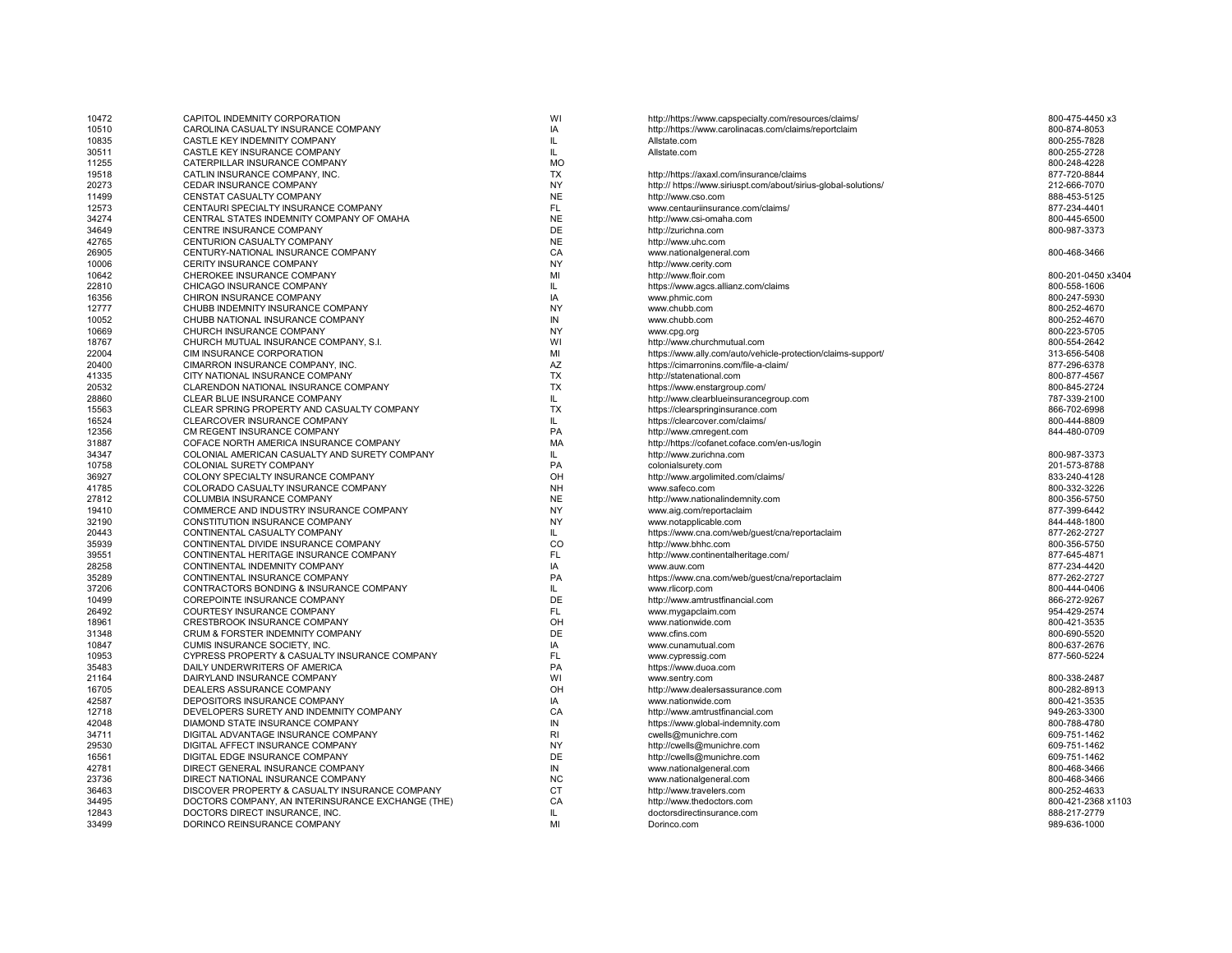| PA<br>10724<br>855-533-3444<br>EASTERN ALLIANCE INSURANCE COMPANY<br>http://easternalliance.com<br>28649<br>EASTERN ATLANTIC INSURANCE COMPANY<br>PA<br>http://https://easternatlanticins.com/<br>717-561-4495<br>14702<br>EASTGUARD INSURANCE COMPANY<br><b>PA</b><br>http://www.guard.com/<br>570-825-9900<br>22926<br>ECONOMY FIRE AND CASUALTY COMPANY<br>IL.<br>http://farmers.com<br>800-854-6011<br>ECONOMY PREFERRED INSURANCE COMPANY<br>38067<br>IL.<br>http://farmers.com<br>800-854-6011<br>40649<br>ECONOMY PREMIER ASSURANCE COMPANY<br>IL<br>800-854-6011<br>http://farmers.com<br>EDISON INSURANCE COMPANY<br><b>FL</b><br>12482<br>888-683-7971<br>www.edisoninsurance.com<br><b>MA</b><br>21261<br>ELECTRIC INSURANCE COMPANY<br>800-227-2757<br>eic.electricinsurance.com/<br>IA<br>25186<br>EMC PROPERTY & CASUALTY COMPANY<br>https://www.emcins.com/emc/default.asp?deviceSite=df<br>888-362-2255<br>EMPIRE FIRE AND MARINE INSURANCE COMPANY<br>21326<br>IL<br>http://www.zurichna.com<br>800-987-3373<br>FL<br>25402<br>EMPLOYERS ASSURANCE COMPANY<br>http://www.employers.com/business/how_to_report_a_claim.aspx<br>888-682-6671<br>CA<br>11512<br>EMPLOYERS COMPENSATION INSURANCE COMPANY<br>http://www.employers.com/business/how to report a claim.aspx<br>888-682-6671<br>EMPLOYERS INSURANCE COMPANY OF NEVADA<br><b>NV</b><br>10640<br>http://www.employers.com/business/how to report a claim.aspx<br>888-682-6671<br>21458<br>EMPLOYERS INSURANCE COMPANY OF WAUSAU<br>WI<br>800-332-3226<br>www.safeco.com<br>21415<br>EMPLOYERS MUTUAL CASUALTY COMPANY<br>IA<br>www.emcins.com/emc/default.asp?devicesite=df<br>888-362-2255<br>FL<br>EMPLOYERS PREFERRED INSURANCE COMPANY<br>http://www.employers.com/business/how to report claim.aspx<br>888-682-6671<br>10346<br>ENACT FINANCIAL ASSURANCE CORPORATION<br><b>NC</b><br>37095<br>https://miservicing.genworth.com<br>800-334-9270<br><b>NC</b><br>38458<br>ENACT MORTGAGE INSURANCE CORPORATION<br>800-334-9270<br>https://miservicing.genworth.com<br>NC<br>16675<br>ENACT MORTGAGE INSURANCE CORPORATION OF NORTH CAROLINA<br>800-334-9270<br>https://miservicing.genworth.com<br>DE<br>ENDURANCE AMERICAN INSURANCE COMPANY<br>10641<br>http://www.sompo-intl.com/services/insurance-claims<br>914-468-8093<br>DE<br>ENDURANCE ASSURANCE CORPORATION<br>914-468-8093<br>11551<br>http://www.sompo-intl.com/services/insurance-claims<br>EQUITY INSURANCE COMPANY<br><b>TX</b><br>954-587-2299<br>28746<br>www.pearlholding.com<br>PA<br>13634<br><b>ESSENT GUARANTY, INC.,</b><br>https://www.essent.us/loan-servicing/loss-management<br>877-331-9077<br><b>MO</b><br>37915<br>ESSENTIA INSURANCE COMPANY<br>http://www.markel.com/claims<br>800-362-7535<br>25712<br>ESURANCE INSURANCE COMPANY<br>IL<br>800-378-7262<br>www.esurance.com<br>30210<br>ESURANCE PROPERTY & CASUALTY INSURANCE COMPANY<br>IL<br>800-378-7262<br>www.esurance.com<br><b>MD</b><br>EULER HERMES NORTH AMERICA INSURANCE COMPANY<br>20516<br>https://www.eulerhermes.com/en US/resources/faq/help-with-claim.html<br>877-883-3224<br>DE<br>16044<br>EVEREST DENALI INSURANCE COMPANY<br>866-287-1736<br>http://www.floir.com<br>DE<br>10120<br>EVEREST NATIONAL INSURANCE COMPANY<br>http://www.everestre.com<br>855-351-6576<br>DE<br>16045<br>EVEREST PREMIER INSURANCE COMPANY<br>http://www.everestre.com<br>855-351-6576<br>DE<br>26921<br>EVEREST REINSURANCE COMPANY<br>http://www.everestre.com<br>855-351-6576<br>OH<br>12750<br>EVERGREEN NATIONAL INDEMNITY COMPANY<br>http://WWW.evergreen-national.com<br>440-229-3420<br>AZ<br>24961<br>EVERSPAN INSURANCE COMPANY<br>855-355-0327<br>//www.everspangroup.com<br>EXCESS SHARE INSURANCE CORPORATION<br>OH<br>10003<br>http://www.excessshare.com<br>614-973-7702<br><b>DE</b><br>35181<br>EXECUTIVE RISK INDEMNITY INC.<br>www.chubb.com<br>800-252-4670<br>CA<br>40029<br>EXPLORER INSURANCE COMPANY<br>407-804-6376 x46376<br>www.icwgroup.com<br>21482<br>FACTORY MUTUAL INSURANCE COMPANY<br><b>RI</b><br>877-639-5677<br>https://www.fmglobal.com<br><b>NY</b><br>35157<br>FAIR AMERICAN INSURANCE AND REINSURANCE COMPANY<br>888-239-7872<br>https://www.englemartin.com/<br>OH<br>31925<br>FALLS LAKE NATIONAL INSURANCE COMPANY<br>www.fallslakeins.com<br>866-459-1349<br>FAMILY SECURITY INSURANCE COMPANY, INC.<br><b>FL</b><br>14432<br>https://www.upcinsurance.com/policyholders/claims-center<br>888-256-3378<br>RI<br>FARMERS CASUALTY INSURANCE COMPANY<br>40169<br>http://farmers.com<br>800-854-6011<br>FARMERS DIRECT PROPERTY AND CASUALTY INSURANCE COMPANY<br>RI<br>800-854-6011<br>25321<br>http://farmers.com<br>34339<br>FARMERS GROUP PROPERTY AND CASUALTY INS. CO.<br><b>RI</b><br>http://farmers.com<br>800-854-6011<br>CA<br>21652<br>FARMERS INSURANCE EXCHANGE<br>800-435-7764<br>http://farmers.com<br>FARMERS MUTUAL HAIL INSURANCE COMPANY OF IOWA<br>IA<br>13897<br>http://www.fmh.com/<br>R <sub>l</sub><br>26298<br>FARMERS PROPERTY AND CASUALTY INSURANCE CO<br>http://farmers.com<br>800-854-6011<br>FARMERS SPECIALTY INSURANCE COMPANY<br>MI<br>800-435-7764<br>43699<br>farmers.com<br><b>CT</b><br>41483<br>FARMINGTON CASUALTY COMPANY<br>http://www.travelers.com/claims<br>800-252-4633<br>FL<br>12842<br>FCCI ADVANTAGE INSURANCE COMPANY<br>http://www.fcci-group.com/wps/portal/fcci/contactus/reportaclaim<br>800-226-3224<br>FL<br>33472<br>FCCI COMMERCIAL INSURANCE COMPANY<br>800-226-3224<br>http://www.fcci-group.com/wps/portal/fcci/contactus/reportaclaim<br>FL<br>10178<br>FCCI INSURANCE COMPANY<br>http://www.fcci-group.com/wps/portal/fcci/contactus/reportaclaim<br>800-226-3224<br>FL<br>12441<br>FD INSURANCE COMPANY<br>http://https://www.norcal-group.com/claims<br>844-466-7225<br>20281<br>IN<br>800-252-4670<br>FEDERAL INSURANCE COMPANY<br>http://www.chubb.com<br>13935<br>FEDERATED MUTUAL INSURANCE COMPANY<br><b>MN</b><br>888-333-4949<br>http://www.federatedinsurance.com<br><b>MN</b><br>16024<br>FEDERATED RESERVE INSURANCE COMPANY<br>http://www.federatedinsurance.com<br>888-333-4949<br>KS<br>FEDERATED RURAL ELECTRIC INSURANCE EXCHANGE<br>913-541-2916<br>11118<br>http://www.federatedrural.com<br>FEDERATED SERVICE INSURANCE COMPANY<br><b>MN</b><br>888-333-4949<br>28304<br>http://www.federatedinsurance.com<br>FL<br>10790<br>FEDNAT INSURANCE COMPANY<br>800-293-2532<br>https://www.fednat.com/claims/report-claim/<br>10385<br>FFVA MUTUAL INSURANCE CO.<br>FL<br>800-226-0666<br>www.ffvamutual.com<br>FHM INSURANCE COMPANY<br>FL.<br>888-346-3461<br>10699<br>www.fhmic.com<br>FIDELITY AND DEPOSIT COMPANY OF MARYLAND<br>39306<br>IL<br>http://www.zurichna.com<br>800-987-3373<br>35386<br>FIDELITY AND GUARANTY INSURANCE COMPANY<br>IA<br>800-252-4633<br>http://www.travelers.com<br>25879<br>FIDELITY AND GUARANTY INSURANCE UNDERWRITERS. INC.<br>WI<br>http://www.travelers.com<br>800-252-4633 | 13019 | EASTERN ADVANTAGE ASSURANCE COMPANY | PA | http://easternalliance.com | 855-533-3444 |
|---------------------------------------------------------------------------------------------------------------------------------------------------------------------------------------------------------------------------------------------------------------------------------------------------------------------------------------------------------------------------------------------------------------------------------------------------------------------------------------------------------------------------------------------------------------------------------------------------------------------------------------------------------------------------------------------------------------------------------------------------------------------------------------------------------------------------------------------------------------------------------------------------------------------------------------------------------------------------------------------------------------------------------------------------------------------------------------------------------------------------------------------------------------------------------------------------------------------------------------------------------------------------------------------------------------------------------------------------------------------------------------------------------------------------------------------------------------------------------------------------------------------------------------------------------------------------------------------------------------------------------------------------------------------------------------------------------------------------------------------------------------------------------------------------------------------------------------------------------------------------------------------------------------------------------------------------------------------------------------------------------------------------------------------------------------------------------------------------------------------------------------------------------------------------------------------------------------------------------------------------------------------------------------------------------------------------------------------------------------------------------------------------------------------------------------------------------------------------------------------------------------------------------------------------------------------------------------------------------------------------------------------------------------------------------------------------------------------------------------------------------------------------------------------------------------------------------------------------------------------------------------------------------------------------------------------------------------------------------------------------------------------------------------------------------------------------------------------------------------------------------------------------------------------------------------------------------------------------------------------------------------------------------------------------------------------------------------------------------------------------------------------------------------------------------------------------------------------------------------------------------------------------------------------------------------------------------------------------------------------------------------------------------------------------------------------------------------------------------------------------------------------------------------------------------------------------------------------------------------------------------------------------------------------------------------------------------------------------------------------------------------------------------------------------------------------------------------------------------------------------------------------------------------------------------------------------------------------------------------------------------------------------------------------------------------------------------------------------------------------------------------------------------------------------------------------------------------------------------------------------------------------------------------------------------------------------------------------------------------------------------------------------------------------------------------------------------------------------------------------------------------------------------------------------------------------------------------------------------------------------------------------------------------------------------------------------------------------------------------------------------------------------------------------------------------------------------------------------------------------------------------------------------------------------------------------------------------------------------------------------------------------------------------------------------------------------------------------------------------------------------------------------------------------------------------------------------------------------------------------------------------------------------------------------------------------------------------------------------------------------------------------------------------------------------------------------------------------------------------------------------------------------------------------------------------------------------------------------------------------------------------------------------------------------------------------------------------------------------------------------------------------------------------------------------------------------------------------------------------------------------------------------------------------------------------------------------------------------------------------------------------------------------------------------------------------------------------------------------------------------------------------------------------------------------------------------------------------------------------------------------------------------------------------------------------------------------------------------------------------------------------------------------------------------------------------------------------------------------------------------------------------------------------------------------------------------------------------------------------------------------------------------------------------------------------------------------------|-------|-------------------------------------|----|----------------------------|--------------|
|                                                                                                                                                                                                                                                                                                                                                                                                                                                                                                                                                                                                                                                                                                                                                                                                                                                                                                                                                                                                                                                                                                                                                                                                                                                                                                                                                                                                                                                                                                                                                                                                                                                                                                                                                                                                                                                                                                                                                                                                                                                                                                                                                                                                                                                                                                                                                                                                                                                                                                                                                                                                                                                                                                                                                                                                                                                                                                                                                                                                                                                                                                                                                                                                                                                                                                                                                                                                                                                                                                                                                                                                                                                                                                                                                                                                                                                                                                                                                                                                                                                                                                                                                                                                                                                                                                                                                                                                                                                                                                                                                                                                                                                                                                                                                                                                                                                                                                                                                                                                                                                                                                                                                                                                                                                                                                                                                                                                                                                                                                                                                                                                                                                                                                                                                                                                                                                                                                                                                                                                                                                                                                                                                                                                                                                                                                                                                                                                                                                                                                                                                                                                                                                                                                                                                                                                                                                                                                                                                               |       |                                     |    |                            |              |
|                                                                                                                                                                                                                                                                                                                                                                                                                                                                                                                                                                                                                                                                                                                                                                                                                                                                                                                                                                                                                                                                                                                                                                                                                                                                                                                                                                                                                                                                                                                                                                                                                                                                                                                                                                                                                                                                                                                                                                                                                                                                                                                                                                                                                                                                                                                                                                                                                                                                                                                                                                                                                                                                                                                                                                                                                                                                                                                                                                                                                                                                                                                                                                                                                                                                                                                                                                                                                                                                                                                                                                                                                                                                                                                                                                                                                                                                                                                                                                                                                                                                                                                                                                                                                                                                                                                                                                                                                                                                                                                                                                                                                                                                                                                                                                                                                                                                                                                                                                                                                                                                                                                                                                                                                                                                                                                                                                                                                                                                                                                                                                                                                                                                                                                                                                                                                                                                                                                                                                                                                                                                                                                                                                                                                                                                                                                                                                                                                                                                                                                                                                                                                                                                                                                                                                                                                                                                                                                                                               |       |                                     |    |                            |              |
|                                                                                                                                                                                                                                                                                                                                                                                                                                                                                                                                                                                                                                                                                                                                                                                                                                                                                                                                                                                                                                                                                                                                                                                                                                                                                                                                                                                                                                                                                                                                                                                                                                                                                                                                                                                                                                                                                                                                                                                                                                                                                                                                                                                                                                                                                                                                                                                                                                                                                                                                                                                                                                                                                                                                                                                                                                                                                                                                                                                                                                                                                                                                                                                                                                                                                                                                                                                                                                                                                                                                                                                                                                                                                                                                                                                                                                                                                                                                                                                                                                                                                                                                                                                                                                                                                                                                                                                                                                                                                                                                                                                                                                                                                                                                                                                                                                                                                                                                                                                                                                                                                                                                                                                                                                                                                                                                                                                                                                                                                                                                                                                                                                                                                                                                                                                                                                                                                                                                                                                                                                                                                                                                                                                                                                                                                                                                                                                                                                                                                                                                                                                                                                                                                                                                                                                                                                                                                                                                                               |       |                                     |    |                            |              |
|                                                                                                                                                                                                                                                                                                                                                                                                                                                                                                                                                                                                                                                                                                                                                                                                                                                                                                                                                                                                                                                                                                                                                                                                                                                                                                                                                                                                                                                                                                                                                                                                                                                                                                                                                                                                                                                                                                                                                                                                                                                                                                                                                                                                                                                                                                                                                                                                                                                                                                                                                                                                                                                                                                                                                                                                                                                                                                                                                                                                                                                                                                                                                                                                                                                                                                                                                                                                                                                                                                                                                                                                                                                                                                                                                                                                                                                                                                                                                                                                                                                                                                                                                                                                                                                                                                                                                                                                                                                                                                                                                                                                                                                                                                                                                                                                                                                                                                                                                                                                                                                                                                                                                                                                                                                                                                                                                                                                                                                                                                                                                                                                                                                                                                                                                                                                                                                                                                                                                                                                                                                                                                                                                                                                                                                                                                                                                                                                                                                                                                                                                                                                                                                                                                                                                                                                                                                                                                                                                               |       |                                     |    |                            |              |
|                                                                                                                                                                                                                                                                                                                                                                                                                                                                                                                                                                                                                                                                                                                                                                                                                                                                                                                                                                                                                                                                                                                                                                                                                                                                                                                                                                                                                                                                                                                                                                                                                                                                                                                                                                                                                                                                                                                                                                                                                                                                                                                                                                                                                                                                                                                                                                                                                                                                                                                                                                                                                                                                                                                                                                                                                                                                                                                                                                                                                                                                                                                                                                                                                                                                                                                                                                                                                                                                                                                                                                                                                                                                                                                                                                                                                                                                                                                                                                                                                                                                                                                                                                                                                                                                                                                                                                                                                                                                                                                                                                                                                                                                                                                                                                                                                                                                                                                                                                                                                                                                                                                                                                                                                                                                                                                                                                                                                                                                                                                                                                                                                                                                                                                                                                                                                                                                                                                                                                                                                                                                                                                                                                                                                                                                                                                                                                                                                                                                                                                                                                                                                                                                                                                                                                                                                                                                                                                                                               |       |                                     |    |                            |              |
|                                                                                                                                                                                                                                                                                                                                                                                                                                                                                                                                                                                                                                                                                                                                                                                                                                                                                                                                                                                                                                                                                                                                                                                                                                                                                                                                                                                                                                                                                                                                                                                                                                                                                                                                                                                                                                                                                                                                                                                                                                                                                                                                                                                                                                                                                                                                                                                                                                                                                                                                                                                                                                                                                                                                                                                                                                                                                                                                                                                                                                                                                                                                                                                                                                                                                                                                                                                                                                                                                                                                                                                                                                                                                                                                                                                                                                                                                                                                                                                                                                                                                                                                                                                                                                                                                                                                                                                                                                                                                                                                                                                                                                                                                                                                                                                                                                                                                                                                                                                                                                                                                                                                                                                                                                                                                                                                                                                                                                                                                                                                                                                                                                                                                                                                                                                                                                                                                                                                                                                                                                                                                                                                                                                                                                                                                                                                                                                                                                                                                                                                                                                                                                                                                                                                                                                                                                                                                                                                                               |       |                                     |    |                            |              |
|                                                                                                                                                                                                                                                                                                                                                                                                                                                                                                                                                                                                                                                                                                                                                                                                                                                                                                                                                                                                                                                                                                                                                                                                                                                                                                                                                                                                                                                                                                                                                                                                                                                                                                                                                                                                                                                                                                                                                                                                                                                                                                                                                                                                                                                                                                                                                                                                                                                                                                                                                                                                                                                                                                                                                                                                                                                                                                                                                                                                                                                                                                                                                                                                                                                                                                                                                                                                                                                                                                                                                                                                                                                                                                                                                                                                                                                                                                                                                                                                                                                                                                                                                                                                                                                                                                                                                                                                                                                                                                                                                                                                                                                                                                                                                                                                                                                                                                                                                                                                                                                                                                                                                                                                                                                                                                                                                                                                                                                                                                                                                                                                                                                                                                                                                                                                                                                                                                                                                                                                                                                                                                                                                                                                                                                                                                                                                                                                                                                                                                                                                                                                                                                                                                                                                                                                                                                                                                                                                               |       |                                     |    |                            |              |
|                                                                                                                                                                                                                                                                                                                                                                                                                                                                                                                                                                                                                                                                                                                                                                                                                                                                                                                                                                                                                                                                                                                                                                                                                                                                                                                                                                                                                                                                                                                                                                                                                                                                                                                                                                                                                                                                                                                                                                                                                                                                                                                                                                                                                                                                                                                                                                                                                                                                                                                                                                                                                                                                                                                                                                                                                                                                                                                                                                                                                                                                                                                                                                                                                                                                                                                                                                                                                                                                                                                                                                                                                                                                                                                                                                                                                                                                                                                                                                                                                                                                                                                                                                                                                                                                                                                                                                                                                                                                                                                                                                                                                                                                                                                                                                                                                                                                                                                                                                                                                                                                                                                                                                                                                                                                                                                                                                                                                                                                                                                                                                                                                                                                                                                                                                                                                                                                                                                                                                                                                                                                                                                                                                                                                                                                                                                                                                                                                                                                                                                                                                                                                                                                                                                                                                                                                                                                                                                                                               |       |                                     |    |                            |              |
|                                                                                                                                                                                                                                                                                                                                                                                                                                                                                                                                                                                                                                                                                                                                                                                                                                                                                                                                                                                                                                                                                                                                                                                                                                                                                                                                                                                                                                                                                                                                                                                                                                                                                                                                                                                                                                                                                                                                                                                                                                                                                                                                                                                                                                                                                                                                                                                                                                                                                                                                                                                                                                                                                                                                                                                                                                                                                                                                                                                                                                                                                                                                                                                                                                                                                                                                                                                                                                                                                                                                                                                                                                                                                                                                                                                                                                                                                                                                                                                                                                                                                                                                                                                                                                                                                                                                                                                                                                                                                                                                                                                                                                                                                                                                                                                                                                                                                                                                                                                                                                                                                                                                                                                                                                                                                                                                                                                                                                                                                                                                                                                                                                                                                                                                                                                                                                                                                                                                                                                                                                                                                                                                                                                                                                                                                                                                                                                                                                                                                                                                                                                                                                                                                                                                                                                                                                                                                                                                                               |       |                                     |    |                            |              |
|                                                                                                                                                                                                                                                                                                                                                                                                                                                                                                                                                                                                                                                                                                                                                                                                                                                                                                                                                                                                                                                                                                                                                                                                                                                                                                                                                                                                                                                                                                                                                                                                                                                                                                                                                                                                                                                                                                                                                                                                                                                                                                                                                                                                                                                                                                                                                                                                                                                                                                                                                                                                                                                                                                                                                                                                                                                                                                                                                                                                                                                                                                                                                                                                                                                                                                                                                                                                                                                                                                                                                                                                                                                                                                                                                                                                                                                                                                                                                                                                                                                                                                                                                                                                                                                                                                                                                                                                                                                                                                                                                                                                                                                                                                                                                                                                                                                                                                                                                                                                                                                                                                                                                                                                                                                                                                                                                                                                                                                                                                                                                                                                                                                                                                                                                                                                                                                                                                                                                                                                                                                                                                                                                                                                                                                                                                                                                                                                                                                                                                                                                                                                                                                                                                                                                                                                                                                                                                                                                               |       |                                     |    |                            |              |
|                                                                                                                                                                                                                                                                                                                                                                                                                                                                                                                                                                                                                                                                                                                                                                                                                                                                                                                                                                                                                                                                                                                                                                                                                                                                                                                                                                                                                                                                                                                                                                                                                                                                                                                                                                                                                                                                                                                                                                                                                                                                                                                                                                                                                                                                                                                                                                                                                                                                                                                                                                                                                                                                                                                                                                                                                                                                                                                                                                                                                                                                                                                                                                                                                                                                                                                                                                                                                                                                                                                                                                                                                                                                                                                                                                                                                                                                                                                                                                                                                                                                                                                                                                                                                                                                                                                                                                                                                                                                                                                                                                                                                                                                                                                                                                                                                                                                                                                                                                                                                                                                                                                                                                                                                                                                                                                                                                                                                                                                                                                                                                                                                                                                                                                                                                                                                                                                                                                                                                                                                                                                                                                                                                                                                                                                                                                                                                                                                                                                                                                                                                                                                                                                                                                                                                                                                                                                                                                                                               |       |                                     |    |                            |              |
|                                                                                                                                                                                                                                                                                                                                                                                                                                                                                                                                                                                                                                                                                                                                                                                                                                                                                                                                                                                                                                                                                                                                                                                                                                                                                                                                                                                                                                                                                                                                                                                                                                                                                                                                                                                                                                                                                                                                                                                                                                                                                                                                                                                                                                                                                                                                                                                                                                                                                                                                                                                                                                                                                                                                                                                                                                                                                                                                                                                                                                                                                                                                                                                                                                                                                                                                                                                                                                                                                                                                                                                                                                                                                                                                                                                                                                                                                                                                                                                                                                                                                                                                                                                                                                                                                                                                                                                                                                                                                                                                                                                                                                                                                                                                                                                                                                                                                                                                                                                                                                                                                                                                                                                                                                                                                                                                                                                                                                                                                                                                                                                                                                                                                                                                                                                                                                                                                                                                                                                                                                                                                                                                                                                                                                                                                                                                                                                                                                                                                                                                                                                                                                                                                                                                                                                                                                                                                                                                                               |       |                                     |    |                            |              |
|                                                                                                                                                                                                                                                                                                                                                                                                                                                                                                                                                                                                                                                                                                                                                                                                                                                                                                                                                                                                                                                                                                                                                                                                                                                                                                                                                                                                                                                                                                                                                                                                                                                                                                                                                                                                                                                                                                                                                                                                                                                                                                                                                                                                                                                                                                                                                                                                                                                                                                                                                                                                                                                                                                                                                                                                                                                                                                                                                                                                                                                                                                                                                                                                                                                                                                                                                                                                                                                                                                                                                                                                                                                                                                                                                                                                                                                                                                                                                                                                                                                                                                                                                                                                                                                                                                                                                                                                                                                                                                                                                                                                                                                                                                                                                                                                                                                                                                                                                                                                                                                                                                                                                                                                                                                                                                                                                                                                                                                                                                                                                                                                                                                                                                                                                                                                                                                                                                                                                                                                                                                                                                                                                                                                                                                                                                                                                                                                                                                                                                                                                                                                                                                                                                                                                                                                                                                                                                                                                               |       |                                     |    |                            |              |
|                                                                                                                                                                                                                                                                                                                                                                                                                                                                                                                                                                                                                                                                                                                                                                                                                                                                                                                                                                                                                                                                                                                                                                                                                                                                                                                                                                                                                                                                                                                                                                                                                                                                                                                                                                                                                                                                                                                                                                                                                                                                                                                                                                                                                                                                                                                                                                                                                                                                                                                                                                                                                                                                                                                                                                                                                                                                                                                                                                                                                                                                                                                                                                                                                                                                                                                                                                                                                                                                                                                                                                                                                                                                                                                                                                                                                                                                                                                                                                                                                                                                                                                                                                                                                                                                                                                                                                                                                                                                                                                                                                                                                                                                                                                                                                                                                                                                                                                                                                                                                                                                                                                                                                                                                                                                                                                                                                                                                                                                                                                                                                                                                                                                                                                                                                                                                                                                                                                                                                                                                                                                                                                                                                                                                                                                                                                                                                                                                                                                                                                                                                                                                                                                                                                                                                                                                                                                                                                                                               |       |                                     |    |                            |              |
|                                                                                                                                                                                                                                                                                                                                                                                                                                                                                                                                                                                                                                                                                                                                                                                                                                                                                                                                                                                                                                                                                                                                                                                                                                                                                                                                                                                                                                                                                                                                                                                                                                                                                                                                                                                                                                                                                                                                                                                                                                                                                                                                                                                                                                                                                                                                                                                                                                                                                                                                                                                                                                                                                                                                                                                                                                                                                                                                                                                                                                                                                                                                                                                                                                                                                                                                                                                                                                                                                                                                                                                                                                                                                                                                                                                                                                                                                                                                                                                                                                                                                                                                                                                                                                                                                                                                                                                                                                                                                                                                                                                                                                                                                                                                                                                                                                                                                                                                                                                                                                                                                                                                                                                                                                                                                                                                                                                                                                                                                                                                                                                                                                                                                                                                                                                                                                                                                                                                                                                                                                                                                                                                                                                                                                                                                                                                                                                                                                                                                                                                                                                                                                                                                                                                                                                                                                                                                                                                                               |       |                                     |    |                            |              |
|                                                                                                                                                                                                                                                                                                                                                                                                                                                                                                                                                                                                                                                                                                                                                                                                                                                                                                                                                                                                                                                                                                                                                                                                                                                                                                                                                                                                                                                                                                                                                                                                                                                                                                                                                                                                                                                                                                                                                                                                                                                                                                                                                                                                                                                                                                                                                                                                                                                                                                                                                                                                                                                                                                                                                                                                                                                                                                                                                                                                                                                                                                                                                                                                                                                                                                                                                                                                                                                                                                                                                                                                                                                                                                                                                                                                                                                                                                                                                                                                                                                                                                                                                                                                                                                                                                                                                                                                                                                                                                                                                                                                                                                                                                                                                                                                                                                                                                                                                                                                                                                                                                                                                                                                                                                                                                                                                                                                                                                                                                                                                                                                                                                                                                                                                                                                                                                                                                                                                                                                                                                                                                                                                                                                                                                                                                                                                                                                                                                                                                                                                                                                                                                                                                                                                                                                                                                                                                                                                               |       |                                     |    |                            |              |
|                                                                                                                                                                                                                                                                                                                                                                                                                                                                                                                                                                                                                                                                                                                                                                                                                                                                                                                                                                                                                                                                                                                                                                                                                                                                                                                                                                                                                                                                                                                                                                                                                                                                                                                                                                                                                                                                                                                                                                                                                                                                                                                                                                                                                                                                                                                                                                                                                                                                                                                                                                                                                                                                                                                                                                                                                                                                                                                                                                                                                                                                                                                                                                                                                                                                                                                                                                                                                                                                                                                                                                                                                                                                                                                                                                                                                                                                                                                                                                                                                                                                                                                                                                                                                                                                                                                                                                                                                                                                                                                                                                                                                                                                                                                                                                                                                                                                                                                                                                                                                                                                                                                                                                                                                                                                                                                                                                                                                                                                                                                                                                                                                                                                                                                                                                                                                                                                                                                                                                                                                                                                                                                                                                                                                                                                                                                                                                                                                                                                                                                                                                                                                                                                                                                                                                                                                                                                                                                                                               |       |                                     |    |                            |              |
|                                                                                                                                                                                                                                                                                                                                                                                                                                                                                                                                                                                                                                                                                                                                                                                                                                                                                                                                                                                                                                                                                                                                                                                                                                                                                                                                                                                                                                                                                                                                                                                                                                                                                                                                                                                                                                                                                                                                                                                                                                                                                                                                                                                                                                                                                                                                                                                                                                                                                                                                                                                                                                                                                                                                                                                                                                                                                                                                                                                                                                                                                                                                                                                                                                                                                                                                                                                                                                                                                                                                                                                                                                                                                                                                                                                                                                                                                                                                                                                                                                                                                                                                                                                                                                                                                                                                                                                                                                                                                                                                                                                                                                                                                                                                                                                                                                                                                                                                                                                                                                                                                                                                                                                                                                                                                                                                                                                                                                                                                                                                                                                                                                                                                                                                                                                                                                                                                                                                                                                                                                                                                                                                                                                                                                                                                                                                                                                                                                                                                                                                                                                                                                                                                                                                                                                                                                                                                                                                                               |       |                                     |    |                            |              |
|                                                                                                                                                                                                                                                                                                                                                                                                                                                                                                                                                                                                                                                                                                                                                                                                                                                                                                                                                                                                                                                                                                                                                                                                                                                                                                                                                                                                                                                                                                                                                                                                                                                                                                                                                                                                                                                                                                                                                                                                                                                                                                                                                                                                                                                                                                                                                                                                                                                                                                                                                                                                                                                                                                                                                                                                                                                                                                                                                                                                                                                                                                                                                                                                                                                                                                                                                                                                                                                                                                                                                                                                                                                                                                                                                                                                                                                                                                                                                                                                                                                                                                                                                                                                                                                                                                                                                                                                                                                                                                                                                                                                                                                                                                                                                                                                                                                                                                                                                                                                                                                                                                                                                                                                                                                                                                                                                                                                                                                                                                                                                                                                                                                                                                                                                                                                                                                                                                                                                                                                                                                                                                                                                                                                                                                                                                                                                                                                                                                                                                                                                                                                                                                                                                                                                                                                                                                                                                                                                               |       |                                     |    |                            |              |
|                                                                                                                                                                                                                                                                                                                                                                                                                                                                                                                                                                                                                                                                                                                                                                                                                                                                                                                                                                                                                                                                                                                                                                                                                                                                                                                                                                                                                                                                                                                                                                                                                                                                                                                                                                                                                                                                                                                                                                                                                                                                                                                                                                                                                                                                                                                                                                                                                                                                                                                                                                                                                                                                                                                                                                                                                                                                                                                                                                                                                                                                                                                                                                                                                                                                                                                                                                                                                                                                                                                                                                                                                                                                                                                                                                                                                                                                                                                                                                                                                                                                                                                                                                                                                                                                                                                                                                                                                                                                                                                                                                                                                                                                                                                                                                                                                                                                                                                                                                                                                                                                                                                                                                                                                                                                                                                                                                                                                                                                                                                                                                                                                                                                                                                                                                                                                                                                                                                                                                                                                                                                                                                                                                                                                                                                                                                                                                                                                                                                                                                                                                                                                                                                                                                                                                                                                                                                                                                                                               |       |                                     |    |                            |              |
|                                                                                                                                                                                                                                                                                                                                                                                                                                                                                                                                                                                                                                                                                                                                                                                                                                                                                                                                                                                                                                                                                                                                                                                                                                                                                                                                                                                                                                                                                                                                                                                                                                                                                                                                                                                                                                                                                                                                                                                                                                                                                                                                                                                                                                                                                                                                                                                                                                                                                                                                                                                                                                                                                                                                                                                                                                                                                                                                                                                                                                                                                                                                                                                                                                                                                                                                                                                                                                                                                                                                                                                                                                                                                                                                                                                                                                                                                                                                                                                                                                                                                                                                                                                                                                                                                                                                                                                                                                                                                                                                                                                                                                                                                                                                                                                                                                                                                                                                                                                                                                                                                                                                                                                                                                                                                                                                                                                                                                                                                                                                                                                                                                                                                                                                                                                                                                                                                                                                                                                                                                                                                                                                                                                                                                                                                                                                                                                                                                                                                                                                                                                                                                                                                                                                                                                                                                                                                                                                                               |       |                                     |    |                            |              |
|                                                                                                                                                                                                                                                                                                                                                                                                                                                                                                                                                                                                                                                                                                                                                                                                                                                                                                                                                                                                                                                                                                                                                                                                                                                                                                                                                                                                                                                                                                                                                                                                                                                                                                                                                                                                                                                                                                                                                                                                                                                                                                                                                                                                                                                                                                                                                                                                                                                                                                                                                                                                                                                                                                                                                                                                                                                                                                                                                                                                                                                                                                                                                                                                                                                                                                                                                                                                                                                                                                                                                                                                                                                                                                                                                                                                                                                                                                                                                                                                                                                                                                                                                                                                                                                                                                                                                                                                                                                                                                                                                                                                                                                                                                                                                                                                                                                                                                                                                                                                                                                                                                                                                                                                                                                                                                                                                                                                                                                                                                                                                                                                                                                                                                                                                                                                                                                                                                                                                                                                                                                                                                                                                                                                                                                                                                                                                                                                                                                                                                                                                                                                                                                                                                                                                                                                                                                                                                                                                               |       |                                     |    |                            |              |
|                                                                                                                                                                                                                                                                                                                                                                                                                                                                                                                                                                                                                                                                                                                                                                                                                                                                                                                                                                                                                                                                                                                                                                                                                                                                                                                                                                                                                                                                                                                                                                                                                                                                                                                                                                                                                                                                                                                                                                                                                                                                                                                                                                                                                                                                                                                                                                                                                                                                                                                                                                                                                                                                                                                                                                                                                                                                                                                                                                                                                                                                                                                                                                                                                                                                                                                                                                                                                                                                                                                                                                                                                                                                                                                                                                                                                                                                                                                                                                                                                                                                                                                                                                                                                                                                                                                                                                                                                                                                                                                                                                                                                                                                                                                                                                                                                                                                                                                                                                                                                                                                                                                                                                                                                                                                                                                                                                                                                                                                                                                                                                                                                                                                                                                                                                                                                                                                                                                                                                                                                                                                                                                                                                                                                                                                                                                                                                                                                                                                                                                                                                                                                                                                                                                                                                                                                                                                                                                                                               |       |                                     |    |                            |              |
|                                                                                                                                                                                                                                                                                                                                                                                                                                                                                                                                                                                                                                                                                                                                                                                                                                                                                                                                                                                                                                                                                                                                                                                                                                                                                                                                                                                                                                                                                                                                                                                                                                                                                                                                                                                                                                                                                                                                                                                                                                                                                                                                                                                                                                                                                                                                                                                                                                                                                                                                                                                                                                                                                                                                                                                                                                                                                                                                                                                                                                                                                                                                                                                                                                                                                                                                                                                                                                                                                                                                                                                                                                                                                                                                                                                                                                                                                                                                                                                                                                                                                                                                                                                                                                                                                                                                                                                                                                                                                                                                                                                                                                                                                                                                                                                                                                                                                                                                                                                                                                                                                                                                                                                                                                                                                                                                                                                                                                                                                                                                                                                                                                                                                                                                                                                                                                                                                                                                                                                                                                                                                                                                                                                                                                                                                                                                                                                                                                                                                                                                                                                                                                                                                                                                                                                                                                                                                                                                                               |       |                                     |    |                            |              |
|                                                                                                                                                                                                                                                                                                                                                                                                                                                                                                                                                                                                                                                                                                                                                                                                                                                                                                                                                                                                                                                                                                                                                                                                                                                                                                                                                                                                                                                                                                                                                                                                                                                                                                                                                                                                                                                                                                                                                                                                                                                                                                                                                                                                                                                                                                                                                                                                                                                                                                                                                                                                                                                                                                                                                                                                                                                                                                                                                                                                                                                                                                                                                                                                                                                                                                                                                                                                                                                                                                                                                                                                                                                                                                                                                                                                                                                                                                                                                                                                                                                                                                                                                                                                                                                                                                                                                                                                                                                                                                                                                                                                                                                                                                                                                                                                                                                                                                                                                                                                                                                                                                                                                                                                                                                                                                                                                                                                                                                                                                                                                                                                                                                                                                                                                                                                                                                                                                                                                                                                                                                                                                                                                                                                                                                                                                                                                                                                                                                                                                                                                                                                                                                                                                                                                                                                                                                                                                                                                               |       |                                     |    |                            |              |
|                                                                                                                                                                                                                                                                                                                                                                                                                                                                                                                                                                                                                                                                                                                                                                                                                                                                                                                                                                                                                                                                                                                                                                                                                                                                                                                                                                                                                                                                                                                                                                                                                                                                                                                                                                                                                                                                                                                                                                                                                                                                                                                                                                                                                                                                                                                                                                                                                                                                                                                                                                                                                                                                                                                                                                                                                                                                                                                                                                                                                                                                                                                                                                                                                                                                                                                                                                                                                                                                                                                                                                                                                                                                                                                                                                                                                                                                                                                                                                                                                                                                                                                                                                                                                                                                                                                                                                                                                                                                                                                                                                                                                                                                                                                                                                                                                                                                                                                                                                                                                                                                                                                                                                                                                                                                                                                                                                                                                                                                                                                                                                                                                                                                                                                                                                                                                                                                                                                                                                                                                                                                                                                                                                                                                                                                                                                                                                                                                                                                                                                                                                                                                                                                                                                                                                                                                                                                                                                                                               |       |                                     |    |                            |              |
|                                                                                                                                                                                                                                                                                                                                                                                                                                                                                                                                                                                                                                                                                                                                                                                                                                                                                                                                                                                                                                                                                                                                                                                                                                                                                                                                                                                                                                                                                                                                                                                                                                                                                                                                                                                                                                                                                                                                                                                                                                                                                                                                                                                                                                                                                                                                                                                                                                                                                                                                                                                                                                                                                                                                                                                                                                                                                                                                                                                                                                                                                                                                                                                                                                                                                                                                                                                                                                                                                                                                                                                                                                                                                                                                                                                                                                                                                                                                                                                                                                                                                                                                                                                                                                                                                                                                                                                                                                                                                                                                                                                                                                                                                                                                                                                                                                                                                                                                                                                                                                                                                                                                                                                                                                                                                                                                                                                                                                                                                                                                                                                                                                                                                                                                                                                                                                                                                                                                                                                                                                                                                                                                                                                                                                                                                                                                                                                                                                                                                                                                                                                                                                                                                                                                                                                                                                                                                                                                                               |       |                                     |    |                            |              |
|                                                                                                                                                                                                                                                                                                                                                                                                                                                                                                                                                                                                                                                                                                                                                                                                                                                                                                                                                                                                                                                                                                                                                                                                                                                                                                                                                                                                                                                                                                                                                                                                                                                                                                                                                                                                                                                                                                                                                                                                                                                                                                                                                                                                                                                                                                                                                                                                                                                                                                                                                                                                                                                                                                                                                                                                                                                                                                                                                                                                                                                                                                                                                                                                                                                                                                                                                                                                                                                                                                                                                                                                                                                                                                                                                                                                                                                                                                                                                                                                                                                                                                                                                                                                                                                                                                                                                                                                                                                                                                                                                                                                                                                                                                                                                                                                                                                                                                                                                                                                                                                                                                                                                                                                                                                                                                                                                                                                                                                                                                                                                                                                                                                                                                                                                                                                                                                                                                                                                                                                                                                                                                                                                                                                                                                                                                                                                                                                                                                                                                                                                                                                                                                                                                                                                                                                                                                                                                                                                               |       |                                     |    |                            |              |
|                                                                                                                                                                                                                                                                                                                                                                                                                                                                                                                                                                                                                                                                                                                                                                                                                                                                                                                                                                                                                                                                                                                                                                                                                                                                                                                                                                                                                                                                                                                                                                                                                                                                                                                                                                                                                                                                                                                                                                                                                                                                                                                                                                                                                                                                                                                                                                                                                                                                                                                                                                                                                                                                                                                                                                                                                                                                                                                                                                                                                                                                                                                                                                                                                                                                                                                                                                                                                                                                                                                                                                                                                                                                                                                                                                                                                                                                                                                                                                                                                                                                                                                                                                                                                                                                                                                                                                                                                                                                                                                                                                                                                                                                                                                                                                                                                                                                                                                                                                                                                                                                                                                                                                                                                                                                                                                                                                                                                                                                                                                                                                                                                                                                                                                                                                                                                                                                                                                                                                                                                                                                                                                                                                                                                                                                                                                                                                                                                                                                                                                                                                                                                                                                                                                                                                                                                                                                                                                                                               |       |                                     |    |                            |              |
|                                                                                                                                                                                                                                                                                                                                                                                                                                                                                                                                                                                                                                                                                                                                                                                                                                                                                                                                                                                                                                                                                                                                                                                                                                                                                                                                                                                                                                                                                                                                                                                                                                                                                                                                                                                                                                                                                                                                                                                                                                                                                                                                                                                                                                                                                                                                                                                                                                                                                                                                                                                                                                                                                                                                                                                                                                                                                                                                                                                                                                                                                                                                                                                                                                                                                                                                                                                                                                                                                                                                                                                                                                                                                                                                                                                                                                                                                                                                                                                                                                                                                                                                                                                                                                                                                                                                                                                                                                                                                                                                                                                                                                                                                                                                                                                                                                                                                                                                                                                                                                                                                                                                                                                                                                                                                                                                                                                                                                                                                                                                                                                                                                                                                                                                                                                                                                                                                                                                                                                                                                                                                                                                                                                                                                                                                                                                                                                                                                                                                                                                                                                                                                                                                                                                                                                                                                                                                                                                                               |       |                                     |    |                            |              |
|                                                                                                                                                                                                                                                                                                                                                                                                                                                                                                                                                                                                                                                                                                                                                                                                                                                                                                                                                                                                                                                                                                                                                                                                                                                                                                                                                                                                                                                                                                                                                                                                                                                                                                                                                                                                                                                                                                                                                                                                                                                                                                                                                                                                                                                                                                                                                                                                                                                                                                                                                                                                                                                                                                                                                                                                                                                                                                                                                                                                                                                                                                                                                                                                                                                                                                                                                                                                                                                                                                                                                                                                                                                                                                                                                                                                                                                                                                                                                                                                                                                                                                                                                                                                                                                                                                                                                                                                                                                                                                                                                                                                                                                                                                                                                                                                                                                                                                                                                                                                                                                                                                                                                                                                                                                                                                                                                                                                                                                                                                                                                                                                                                                                                                                                                                                                                                                                                                                                                                                                                                                                                                                                                                                                                                                                                                                                                                                                                                                                                                                                                                                                                                                                                                                                                                                                                                                                                                                                                               |       |                                     |    |                            |              |
|                                                                                                                                                                                                                                                                                                                                                                                                                                                                                                                                                                                                                                                                                                                                                                                                                                                                                                                                                                                                                                                                                                                                                                                                                                                                                                                                                                                                                                                                                                                                                                                                                                                                                                                                                                                                                                                                                                                                                                                                                                                                                                                                                                                                                                                                                                                                                                                                                                                                                                                                                                                                                                                                                                                                                                                                                                                                                                                                                                                                                                                                                                                                                                                                                                                                                                                                                                                                                                                                                                                                                                                                                                                                                                                                                                                                                                                                                                                                                                                                                                                                                                                                                                                                                                                                                                                                                                                                                                                                                                                                                                                                                                                                                                                                                                                                                                                                                                                                                                                                                                                                                                                                                                                                                                                                                                                                                                                                                                                                                                                                                                                                                                                                                                                                                                                                                                                                                                                                                                                                                                                                                                                                                                                                                                                                                                                                                                                                                                                                                                                                                                                                                                                                                                                                                                                                                                                                                                                                                               |       |                                     |    |                            |              |
|                                                                                                                                                                                                                                                                                                                                                                                                                                                                                                                                                                                                                                                                                                                                                                                                                                                                                                                                                                                                                                                                                                                                                                                                                                                                                                                                                                                                                                                                                                                                                                                                                                                                                                                                                                                                                                                                                                                                                                                                                                                                                                                                                                                                                                                                                                                                                                                                                                                                                                                                                                                                                                                                                                                                                                                                                                                                                                                                                                                                                                                                                                                                                                                                                                                                                                                                                                                                                                                                                                                                                                                                                                                                                                                                                                                                                                                                                                                                                                                                                                                                                                                                                                                                                                                                                                                                                                                                                                                                                                                                                                                                                                                                                                                                                                                                                                                                                                                                                                                                                                                                                                                                                                                                                                                                                                                                                                                                                                                                                                                                                                                                                                                                                                                                                                                                                                                                                                                                                                                                                                                                                                                                                                                                                                                                                                                                                                                                                                                                                                                                                                                                                                                                                                                                                                                                                                                                                                                                                               |       |                                     |    |                            |              |
|                                                                                                                                                                                                                                                                                                                                                                                                                                                                                                                                                                                                                                                                                                                                                                                                                                                                                                                                                                                                                                                                                                                                                                                                                                                                                                                                                                                                                                                                                                                                                                                                                                                                                                                                                                                                                                                                                                                                                                                                                                                                                                                                                                                                                                                                                                                                                                                                                                                                                                                                                                                                                                                                                                                                                                                                                                                                                                                                                                                                                                                                                                                                                                                                                                                                                                                                                                                                                                                                                                                                                                                                                                                                                                                                                                                                                                                                                                                                                                                                                                                                                                                                                                                                                                                                                                                                                                                                                                                                                                                                                                                                                                                                                                                                                                                                                                                                                                                                                                                                                                                                                                                                                                                                                                                                                                                                                                                                                                                                                                                                                                                                                                                                                                                                                                                                                                                                                                                                                                                                                                                                                                                                                                                                                                                                                                                                                                                                                                                                                                                                                                                                                                                                                                                                                                                                                                                                                                                                                               |       |                                     |    |                            |              |
|                                                                                                                                                                                                                                                                                                                                                                                                                                                                                                                                                                                                                                                                                                                                                                                                                                                                                                                                                                                                                                                                                                                                                                                                                                                                                                                                                                                                                                                                                                                                                                                                                                                                                                                                                                                                                                                                                                                                                                                                                                                                                                                                                                                                                                                                                                                                                                                                                                                                                                                                                                                                                                                                                                                                                                                                                                                                                                                                                                                                                                                                                                                                                                                                                                                                                                                                                                                                                                                                                                                                                                                                                                                                                                                                                                                                                                                                                                                                                                                                                                                                                                                                                                                                                                                                                                                                                                                                                                                                                                                                                                                                                                                                                                                                                                                                                                                                                                                                                                                                                                                                                                                                                                                                                                                                                                                                                                                                                                                                                                                                                                                                                                                                                                                                                                                                                                                                                                                                                                                                                                                                                                                                                                                                                                                                                                                                                                                                                                                                                                                                                                                                                                                                                                                                                                                                                                                                                                                                                               |       |                                     |    |                            |              |
|                                                                                                                                                                                                                                                                                                                                                                                                                                                                                                                                                                                                                                                                                                                                                                                                                                                                                                                                                                                                                                                                                                                                                                                                                                                                                                                                                                                                                                                                                                                                                                                                                                                                                                                                                                                                                                                                                                                                                                                                                                                                                                                                                                                                                                                                                                                                                                                                                                                                                                                                                                                                                                                                                                                                                                                                                                                                                                                                                                                                                                                                                                                                                                                                                                                                                                                                                                                                                                                                                                                                                                                                                                                                                                                                                                                                                                                                                                                                                                                                                                                                                                                                                                                                                                                                                                                                                                                                                                                                                                                                                                                                                                                                                                                                                                                                                                                                                                                                                                                                                                                                                                                                                                                                                                                                                                                                                                                                                                                                                                                                                                                                                                                                                                                                                                                                                                                                                                                                                                                                                                                                                                                                                                                                                                                                                                                                                                                                                                                                                                                                                                                                                                                                                                                                                                                                                                                                                                                                                               |       |                                     |    |                            |              |
|                                                                                                                                                                                                                                                                                                                                                                                                                                                                                                                                                                                                                                                                                                                                                                                                                                                                                                                                                                                                                                                                                                                                                                                                                                                                                                                                                                                                                                                                                                                                                                                                                                                                                                                                                                                                                                                                                                                                                                                                                                                                                                                                                                                                                                                                                                                                                                                                                                                                                                                                                                                                                                                                                                                                                                                                                                                                                                                                                                                                                                                                                                                                                                                                                                                                                                                                                                                                                                                                                                                                                                                                                                                                                                                                                                                                                                                                                                                                                                                                                                                                                                                                                                                                                                                                                                                                                                                                                                                                                                                                                                                                                                                                                                                                                                                                                                                                                                                                                                                                                                                                                                                                                                                                                                                                                                                                                                                                                                                                                                                                                                                                                                                                                                                                                                                                                                                                                                                                                                                                                                                                                                                                                                                                                                                                                                                                                                                                                                                                                                                                                                                                                                                                                                                                                                                                                                                                                                                                                               |       |                                     |    |                            |              |
|                                                                                                                                                                                                                                                                                                                                                                                                                                                                                                                                                                                                                                                                                                                                                                                                                                                                                                                                                                                                                                                                                                                                                                                                                                                                                                                                                                                                                                                                                                                                                                                                                                                                                                                                                                                                                                                                                                                                                                                                                                                                                                                                                                                                                                                                                                                                                                                                                                                                                                                                                                                                                                                                                                                                                                                                                                                                                                                                                                                                                                                                                                                                                                                                                                                                                                                                                                                                                                                                                                                                                                                                                                                                                                                                                                                                                                                                                                                                                                                                                                                                                                                                                                                                                                                                                                                                                                                                                                                                                                                                                                                                                                                                                                                                                                                                                                                                                                                                                                                                                                                                                                                                                                                                                                                                                                                                                                                                                                                                                                                                                                                                                                                                                                                                                                                                                                                                                                                                                                                                                                                                                                                                                                                                                                                                                                                                                                                                                                                                                                                                                                                                                                                                                                                                                                                                                                                                                                                                                               |       |                                     |    |                            |              |
|                                                                                                                                                                                                                                                                                                                                                                                                                                                                                                                                                                                                                                                                                                                                                                                                                                                                                                                                                                                                                                                                                                                                                                                                                                                                                                                                                                                                                                                                                                                                                                                                                                                                                                                                                                                                                                                                                                                                                                                                                                                                                                                                                                                                                                                                                                                                                                                                                                                                                                                                                                                                                                                                                                                                                                                                                                                                                                                                                                                                                                                                                                                                                                                                                                                                                                                                                                                                                                                                                                                                                                                                                                                                                                                                                                                                                                                                                                                                                                                                                                                                                                                                                                                                                                                                                                                                                                                                                                                                                                                                                                                                                                                                                                                                                                                                                                                                                                                                                                                                                                                                                                                                                                                                                                                                                                                                                                                                                                                                                                                                                                                                                                                                                                                                                                                                                                                                                                                                                                                                                                                                                                                                                                                                                                                                                                                                                                                                                                                                                                                                                                                                                                                                                                                                                                                                                                                                                                                                                               |       |                                     |    |                            |              |
|                                                                                                                                                                                                                                                                                                                                                                                                                                                                                                                                                                                                                                                                                                                                                                                                                                                                                                                                                                                                                                                                                                                                                                                                                                                                                                                                                                                                                                                                                                                                                                                                                                                                                                                                                                                                                                                                                                                                                                                                                                                                                                                                                                                                                                                                                                                                                                                                                                                                                                                                                                                                                                                                                                                                                                                                                                                                                                                                                                                                                                                                                                                                                                                                                                                                                                                                                                                                                                                                                                                                                                                                                                                                                                                                                                                                                                                                                                                                                                                                                                                                                                                                                                                                                                                                                                                                                                                                                                                                                                                                                                                                                                                                                                                                                                                                                                                                                                                                                                                                                                                                                                                                                                                                                                                                                                                                                                                                                                                                                                                                                                                                                                                                                                                                                                                                                                                                                                                                                                                                                                                                                                                                                                                                                                                                                                                                                                                                                                                                                                                                                                                                                                                                                                                                                                                                                                                                                                                                                               |       |                                     |    |                            |              |
|                                                                                                                                                                                                                                                                                                                                                                                                                                                                                                                                                                                                                                                                                                                                                                                                                                                                                                                                                                                                                                                                                                                                                                                                                                                                                                                                                                                                                                                                                                                                                                                                                                                                                                                                                                                                                                                                                                                                                                                                                                                                                                                                                                                                                                                                                                                                                                                                                                                                                                                                                                                                                                                                                                                                                                                                                                                                                                                                                                                                                                                                                                                                                                                                                                                                                                                                                                                                                                                                                                                                                                                                                                                                                                                                                                                                                                                                                                                                                                                                                                                                                                                                                                                                                                                                                                                                                                                                                                                                                                                                                                                                                                                                                                                                                                                                                                                                                                                                                                                                                                                                                                                                                                                                                                                                                                                                                                                                                                                                                                                                                                                                                                                                                                                                                                                                                                                                                                                                                                                                                                                                                                                                                                                                                                                                                                                                                                                                                                                                                                                                                                                                                                                                                                                                                                                                                                                                                                                                                               |       |                                     |    |                            |              |
|                                                                                                                                                                                                                                                                                                                                                                                                                                                                                                                                                                                                                                                                                                                                                                                                                                                                                                                                                                                                                                                                                                                                                                                                                                                                                                                                                                                                                                                                                                                                                                                                                                                                                                                                                                                                                                                                                                                                                                                                                                                                                                                                                                                                                                                                                                                                                                                                                                                                                                                                                                                                                                                                                                                                                                                                                                                                                                                                                                                                                                                                                                                                                                                                                                                                                                                                                                                                                                                                                                                                                                                                                                                                                                                                                                                                                                                                                                                                                                                                                                                                                                                                                                                                                                                                                                                                                                                                                                                                                                                                                                                                                                                                                                                                                                                                                                                                                                                                                                                                                                                                                                                                                                                                                                                                                                                                                                                                                                                                                                                                                                                                                                                                                                                                                                                                                                                                                                                                                                                                                                                                                                                                                                                                                                                                                                                                                                                                                                                                                                                                                                                                                                                                                                                                                                                                                                                                                                                                                               |       |                                     |    |                            |              |
|                                                                                                                                                                                                                                                                                                                                                                                                                                                                                                                                                                                                                                                                                                                                                                                                                                                                                                                                                                                                                                                                                                                                                                                                                                                                                                                                                                                                                                                                                                                                                                                                                                                                                                                                                                                                                                                                                                                                                                                                                                                                                                                                                                                                                                                                                                                                                                                                                                                                                                                                                                                                                                                                                                                                                                                                                                                                                                                                                                                                                                                                                                                                                                                                                                                                                                                                                                                                                                                                                                                                                                                                                                                                                                                                                                                                                                                                                                                                                                                                                                                                                                                                                                                                                                                                                                                                                                                                                                                                                                                                                                                                                                                                                                                                                                                                                                                                                                                                                                                                                                                                                                                                                                                                                                                                                                                                                                                                                                                                                                                                                                                                                                                                                                                                                                                                                                                                                                                                                                                                                                                                                                                                                                                                                                                                                                                                                                                                                                                                                                                                                                                                                                                                                                                                                                                                                                                                                                                                                               |       |                                     |    |                            |              |
|                                                                                                                                                                                                                                                                                                                                                                                                                                                                                                                                                                                                                                                                                                                                                                                                                                                                                                                                                                                                                                                                                                                                                                                                                                                                                                                                                                                                                                                                                                                                                                                                                                                                                                                                                                                                                                                                                                                                                                                                                                                                                                                                                                                                                                                                                                                                                                                                                                                                                                                                                                                                                                                                                                                                                                                                                                                                                                                                                                                                                                                                                                                                                                                                                                                                                                                                                                                                                                                                                                                                                                                                                                                                                                                                                                                                                                                                                                                                                                                                                                                                                                                                                                                                                                                                                                                                                                                                                                                                                                                                                                                                                                                                                                                                                                                                                                                                                                                                                                                                                                                                                                                                                                                                                                                                                                                                                                                                                                                                                                                                                                                                                                                                                                                                                                                                                                                                                                                                                                                                                                                                                                                                                                                                                                                                                                                                                                                                                                                                                                                                                                                                                                                                                                                                                                                                                                                                                                                                                               |       |                                     |    |                            |              |
|                                                                                                                                                                                                                                                                                                                                                                                                                                                                                                                                                                                                                                                                                                                                                                                                                                                                                                                                                                                                                                                                                                                                                                                                                                                                                                                                                                                                                                                                                                                                                                                                                                                                                                                                                                                                                                                                                                                                                                                                                                                                                                                                                                                                                                                                                                                                                                                                                                                                                                                                                                                                                                                                                                                                                                                                                                                                                                                                                                                                                                                                                                                                                                                                                                                                                                                                                                                                                                                                                                                                                                                                                                                                                                                                                                                                                                                                                                                                                                                                                                                                                                                                                                                                                                                                                                                                                                                                                                                                                                                                                                                                                                                                                                                                                                                                                                                                                                                                                                                                                                                                                                                                                                                                                                                                                                                                                                                                                                                                                                                                                                                                                                                                                                                                                                                                                                                                                                                                                                                                                                                                                                                                                                                                                                                                                                                                                                                                                                                                                                                                                                                                                                                                                                                                                                                                                                                                                                                                                               |       |                                     |    |                            |              |
|                                                                                                                                                                                                                                                                                                                                                                                                                                                                                                                                                                                                                                                                                                                                                                                                                                                                                                                                                                                                                                                                                                                                                                                                                                                                                                                                                                                                                                                                                                                                                                                                                                                                                                                                                                                                                                                                                                                                                                                                                                                                                                                                                                                                                                                                                                                                                                                                                                                                                                                                                                                                                                                                                                                                                                                                                                                                                                                                                                                                                                                                                                                                                                                                                                                                                                                                                                                                                                                                                                                                                                                                                                                                                                                                                                                                                                                                                                                                                                                                                                                                                                                                                                                                                                                                                                                                                                                                                                                                                                                                                                                                                                                                                                                                                                                                                                                                                                                                                                                                                                                                                                                                                                                                                                                                                                                                                                                                                                                                                                                                                                                                                                                                                                                                                                                                                                                                                                                                                                                                                                                                                                                                                                                                                                                                                                                                                                                                                                                                                                                                                                                                                                                                                                                                                                                                                                                                                                                                                               |       |                                     |    |                            |              |
|                                                                                                                                                                                                                                                                                                                                                                                                                                                                                                                                                                                                                                                                                                                                                                                                                                                                                                                                                                                                                                                                                                                                                                                                                                                                                                                                                                                                                                                                                                                                                                                                                                                                                                                                                                                                                                                                                                                                                                                                                                                                                                                                                                                                                                                                                                                                                                                                                                                                                                                                                                                                                                                                                                                                                                                                                                                                                                                                                                                                                                                                                                                                                                                                                                                                                                                                                                                                                                                                                                                                                                                                                                                                                                                                                                                                                                                                                                                                                                                                                                                                                                                                                                                                                                                                                                                                                                                                                                                                                                                                                                                                                                                                                                                                                                                                                                                                                                                                                                                                                                                                                                                                                                                                                                                                                                                                                                                                                                                                                                                                                                                                                                                                                                                                                                                                                                                                                                                                                                                                                                                                                                                                                                                                                                                                                                                                                                                                                                                                                                                                                                                                                                                                                                                                                                                                                                                                                                                                                               |       |                                     |    |                            |              |
|                                                                                                                                                                                                                                                                                                                                                                                                                                                                                                                                                                                                                                                                                                                                                                                                                                                                                                                                                                                                                                                                                                                                                                                                                                                                                                                                                                                                                                                                                                                                                                                                                                                                                                                                                                                                                                                                                                                                                                                                                                                                                                                                                                                                                                                                                                                                                                                                                                                                                                                                                                                                                                                                                                                                                                                                                                                                                                                                                                                                                                                                                                                                                                                                                                                                                                                                                                                                                                                                                                                                                                                                                                                                                                                                                                                                                                                                                                                                                                                                                                                                                                                                                                                                                                                                                                                                                                                                                                                                                                                                                                                                                                                                                                                                                                                                                                                                                                                                                                                                                                                                                                                                                                                                                                                                                                                                                                                                                                                                                                                                                                                                                                                                                                                                                                                                                                                                                                                                                                                                                                                                                                                                                                                                                                                                                                                                                                                                                                                                                                                                                                                                                                                                                                                                                                                                                                                                                                                                                               |       |                                     |    |                            |              |
|                                                                                                                                                                                                                                                                                                                                                                                                                                                                                                                                                                                                                                                                                                                                                                                                                                                                                                                                                                                                                                                                                                                                                                                                                                                                                                                                                                                                                                                                                                                                                                                                                                                                                                                                                                                                                                                                                                                                                                                                                                                                                                                                                                                                                                                                                                                                                                                                                                                                                                                                                                                                                                                                                                                                                                                                                                                                                                                                                                                                                                                                                                                                                                                                                                                                                                                                                                                                                                                                                                                                                                                                                                                                                                                                                                                                                                                                                                                                                                                                                                                                                                                                                                                                                                                                                                                                                                                                                                                                                                                                                                                                                                                                                                                                                                                                                                                                                                                                                                                                                                                                                                                                                                                                                                                                                                                                                                                                                                                                                                                                                                                                                                                                                                                                                                                                                                                                                                                                                                                                                                                                                                                                                                                                                                                                                                                                                                                                                                                                                                                                                                                                                                                                                                                                                                                                                                                                                                                                                               |       |                                     |    |                            |              |
|                                                                                                                                                                                                                                                                                                                                                                                                                                                                                                                                                                                                                                                                                                                                                                                                                                                                                                                                                                                                                                                                                                                                                                                                                                                                                                                                                                                                                                                                                                                                                                                                                                                                                                                                                                                                                                                                                                                                                                                                                                                                                                                                                                                                                                                                                                                                                                                                                                                                                                                                                                                                                                                                                                                                                                                                                                                                                                                                                                                                                                                                                                                                                                                                                                                                                                                                                                                                                                                                                                                                                                                                                                                                                                                                                                                                                                                                                                                                                                                                                                                                                                                                                                                                                                                                                                                                                                                                                                                                                                                                                                                                                                                                                                                                                                                                                                                                                                                                                                                                                                                                                                                                                                                                                                                                                                                                                                                                                                                                                                                                                                                                                                                                                                                                                                                                                                                                                                                                                                                                                                                                                                                                                                                                                                                                                                                                                                                                                                                                                                                                                                                                                                                                                                                                                                                                                                                                                                                                                               |       |                                     |    |                            |              |
|                                                                                                                                                                                                                                                                                                                                                                                                                                                                                                                                                                                                                                                                                                                                                                                                                                                                                                                                                                                                                                                                                                                                                                                                                                                                                                                                                                                                                                                                                                                                                                                                                                                                                                                                                                                                                                                                                                                                                                                                                                                                                                                                                                                                                                                                                                                                                                                                                                                                                                                                                                                                                                                                                                                                                                                                                                                                                                                                                                                                                                                                                                                                                                                                                                                                                                                                                                                                                                                                                                                                                                                                                                                                                                                                                                                                                                                                                                                                                                                                                                                                                                                                                                                                                                                                                                                                                                                                                                                                                                                                                                                                                                                                                                                                                                                                                                                                                                                                                                                                                                                                                                                                                                                                                                                                                                                                                                                                                                                                                                                                                                                                                                                                                                                                                                                                                                                                                                                                                                                                                                                                                                                                                                                                                                                                                                                                                                                                                                                                                                                                                                                                                                                                                                                                                                                                                                                                                                                                                               |       |                                     |    |                            |              |
|                                                                                                                                                                                                                                                                                                                                                                                                                                                                                                                                                                                                                                                                                                                                                                                                                                                                                                                                                                                                                                                                                                                                                                                                                                                                                                                                                                                                                                                                                                                                                                                                                                                                                                                                                                                                                                                                                                                                                                                                                                                                                                                                                                                                                                                                                                                                                                                                                                                                                                                                                                                                                                                                                                                                                                                                                                                                                                                                                                                                                                                                                                                                                                                                                                                                                                                                                                                                                                                                                                                                                                                                                                                                                                                                                                                                                                                                                                                                                                                                                                                                                                                                                                                                                                                                                                                                                                                                                                                                                                                                                                                                                                                                                                                                                                                                                                                                                                                                                                                                                                                                                                                                                                                                                                                                                                                                                                                                                                                                                                                                                                                                                                                                                                                                                                                                                                                                                                                                                                                                                                                                                                                                                                                                                                                                                                                                                                                                                                                                                                                                                                                                                                                                                                                                                                                                                                                                                                                                                               |       |                                     |    |                            |              |
|                                                                                                                                                                                                                                                                                                                                                                                                                                                                                                                                                                                                                                                                                                                                                                                                                                                                                                                                                                                                                                                                                                                                                                                                                                                                                                                                                                                                                                                                                                                                                                                                                                                                                                                                                                                                                                                                                                                                                                                                                                                                                                                                                                                                                                                                                                                                                                                                                                                                                                                                                                                                                                                                                                                                                                                                                                                                                                                                                                                                                                                                                                                                                                                                                                                                                                                                                                                                                                                                                                                                                                                                                                                                                                                                                                                                                                                                                                                                                                                                                                                                                                                                                                                                                                                                                                                                                                                                                                                                                                                                                                                                                                                                                                                                                                                                                                                                                                                                                                                                                                                                                                                                                                                                                                                                                                                                                                                                                                                                                                                                                                                                                                                                                                                                                                                                                                                                                                                                                                                                                                                                                                                                                                                                                                                                                                                                                                                                                                                                                                                                                                                                                                                                                                                                                                                                                                                                                                                                                               |       |                                     |    |                            |              |
|                                                                                                                                                                                                                                                                                                                                                                                                                                                                                                                                                                                                                                                                                                                                                                                                                                                                                                                                                                                                                                                                                                                                                                                                                                                                                                                                                                                                                                                                                                                                                                                                                                                                                                                                                                                                                                                                                                                                                                                                                                                                                                                                                                                                                                                                                                                                                                                                                                                                                                                                                                                                                                                                                                                                                                                                                                                                                                                                                                                                                                                                                                                                                                                                                                                                                                                                                                                                                                                                                                                                                                                                                                                                                                                                                                                                                                                                                                                                                                                                                                                                                                                                                                                                                                                                                                                                                                                                                                                                                                                                                                                                                                                                                                                                                                                                                                                                                                                                                                                                                                                                                                                                                                                                                                                                                                                                                                                                                                                                                                                                                                                                                                                                                                                                                                                                                                                                                                                                                                                                                                                                                                                                                                                                                                                                                                                                                                                                                                                                                                                                                                                                                                                                                                                                                                                                                                                                                                                                                               |       |                                     |    |                            |              |
|                                                                                                                                                                                                                                                                                                                                                                                                                                                                                                                                                                                                                                                                                                                                                                                                                                                                                                                                                                                                                                                                                                                                                                                                                                                                                                                                                                                                                                                                                                                                                                                                                                                                                                                                                                                                                                                                                                                                                                                                                                                                                                                                                                                                                                                                                                                                                                                                                                                                                                                                                                                                                                                                                                                                                                                                                                                                                                                                                                                                                                                                                                                                                                                                                                                                                                                                                                                                                                                                                                                                                                                                                                                                                                                                                                                                                                                                                                                                                                                                                                                                                                                                                                                                                                                                                                                                                                                                                                                                                                                                                                                                                                                                                                                                                                                                                                                                                                                                                                                                                                                                                                                                                                                                                                                                                                                                                                                                                                                                                                                                                                                                                                                                                                                                                                                                                                                                                                                                                                                                                                                                                                                                                                                                                                                                                                                                                                                                                                                                                                                                                                                                                                                                                                                                                                                                                                                                                                                                                               |       |                                     |    |                            |              |
|                                                                                                                                                                                                                                                                                                                                                                                                                                                                                                                                                                                                                                                                                                                                                                                                                                                                                                                                                                                                                                                                                                                                                                                                                                                                                                                                                                                                                                                                                                                                                                                                                                                                                                                                                                                                                                                                                                                                                                                                                                                                                                                                                                                                                                                                                                                                                                                                                                                                                                                                                                                                                                                                                                                                                                                                                                                                                                                                                                                                                                                                                                                                                                                                                                                                                                                                                                                                                                                                                                                                                                                                                                                                                                                                                                                                                                                                                                                                                                                                                                                                                                                                                                                                                                                                                                                                                                                                                                                                                                                                                                                                                                                                                                                                                                                                                                                                                                                                                                                                                                                                                                                                                                                                                                                                                                                                                                                                                                                                                                                                                                                                                                                                                                                                                                                                                                                                                                                                                                                                                                                                                                                                                                                                                                                                                                                                                                                                                                                                                                                                                                                                                                                                                                                                                                                                                                                                                                                                                               |       |                                     |    |                            |              |
|                                                                                                                                                                                                                                                                                                                                                                                                                                                                                                                                                                                                                                                                                                                                                                                                                                                                                                                                                                                                                                                                                                                                                                                                                                                                                                                                                                                                                                                                                                                                                                                                                                                                                                                                                                                                                                                                                                                                                                                                                                                                                                                                                                                                                                                                                                                                                                                                                                                                                                                                                                                                                                                                                                                                                                                                                                                                                                                                                                                                                                                                                                                                                                                                                                                                                                                                                                                                                                                                                                                                                                                                                                                                                                                                                                                                                                                                                                                                                                                                                                                                                                                                                                                                                                                                                                                                                                                                                                                                                                                                                                                                                                                                                                                                                                                                                                                                                                                                                                                                                                                                                                                                                                                                                                                                                                                                                                                                                                                                                                                                                                                                                                                                                                                                                                                                                                                                                                                                                                                                                                                                                                                                                                                                                                                                                                                                                                                                                                                                                                                                                                                                                                                                                                                                                                                                                                                                                                                                                               |       |                                     |    |                            |              |
|                                                                                                                                                                                                                                                                                                                                                                                                                                                                                                                                                                                                                                                                                                                                                                                                                                                                                                                                                                                                                                                                                                                                                                                                                                                                                                                                                                                                                                                                                                                                                                                                                                                                                                                                                                                                                                                                                                                                                                                                                                                                                                                                                                                                                                                                                                                                                                                                                                                                                                                                                                                                                                                                                                                                                                                                                                                                                                                                                                                                                                                                                                                                                                                                                                                                                                                                                                                                                                                                                                                                                                                                                                                                                                                                                                                                                                                                                                                                                                                                                                                                                                                                                                                                                                                                                                                                                                                                                                                                                                                                                                                                                                                                                                                                                                                                                                                                                                                                                                                                                                                                                                                                                                                                                                                                                                                                                                                                                                                                                                                                                                                                                                                                                                                                                                                                                                                                                                                                                                                                                                                                                                                                                                                                                                                                                                                                                                                                                                                                                                                                                                                                                                                                                                                                                                                                                                                                                                                                                               |       |                                     |    |                            |              |
|                                                                                                                                                                                                                                                                                                                                                                                                                                                                                                                                                                                                                                                                                                                                                                                                                                                                                                                                                                                                                                                                                                                                                                                                                                                                                                                                                                                                                                                                                                                                                                                                                                                                                                                                                                                                                                                                                                                                                                                                                                                                                                                                                                                                                                                                                                                                                                                                                                                                                                                                                                                                                                                                                                                                                                                                                                                                                                                                                                                                                                                                                                                                                                                                                                                                                                                                                                                                                                                                                                                                                                                                                                                                                                                                                                                                                                                                                                                                                                                                                                                                                                                                                                                                                                                                                                                                                                                                                                                                                                                                                                                                                                                                                                                                                                                                                                                                                                                                                                                                                                                                                                                                                                                                                                                                                                                                                                                                                                                                                                                                                                                                                                                                                                                                                                                                                                                                                                                                                                                                                                                                                                                                                                                                                                                                                                                                                                                                                                                                                                                                                                                                                                                                                                                                                                                                                                                                                                                                                               |       |                                     |    |                            |              |
|                                                                                                                                                                                                                                                                                                                                                                                                                                                                                                                                                                                                                                                                                                                                                                                                                                                                                                                                                                                                                                                                                                                                                                                                                                                                                                                                                                                                                                                                                                                                                                                                                                                                                                                                                                                                                                                                                                                                                                                                                                                                                                                                                                                                                                                                                                                                                                                                                                                                                                                                                                                                                                                                                                                                                                                                                                                                                                                                                                                                                                                                                                                                                                                                                                                                                                                                                                                                                                                                                                                                                                                                                                                                                                                                                                                                                                                                                                                                                                                                                                                                                                                                                                                                                                                                                                                                                                                                                                                                                                                                                                                                                                                                                                                                                                                                                                                                                                                                                                                                                                                                                                                                                                                                                                                                                                                                                                                                                                                                                                                                                                                                                                                                                                                                                                                                                                                                                                                                                                                                                                                                                                                                                                                                                                                                                                                                                                                                                                                                                                                                                                                                                                                                                                                                                                                                                                                                                                                                                               |       |                                     |    |                            |              |
|                                                                                                                                                                                                                                                                                                                                                                                                                                                                                                                                                                                                                                                                                                                                                                                                                                                                                                                                                                                                                                                                                                                                                                                                                                                                                                                                                                                                                                                                                                                                                                                                                                                                                                                                                                                                                                                                                                                                                                                                                                                                                                                                                                                                                                                                                                                                                                                                                                                                                                                                                                                                                                                                                                                                                                                                                                                                                                                                                                                                                                                                                                                                                                                                                                                                                                                                                                                                                                                                                                                                                                                                                                                                                                                                                                                                                                                                                                                                                                                                                                                                                                                                                                                                                                                                                                                                                                                                                                                                                                                                                                                                                                                                                                                                                                                                                                                                                                                                                                                                                                                                                                                                                                                                                                                                                                                                                                                                                                                                                                                                                                                                                                                                                                                                                                                                                                                                                                                                                                                                                                                                                                                                                                                                                                                                                                                                                                                                                                                                                                                                                                                                                                                                                                                                                                                                                                                                                                                                                               |       |                                     |    |                            |              |
|                                                                                                                                                                                                                                                                                                                                                                                                                                                                                                                                                                                                                                                                                                                                                                                                                                                                                                                                                                                                                                                                                                                                                                                                                                                                                                                                                                                                                                                                                                                                                                                                                                                                                                                                                                                                                                                                                                                                                                                                                                                                                                                                                                                                                                                                                                                                                                                                                                                                                                                                                                                                                                                                                                                                                                                                                                                                                                                                                                                                                                                                                                                                                                                                                                                                                                                                                                                                                                                                                                                                                                                                                                                                                                                                                                                                                                                                                                                                                                                                                                                                                                                                                                                                                                                                                                                                                                                                                                                                                                                                                                                                                                                                                                                                                                                                                                                                                                                                                                                                                                                                                                                                                                                                                                                                                                                                                                                                                                                                                                                                                                                                                                                                                                                                                                                                                                                                                                                                                                                                                                                                                                                                                                                                                                                                                                                                                                                                                                                                                                                                                                                                                                                                                                                                                                                                                                                                                                                                                               |       |                                     |    |                            |              |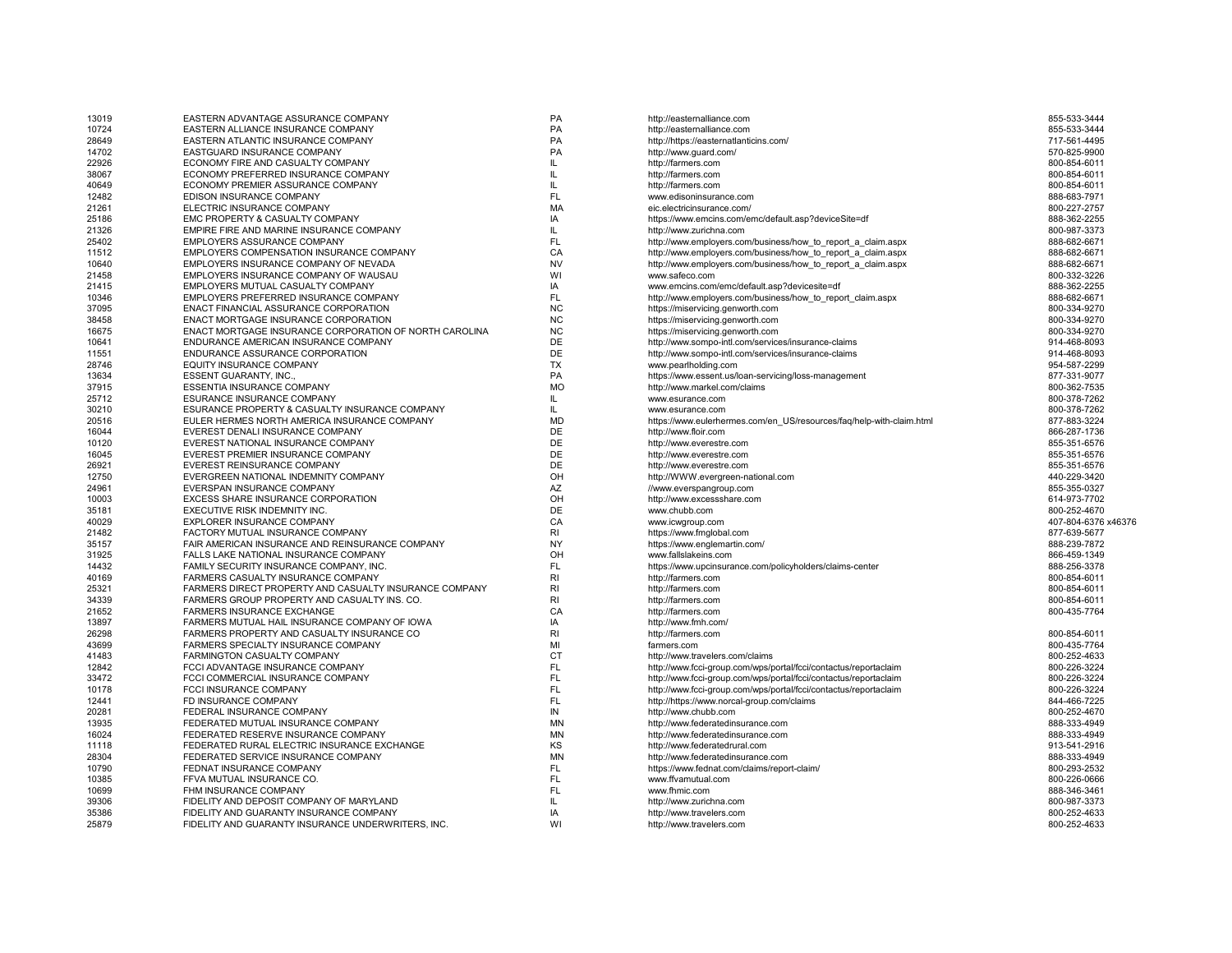| 35009 | FINANCIAL CASUALTY & SURETY, INC                     | TX        | http://WWW.fcsurety.com                            | 713-351-8436       |
|-------|------------------------------------------------------|-----------|----------------------------------------------------|--------------------|
| 31453 | FINANCIAL PACIFIC INSURANCE COMPANY                  | CA        | http://www.ufginsurance.com                        | 800-343-9131       |
| 21660 | FIRE INSURANCE EXCHANGE                              | CA        | farmers.com                                        | 800-435-7764       |
| 21873 | FIREMAN'S FUND INSURANCE COMPANY                     | CA        | https://www.agcs.allianz.com/claims                | 800-558-1606       |
| 10336 | FIRST ACCEPTANCE INSURANCE COMPANY, INC.             | <b>TX</b> | http://www.acceptanceinsurance.com/report-a-claim/ | 800-779-2103       |
| 37710 | FIRST AMERICAN PROPERTY & CASUALTY INSURANCE COMPANY | CA        | http://www.fapcig.com                              | 888-922-5344       |
| 29980 | FIRST COLONIAL INSURANCE COMPANY                     | <b>FL</b> | http://allstate.com                                | 800-225-7828       |
| 13990 | FIRST COMMUNITY INSURANCE COMPANY                    | FL        | http://www.bankersinsurance.com                    | 800-765-9700       |
| 10351 | FIRST DAKOTA INDEMNITY COMPANY                       | SD        | http://rascompanies.com                            | 800-732-1486       |
| 11177 | FIRST FINANCIAL INSURANCE COMPANY                    | IL        | www.ifgcompanies.com                               | 860-756-7771       |
| 10647 | FIRST FLORIDIAN AUTO AND HOME INSURANCE COMPANY      | FL        | http://www.travelers.com/claims                    | 800-252-4633       |
| 10676 | FIRST GUARD INSURANCE COMPANY                        | AZ        | http://www.1stguard.com                            | 800-441-4511       |
| 38326 | FIRST INDEMNITY OF AMERICA INSURANCE COMPANY         | NJ        | http://www.fiagroup.com                            | 973-402-1200 x3414 |
| 33588 | FIRST LIBERTY INSURANCE CORPORATION (THE)            | IL        | https://www.libertymutual.com/claims-center        | 844-339-7452       |
| 24724 | FIRST NATIONAL INSURANCE COMPANY OF AMERICA          | <b>NH</b> | www.safeco.com                                     | 800-332-3226       |
|       | FIRST NONPROFIT INSURANCE COMPANY                    | <b>DE</b> |                                                    | 866-272-9267       |
| 10859 |                                                      | FL        | www.amtrustfinancial.com                           |                    |
| 33383 | FIRST PROFESSIONALS INSURANCE COMPANY, INC           |           | http://www.thedoctors.com                          | 800-421-2368 x1103 |
| 10897 | FIRST PROTECTIVE INSURANCE COMPANY                   | <b>FL</b> | https://www.frontlineinsurance.com/                | 800-675-0145       |
| 11054 | FLETCHER REINSURANCE COMPANY                         | <b>MO</b> | https://www.enstargroup.com/                       | 800-845-2724       |
| 40398 | FLORIDA CASUALTY INSURANCE COMPANY                   | FL        | www.ashmereins.com                                 | 877-323-8803       |
| 13648 | FLORIDA FAMILY HOME INSURANCE COMPANY                | FL        | http://www.floridafamily.com                       | 888-486-4663       |
| 10688 | FLORIDA FAMILY INSURANCE COMPANY                     | FL.       | http://www.floridafamily.com                       | 888-486-4663       |
| 31216 | FLORIDA FARM BUREAU CASUALTY INSURANCE COMPANY       | FL        | http://floridafarmbureau.com/report-claim          | 866-275-7322       |
| 21817 | FLORIDA FARM BUREAU GENERAL INSURANCE COMPANY        | <b>FL</b> | http://floridafarmbureau.com/report-claim          | 866-275-7322       |
| 34150 | FLORIDA LAWYERS MUTUAL INSURANCE COMPANY             | <b>FL</b> |                                                    | 800-633-6458       |
| 10132 | FLORIDA PENINSULA INSURANCE COMPANY                  | FL        | www.floridapeninsula.com                           | 866-549-9672       |
| 33278 | FLORISTS' INSURANCE COMPANY                          | IL        | www.hortica.com                                    | 800-338-2487       |
| 13978 | FLORISTS' MUTUAL INSURANCE COMPANY                   | IL.       | http://www.hortica.com                             | 800-338-2487       |
| 36781 | FMH AG RISK INSURANCE COMPANY                        | IA        | http://www.fmh.com/                                |                    |
| 11185 | FOREMOST INSURANCE COMPANY                           | MI        | http://foremost.com                                | 800-435-7764       |
| 11800 | FOREMOST PROPERTY AND CASUALTY INSURANCE COMPANY     | MI        | http://foremost.com                                | 800-435-7764       |
| 41513 | FOREMOST SIGNATURE INSURANCE COMPANY                 | MI        | http://foremost.com                                | 800-435-7764       |
| 10941 | FORESTRY MUTUAL INSURANCE COMPANY                    | <b>NC</b> | http://www.aegisadm.com                            | 800-849-7788       |
| 10801 | FORTRESS INSURANCE COMPANY                           | IL        | https://www.dds4dds.com                            | 800-522-6675       |
| 11600 | FRANK WINSTON CRUM INSURANCE COMPANY                 | FL        | http://www.fwcruminsurance.com                     | 888-552-6654       |
| 13986 | FRANKENMUTH MUTUAL INSURANCE COMPANY                 | MI        | http://https://www.fmins.com/claims                | 800-234-4433       |
| 22209 | FREEDOM SPECIALTY INSURANCE COMPANY                  | OH        |                                                    | 800-421-3535       |
|       |                                                      | <b>TX</b> | www.nationwide.com                                 | 800-531-8722       |
| 21253 | GARRISON PROPERTY AND CASUALTY INSURANCE COMPANY     |           | www.usaa.com                                       |                    |
| 28339 | GATEWAY INSURANCE COMPANY                            | IL        | http://https://www.gatewayinsurancecompany.com     | 866-514-2734       |
| 41491 | <b>GEICO CASUALTY COMPANY</b>                        | <b>MD</b> | www.geico.com                                      | 800-841-3000       |
| 35882 | GEICO GENERAL INSURANCE COMPANY                      | <b>MD</b> | www.geico.com                                      | 800-841-3000       |
| 22055 | <b>GEICO INDEMNITY COMPANY</b>                       | <b>MD</b> | www.geico.com                                      | 800-841-3000       |
| 37923 | GEICO MARINE INSURANCE COMPANY                       | <b>MD</b> | www.boatus.com/account                             | 800-937-1937       |
| 13703 | GENERAL AUTOMOBILE INSURANCE COMPANY, INC. (THE)     | WI        | thegeneral.com                                     | 800-280-1466       |
| 24414 | GENERAL CASUALTY COMPANY OF WISCONSIN                | WI        | http://qbe.com/us                                  | 844-723-2524       |
| 24732 | GENERAL INSURANCE COMPANY OF AMERICA                 | <b>NH</b> | www.libertymutual.com                              | 844-825-2467       |
| 22039 | GENERAL REINSURANCE CORPORATION                      | <b>DE</b> | www.genre.com                                      | 203-328-6027       |
| 39322 | GENERAL SECURITY NATIONAL INSURANCE COMPANY          | <b>NY</b> | http://www.scor.com                                | 212-480-1900       |
| 11967 | <b>GENERAL STAR NATIONAL INSURANCE COMPANY</b>       | DE        | www.generalstar.com/claims                         | 203-328-5700 x5700 |
| 11231 | GENERALI - U. S. BRANCH                              | <b>NY</b> | http://www.generaliusa.com                         | 212-602-7635 x7635 |
| 38962 | <b>GENESIS INSURANCE COMPANY</b>                     | DE        | http://www.genesisinsurance.com                    | 800-431-9994       |
| 12254 | GLENCAR INSURANCE COMPANY                            | WI        | http://networkadjusters.com/                       | 877-533-1211 x5    |
| 22063 | GOVERNMENT EMPLOYEES INSURANCE COMPANY               | <b>MD</b> | www.geico.com                                      | 800-841-3000       |
| 16870 | <b>GRANADA INSURANCE COMPANY</b>                     | FL        | http://www.granadainsurance.com                    | 305-554-0353       |
| 26310 | <b>GRANITE RE. INC.</b>                              | OK        | www.granitere.com                                  | 405-752-2600       |
| 23809 | GRANITE STATE INSURANCE COMPANY                      | IL        | www.aig.com/reportaclaim                           | 877-399-6442       |
| 25984 | GRAPHIC ARTS MUTUAL INSURANCE COMPANY                | <b>NY</b> |                                                    | 800-598-8422       |
|       |                                                      |           | www.uticanational.com/claims                       |                    |
| 36307 | <b>GRAY INSURANCE COMPANY (THE)</b>                  | LA        | www.grayinsco.com                                  | 504-888-7790       |
| 26832 | GREAT AMERICAN ALLIANCE INSURANCE COMPANY            | OH        | www.greatamericaninsurancegroup.com                | 844-424-4669       |
| 26344 | GREAT AMERICAN ASSURANCE COMPANY                     | OH        | www.greatamericaninsurancegroup.com                | 844-424-4669       |
| 39896 | GREAT AMERICAN CASUALTY INSURANCE COMPANY            | OH        | www.greatamericaninsurancegroup.com                | 844-424-4669       |
| 10646 | GREAT AMERICAN CONTEMPORARY INSURANCE COMPANY        | OH        | www.greatamericaninsurancegroup.com                | 844-424-4669       |
| 16691 | GREAT AMERICAN INSURANCE COMPANY                     | OH        | http://www.greatamericaninsurancegroup.com         | 844-424-4669       |
| 22136 | GREAT AMERICAN INSURANCE COMPANY OF NEW YORK         | <b>NY</b> | www.greatamericaninsurancegroup.com                | 844-424-4669       |
|       |                                                      |           |                                                    |                    |

| tp://WWW.fcsurety.com                            | 713-351-8436      |
|--------------------------------------------------|-------------------|
| tp://www.ufginsurance.com                        | 800-343-9131      |
| rmers.com                                        | 800-435-7764      |
| tps://www.agcs.allianz.com/claims                | 800-558-1606      |
| tp://www.acceptanceinsurance.com/report-a-claim/ | 800-779-2103      |
| tp://www.fapcig.com                              | 888-922-5344      |
| tp://allstate.com                                | 800-225-7828      |
| tp://www.bankersinsurance.com                    | 800-765-9700      |
| tp://rascompanies.com                            | 800-732-1486      |
| ww.ifgcompanies.com                              | 860-756-7771      |
| tp://www.travelers.com/claims                    | 800-252-4633      |
| tp://www.1stquard.com                            | 800-441-4511      |
| tp://www.fiagroup.com                            | 973-402-1200 x341 |
| tps://www.libertymutual.com/claims-center        | 844-339-7452      |
| ww.safeco.com                                    | 800-332-3226      |
| ww.amtrustfinancial.com                          | 866-272-9267      |
| tp://www.thedoctors.com                          | 800-421-2368 x110 |
| tps://www.frontlineinsurance.com/                | 800-675-0145      |
| tps://www.enstargroup.com/                       | 800-845-2724      |
| ww.ashmereins.com                                | 877-323-8803      |
|                                                  |                   |
| tp://www.floridafamily.com                       | 888-486-4663      |
| tp://www.floridafamily.com                       | 888-486-4663      |
| tp://floridafarmbureau.com/report-claim          | 866-275-7322      |
| tp://floridafarmbureau.com/report-claim          | 866-275-7322      |
|                                                  | 800-633-6458      |
| ww.floridapeninsula.com                          | 866-549-9672      |
| ww.hortica.com                                   | 800-338-2487      |
| tp://www.hortica.com                             | 800-338-2487      |
| tp://www.fmh.com/                                |                   |
| tp://foremost.com                                | 800-435-7764      |
| tp://foremost.com                                | 800-435-7764      |
| tp://foremost.com                                | 800-435-7764      |
| tp://www.aegisadm.com                            | 800-849-7788      |
| tps://www.dds4dds.com                            | 800-522-6675      |
| tp://www.fwcruminsurance.com                     | 888-552-6654      |
| tp://https://www.fmins.com/claims                | 800-234-4433      |
| ww.nationwide.com                                | 800-421-3535      |
| ww.usaa.com                                      | 800-531-8722      |
| tp://https://www.gatewayinsurancecompany.com     | 866-514-2734      |
| ww.geico.com                                     | 800-841-3000      |
| ww.geico.com                                     | 800-841-3000      |
| ww.geico.com                                     | 800-841-3000      |
| ww.boatus.com/account                            | 800-937-1937      |
| egeneral.com                                     | 800-280-1466      |
| tp://qbe.com/us                                  | 844-723-2524      |
| ww.libertymutual.com                             | 844-825-2467      |
| ww.genre.com                                     | 203-328-6027      |
| tp://www.scor.com                                | 212-480-1900      |
| ww.generalstar.com/claims                        | 203-328-5700 x570 |
| tp://www.generaliusa.com                         | 212-602-7635 x763 |
| tp://www.genesisinsurance.com                    | 800-431-9994      |
| tp://networkadjusters.com/                       | 877-533-1211 x5   |
| ww.geico.com                                     | 800-841-3000      |
| tp://www.granadainsurance.com                    | 305-554-0353      |
|                                                  | 405-752-2600      |
| ww.granitere.com                                 |                   |
| ww.aig.com/reportaclaim                          | 877-399-6442      |
| ww.uticanational.com/claims                      | 800-598-8422      |
| ww.grayinsco.com                                 | 504-888-7790      |
| ww.greatamericaninsurancegroup.com               | 844-424-4669      |
| ww.greatamericaninsurancegroup.com               | 844-424-4669      |
| ww.greatamericaninsurancegroup.com               | 844-424-4669      |
| ww.greatamericaninsurancegroup.com               | 844-424-4669      |
| tp://www.greatamericaninsurancegroup.com         | 844-424-4669      |
| ww.greatamericaninsurancegroup.com               | 844-424-4669      |
|                                                  |                   |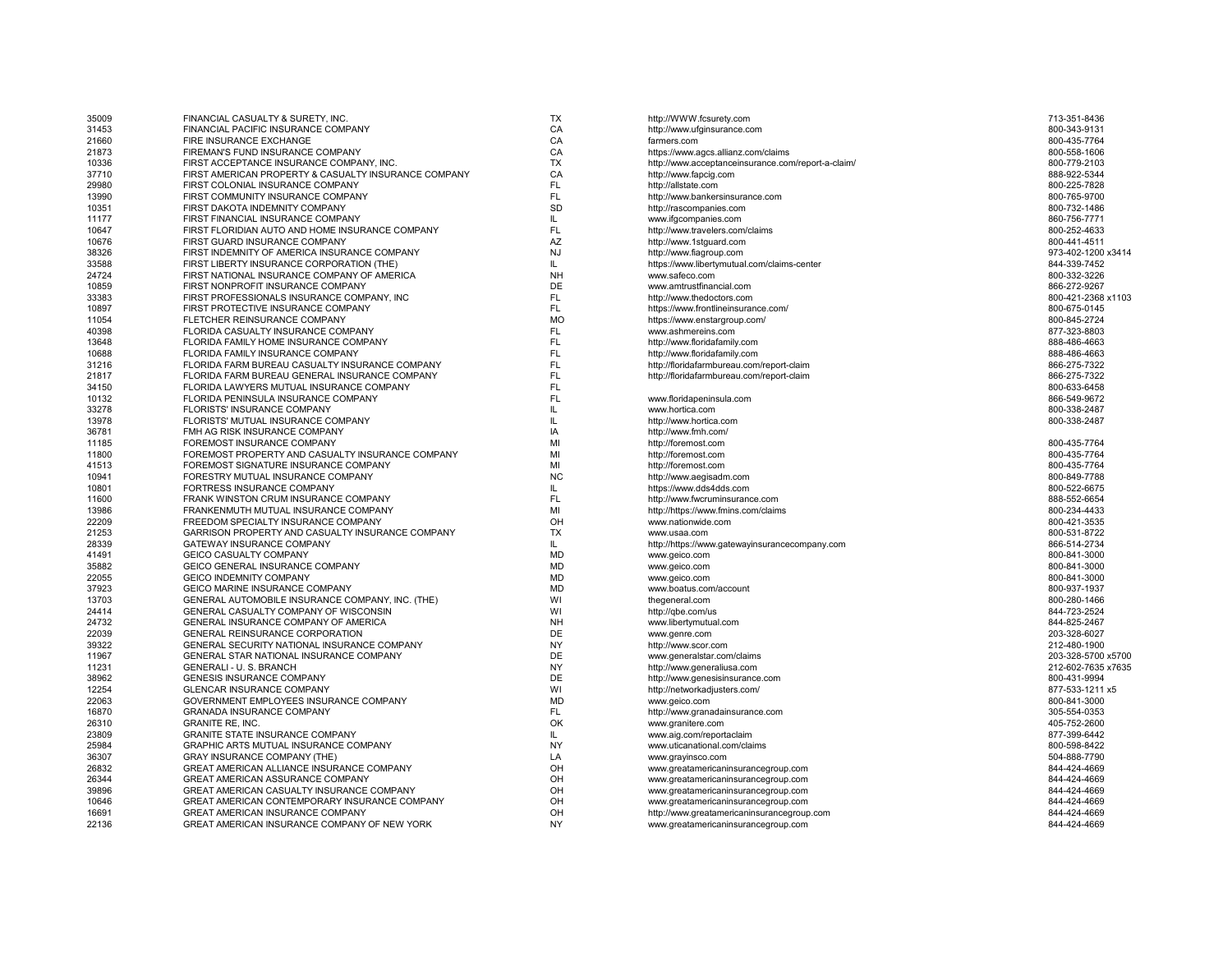| 31135 | GREAT AMERICAN SECURITY INSURANCE COMPANY                      | OH        | www.greatamericaninsurancegroup.com                                                     | 844-424-4669        |
|-------|----------------------------------------------------------------|-----------|-----------------------------------------------------------------------------------------|---------------------|
| 33723 | GREAT AMERICAN SPIRIT INSURANCE COMPANY                        | OH        | www.greatamericaninsurancegroup.com                                                     | 844-424-4669        |
| 25224 | GREAT DIVIDE INSURANCE COMPANY                                 | <b>ND</b> | www.wrberkley.com                                                                       | 800-343-0592        |
| 18694 | GREAT MIDWEST INSURANCE COMPANY                                | <b>TX</b> | www.hiig.com                                                                            | 800-829-8165        |
| 20303 | GREAT NORTHERN INSURANCE COMPANY                               | IN        | www.chubb.com                                                                           | 800-252-4670        |
| 12982 | GREAT PLAINS CASUALTY, INC.                                    | IA        | www.gpcasualty.com                                                                      | 866-503-2778        |
| 11371 | GREAT WEST CASUALTY COMPANY                                    | <b>NE</b> |                                                                                         | 800-228-8040        |
| 22322 | GREENWICH INSURANCE COMPANY                                    | DE        | http://https://axaxl.com/insurance/claims                                               | 877-720-8844        |
| 36650 | GUARANTEE COMPANY OF NORTH AMERICA USA (THE)                   | MI        | https://www.intactspecialty.com/                                                        | 877-248-3455        |
| 42331 | GUIDEONE AMERICA INSURANCE COMPANY                             | IA        | http://www.guideone.com/claims                                                          | 888-748-4326        |
| 42803 | GUIDEONE ELITE INSURANCE COMPANY                               | IA        | http://www.guideone.com/claims                                                          | 888-748-4326        |
| 15032 | GUIDEONE INSURANCE COMPANY                                     | IA        | http://www.guideone.com/claims                                                          | 888-748-4326        |
| 14559 | GUIDEONE SPECIALTY INSURANCE COMPANY                           | IA        | http://www.guideone.com/claims                                                          | 888-748-4326        |
| 34037 | HALLMARK INSURANCE COMPANY                                     | AZ        | www.hallmarkgrp.com                                                                     | 800-426-5119        |
| 36064 | HANOVER AMERICAN INSURANCE COMPANY (THE)                       | <b>NH</b> | www.hanover.com                                                                         | 800-628-0250        |
| 22292 | HANOVER INSURANCE COMPANY (THE)                                | <b>NH</b> | www.hanover.com                                                                         | 800-628-0250        |
| 26433 | HARCO NATIONAL INSURANCE COMPANY                               | IL        | http://www.iatinsurancegroup.com                                                        | 866-969-3899        |
| 23582 | HARLEYSVILLE INSURANCE COMPANY                                 | OH        | www.nationwide.com                                                                      | 800-421-3535        |
| 35696 | HARLEYSVILLE PREFERRED INSURANCE COMPANY                       | OH        | www.nationwide.com                                                                      | 800-421-3535        |
| 26182 | HARLEYSVILLE WORCESTER INSURANCE COMPANY                       | OH        | www.nationwide.com                                                                      | 800-421-3535        |
| 22357 | HARTFORD ACCIDENT AND INDEMNITY COMPANY                        | <b>CT</b> | http://thehartford.com                                                                  | 877-805-9918        |
| 29424 | HARTFORD CASUALTY INSURANCE COMPANY                            | IN        | TheHartford.com                                                                         |                     |
| 19682 | HARTFORD FIRE INSURANCE COMPANY                                | <b>CT</b> | http://thehartford.com                                                                  | 877-805-9918        |
| 37478 | HARTFORD INSURANCE COMPANY OF THE MIDWEST                      | IN        | http://thehartford.com                                                                  | 877-805-9918        |
| 38261 | HARTFORD INSURANCE COMPANY OF THE SOUTHEAST                    | <b>CT</b> | http://https://www.thehartford.com/claims                                               | 877-805-9918        |
| 11452 | HARTFORD STEAM BOILER INSPECTION & INS. COMPANY                | <b>CT</b> | www.hsb.com                                                                             | 888-472-5677        |
| 29890 | HARTFORD STEAM BOILER INSPECTION AND INSURANCE CO. OF CT (THE) | <b>CT</b> | http://www.hsb.com                                                                      | 888-472-5677        |
| 30104 | HARTFORD UNDERWRITERS INSURANCE COMPANY                        | <b>CT</b> | http://thehartford.com                                                                  | 877-805-9918        |
| 41343 | HDI GLOBAL INSURANCE COMPANY                                   | L         | https://www.hdi.global/us/en/services/claims                                            | 866-484-2053        |
| 35904 | HEALTH CARE INDEMNITY, INC.                                    | CO        | http://www.healthcareindemnity.com                                                      | 615-344-5830        |
| 12233 | HEALTHCARE UNDERWRITERS GROUP. INC.                            | OH        | coverys.com                                                                             | 800-225-6168        |
| 39527 | HERITAGE INDEMNITY COMPANY                                     | CA        | www.amtrustfinancial.com                                                                | 866-272-9267        |
| 14407 | HERITAGE PROPERTY & CASUALTY INSURANCE COMPANY                 | FL        | http://https://www.heritagepci.com/claims/                                              | 855-415-7120 x1     |
| 35599 | HIGHMARK CASUALTY INSURANCE COMPANY                            | PA        | hmig.com                                                                                | 800-328-5433        |
| 10200 | HISCOX INSURANCE COMPANY INC.                                  | IL.       | www.hiscox.com                                                                          | 866-424-8508        |
| 12944 | HOMEOWNERS CHOICE PROPERTY & CASUALTY INSURANCE COMPANY, INC.  | <b>FL</b> | http://www.hcpci.com                                                                    | 866-324-3138        |
| 17221 | HOMESITE INSURANCE COMPANY                                     | WI        | www.homesite.com                                                                        | 866-621-4823        |
| 22578 | HORACE MANN INSURANCE COMPANY                                  | L         | http://www.horacemann.com                                                               | 877-461-0010        |
| 22756 | HORACE MANN PROPERTY & CASUALTY INSURANCE COMPANY              | IL.       | http://www.horacemann.com                                                               | 877-461-0010        |
| 11245 | HORNBEAM INSURANCE COMPANY                                     | KY        | http://hornbeaminsurance.com                                                            | 833-637-0114        |
| 10069 | HOUSING AUTHORITY PROPERTY INSURANCE, A MUTUAL COMPANY         | VT        | http://https://www.housingcenter.com/insurance/claims/                                  | 800-873-0242        |
| 11206 | HOUSING ENTERPRISE INSURANCE COMPANY, INC.                     | VT        | http://https://www.housingcenter.com/insurance/claims/                                  | 800-238-6225        |
| 25054 | HUDSON INSURANCE COMPANY                                       | DE        | http://www.hudsoninsgroup.com                                                           |                     |
| 35246 | ILLINOIS INSURANCE COMPANY                                     | IA        | www.auw.com                                                                             | 877-234-4420        |
| 23817 | ILLINOIS NATIONAL INSURANCE COMPANY                            | IL.       | www.aig.com/reportaclaim                                                                | 877-399-6442        |
| 44369 | IMPERIAL FIRE AND CASUALTY INSURANCE COMPANY                   | <b>NC</b> | www.nationalgeneral.com                                                                 | 800-468-3466        |
| 35408 | IMPERIUM INSURANCE COMPANY                                     | <b>TX</b> | www.hiig.com                                                                            | 800-203-1179        |
| 11090 | INCLINE CASUALTY COMPANY                                       | <b>TX</b> | http://https://inclinepc.com/                                                           | 817-831-9900 x1658  |
| 43575 | INDEMNITY INSURANCE COMPANY OF NORTH AMERICA                   | PA        | www.chubb.com                                                                           | 800-252-4670        |
| 18468 | INDEMNITY NATIONAL INSURANCE COMPANY                           | <b>MS</b> | https://indemnitynational.com/                                                          | 615-592-5346        |
| 26581 | INDEPENDENCE AMERICAN INSURANCE COMPANY                        | DE        | https://www.independenceamerican.com/disaster-relief-catastrophic-and-non-catastrophic/ | 855-281-1108        |
| 22659 | INDIANA INSURANCE COMPANY                                      | IN        | www.libertymutual.com                                                                   | 844-825-2467        |
| 14265 | INDIANA LUMBERMENS MUTUAL INSURANCE COMPANY                    | IN        | http://plmins.com/claims                                                                | 800-752-1895        |
| 39497 | INFINITY ASSURANCE INSURANCE COMPANY                           | OH        | https://www.infinityauto.com/                                                           | 800-inf-init xy     |
| 11738 | INFINITY AUTO INSURANCE COMPANY                                | OH        | https://www.infinityauto.com/                                                           | 800-inf-init xy     |
| 21792 | INFINITY CASUALTY INSURANCE COMPANY                            | OH        | www.infinityauto.com/                                                                   | 800-inf-init xy     |
| 10061 | INFINITY INDEMNITY INSURANCE COMPANY                           | IN        | www.infinityauto.com/                                                                   | 800-inf-init xy     |
| 22268 | INFINITY INSURANCE COMPANY                                     | IN        | www.infinityauto.com/                                                                   | 800-inf-init xy     |
| 20260 | INFINITY SELECT INSURANCE COMPANY                              | IN        | www.infinityauto.com/                                                                   | 800-inf-init xy     |
| 12599 | INFINITY STANDARD INSURANCE COMPANY                            | IN        | www.infinityauto.com/                                                                   | 800-inf-init xy     |
| 22713 | INSURANCE COMPANY OF NORTH AMERICA                             | PA        | www.chubb.com                                                                           | 800-252-4670        |
| 19429 | INSURANCE COMPANY OF THE STATE OF PENNSYLVANIA                 | IL        | www.aig.com/reportaclaim                                                                | 877-399-6442        |
| 27847 | INSURANCE COMPANY OF THE WEST                                  | CA        | www.icwgroup.com                                                                        | 407-804-6376 x46376 |
| 10922 | INSUREMAX INSURANCE COMPANY                                    | <b>NE</b> | http://assuranceamerica.com                                                             | 770-952-0200        |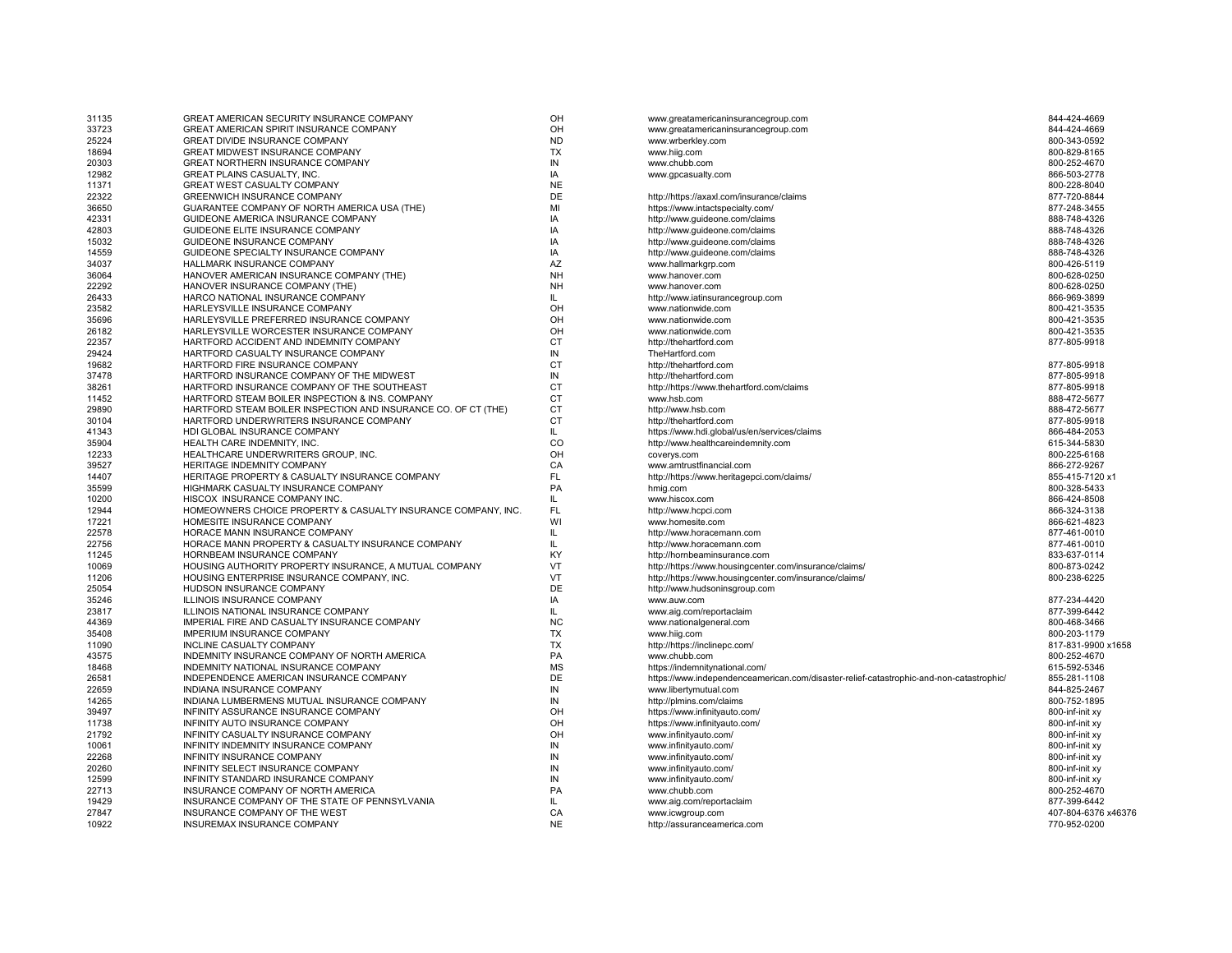| 27930 | INTEGON CASUALTY INSURANCE COMPANY                 | <b>NC</b> | www.nationalgeneral.com                                                      | 800-468-3466       |
|-------|----------------------------------------------------|-----------|------------------------------------------------------------------------------|--------------------|
| 22780 | INTEGON GENERAL INSURANCE CORPORATION              | <b>NC</b> | www.nationalgeneral.com                                                      | 800-468-3466       |
| 22772 | INTEGON INDEMNITY CORPORATION                      | <b>NC</b> | WWW.NATIONALGENERAL.COM                                                      | 800-468-3466       |
| 29742 | INTEGON NATIONAL INSURANCE COMPANY                 | <b>NC</b> | WWW.NATIONALGENEAL.COM                                                       | 800-468-3466       |
| 31488 | INTEGON PREFERRED INSURANCE COMPANY                | <b>NC</b> | WWW.NATIONALGENEAL.COM                                                       | 800-468-3466       |
| 11592 | INTERNATIONAL FIDELITY INSURANCE COMPANY           | <b>NJ</b> | www.ific.com                                                                 | 800-333-4167       |
| 10749 | INTREPID INSURANCE COMPANY                         | IA        | www.intrepiddirect.com                                                       | 855-217-1550       |
| 23647 | IRONSHORE INDEMNITY INC.                           | IL        |                                                                              | 844-825-2467       |
|       | ISMIE MUTUAL INSURANCE COMPANY                     | IL.       | www.libertymutual.com<br>http://ismie.com                                    | 800-782-4767       |
| 32921 |                                                    |           |                                                                              |                    |
| 11630 | JEFFERSON INSURANCE COMPANY                        | <b>NY</b> | http://www.allianzworldwidepartners.com/usa                                  | 800-497-4602       |
| 16379 | JET INSURANCE COMPANY                              | <b>NC</b> | http://www.jetsurety.com                                                     | 800-438-1162       |
| 14354 | JEWELERS MUTUAL INSURANCE COMPANY, S.I.            | WI        | www.jewelersmutual.com                                                       | 800-558-6411 x2207 |
| 16116 | JM SPECIALTY INSURANCE COMPANY                     | WI        | https://www.jewelersmutual.com                                               | 800-558-6411 x2207 |
| 16423 | JOURNEY INSURANCE COMPANY                          | <b>FL</b> | https://www.upcinsurance.com/policyholders/claims-center                     | 888-256-3378       |
| 10885 | KEY RISK INSURANCE COMPANY                         | IA        | http://www.keyrisk.com/content/first-report                                  | 866-847-8872       |
| 21300 | KINGSWAY AMIGO INSURANCE COMPANY                   | FL.       |                                                                              | 800-422-0792       |
| 13722 | KNIGHTBROOK INSURANCE COMPANY                      | DE        | https://www.knightinsurancegroup.com/claims/                                 | 888-333-8198       |
| 38148 | LANCER INDEMNITY COMPANY                           | <b>NY</b> | http://www.lancerinsurance.com                                               | 844-526-2463       |
| 26077 | LANCER INSURANCE COMPANY                           | IL.       | http://www.lancerinsurance.com                                               | 800-521-6155       |
| 16023 | LEMONADE INSURANCE COMPANY                         | <b>NY</b> | http://lemonade.com                                                          | 844-733-8666       |
| 37940 | LEXINGTON NATIONAL INSURANCE CORPORATION           | FL        | www.lexingtonnational.com                                                    | 410-625-0800       |
| 13307 | LEXON INSURANCE COMPANY                            | <b>TX</b> |                                                                              | 914-468-8093       |
|       |                                                    |           | http://www.sompo-intl.com/services/insurance-claims                          |                    |
| 42404 | LIBERTY INSURANCE CORPORATION                      | IL.       | www.libertymutual.com                                                        |                    |
| 19917 | LIBERTY INSURANCE UNDERWRITERS INC.                | IL.       | https://www.libertymutual.com/claims-center                                  | 844-339-7452       |
| 23035 | LIBERTY MUTUAL FIRE INSURANCE COMPANY              | WI        | www.libertymutual.com                                                        | 844-825-2467       |
| 23043 | LIBERTY MUTUAL INSURANCE COMPANY                   | MA        | www.libertymutual.com                                                        | 844-825-2467       |
| 14486 | LIBERTY MUTUAL MID-ATLANTIC INSURANCE COMPANY      | MA        | www.libertymutual.com                                                        | 844-825-2467       |
| 12484 | LIBERTY MUTUAL PERSONAL INSURANCE COMPANY          | <b>NH</b> | www.libertymutual.com                                                        | 844-825-2467       |
| 13207 | LIGHTHOUSE PROPERTY INSURANCE CORPORATION          | LA        | www.lighthouse.insurance                                                     | 888-544-4885 x1    |
| 11075 | LION INSURANCE COMPANY                             | FL        | https://packardclaims.com                                                    | 800-966-5562       |
| 36447 | LM GENERAL INSURANCE COMPANY                       | IL.       | www.libertymutual.com                                                        | 844-825-2467       |
| 33600 | LM INSURANCE CORPORATION                           | IL.       | https://www.libertymutual.com/claims-center                                  | 844-339-7452       |
| 32352 | LM PROPERTY AND CASUALTY INSURANCE COMPANY         | IN        | www.libertymutual.com                                                        | 844-825-2467       |
| 10051 | LYNDON SOUTHERN INSURANCE COMPANY                  | DE        | http://www.fortegra.com                                                      | 800-888-2738       |
| 42617 | MAG MUTUAL INSURANCE COMPANY                       | GA        | http://www.magmutual.com                                                     | 404-842-5600 x5579 |
| 29939 | MAIN STREET AMERICA ASSURANCE COMPANY              | <b>FL</b> | http://www.msagroup.com                                                      | 877-425-2467       |
| 13026 | MAIN STREET AMERICA PROTECTION INSURANCE COMPANY   | <b>FL</b> | http://www.msagroup.com                                                      | 877-425-2467       |
| 36897 | MANUFACTURERS ALLIANCE INSURANCE COMPANY           | PA        | www.pmacompanies.com                                                         | 888-476-2669       |
| 34932 | MAPFRE INSURANCE COMPANY OF FLORIDA                | FL        | http://mapfreinsurance.com                                                   | 888-962-7373       |
|       |                                                    | VA        |                                                                              |                    |
| 28932 | MARKEL AMERICAN INSURANCE COMPANY                  |           | http://www.markel.com/claims                                                 | 800-362-7535       |
| 10829 | MARKEL GLOBAL REINSURANCE COMPANY                  | DE        | http://www.markel.com                                                        | 800-362-7535       |
| 38970 | MARKEL INSURANCE COMPANY                           | IL.       | http://www.markel.com/claims                                                 | 800-362-7535       |
| 22306 | MASSACHUSETTS BAY INSURANCE COMPANY                | <b>NH</b> | www.hanover.com                                                              | 800-628-0250       |
| 10784 | MAXUM CASUALTY INSURANCE COMPANY                   | <b>CT</b> | http://thehartford.com                                                       | 877-805-9918       |
| 12041 | MBIA INSURANCE CORPORATION                         | <b>NY</b> | http://www.mbia.com                                                          | 914-765-3712       |
| 32522 | MEDICAL MUTUAL INSURANCE COMPANY OF NORTH CAROLINA | <b>NC</b> | http://www.curi.com                                                          | 800-662-7917       |
| 11843 | MEDICAL PROTECTIVE COMPANY (THE)                   | IN        |                                                                              | 800-463-3776       |
| 12754 | MEDICUS INSURANCE COMPANY                          | <b>TX</b> | http://https://www.norcal-group.com/claims                                   | 844-466-7225       |
| 13793 | MEDMAL DIRECT INSURANCE COMPANY                    | FL        | http://https://medmaldirect.com/policyholder-services/report-a-claim/        | 855-663-3625 x2003 |
| 22241 | MEDMARC CASUALTY INSURANCE COMPANY                 | VT        | http://www.medmarc.com                                                       | 800-356-6886       |
| 14164 | MEMIC CASUALTY COMPANY                             | <b>NH</b> | http://www.memic.com/employers/report-an-injury                              | 800-636-4292 x3615 |
| 11030 | MEMIC INDEMNITY COMPANY                            | <b>NH</b> | http://www.memic.com/employers/report-an-injury                              | 800-636-4292       |
| 33650 | MENDOTA INSURANCE COMPANY                          | <b>TN</b> | http://www.mymendota.com                                                     | 800-422-0793       |
| 31968 | MERASTAR INSURANCE COMPANY                         | IL        | https://www.kemper.com/wps/portal/KemperDirect/Home/ClaimsCenter/ReportClaim | 888-252-2799       |
| 14494 | MERCHANTS BONDING COMPANY (MUTUAL)                 | IA        | https://www.merchantsbonding.com/claims.aspx                                 | 800-678-8171       |
|       |                                                    | IA        |                                                                              |                    |
| 11595 | MERCHANTS NATIONAL BONDING INC                     |           | https://www.merchantsbonding.com/claims.aspx                                 | 800-678-8171       |
| 11908 | MERCURY CASUALTY COMPANY                           | CA        | www.mercuryinsurance.com                                                     | 800-503-3724       |
| 11201 | MERCURY INDEMNITY COMPANY OF AMERICA               | FL        | http://www.mercuryinsurance.com                                              | 727-561-4008       |
| 11202 | MERCURY INSURANCE COMPANY OF FLORIDA               | FL        | http://www.mercuryinsurance.com                                              | 727-561-4008       |
| 23353 | MERIDIAN SECURITY INSURANCE COMPANY                | IN        | www.stateauto.com/claims                                                     | 877-722-5246       |
| 24821 | MERITPLAN INSURANCE COMPANY                        | CA        | NGLSClaimsReporting@ngic.com                                                 | 822-824-8562       |
| 16187 | METROMILE INSURANCE COMPANY                        | DE        | http://https://www.metromile.com/claims/                                     | 888-242-5204       |
| 39950 | METROPOLITAN GENERAL INSURANCE COMPANY             | RI        | http://members.legalplans.com                                                | 800-829-6399       |
| 40150 | MGA INSURANCE COMPANY, INC.                        | <b>TX</b> | http://www.Gainsco.com                                                       | 800-882-6546       |
|       |                                                    |           |                                                                              |                    |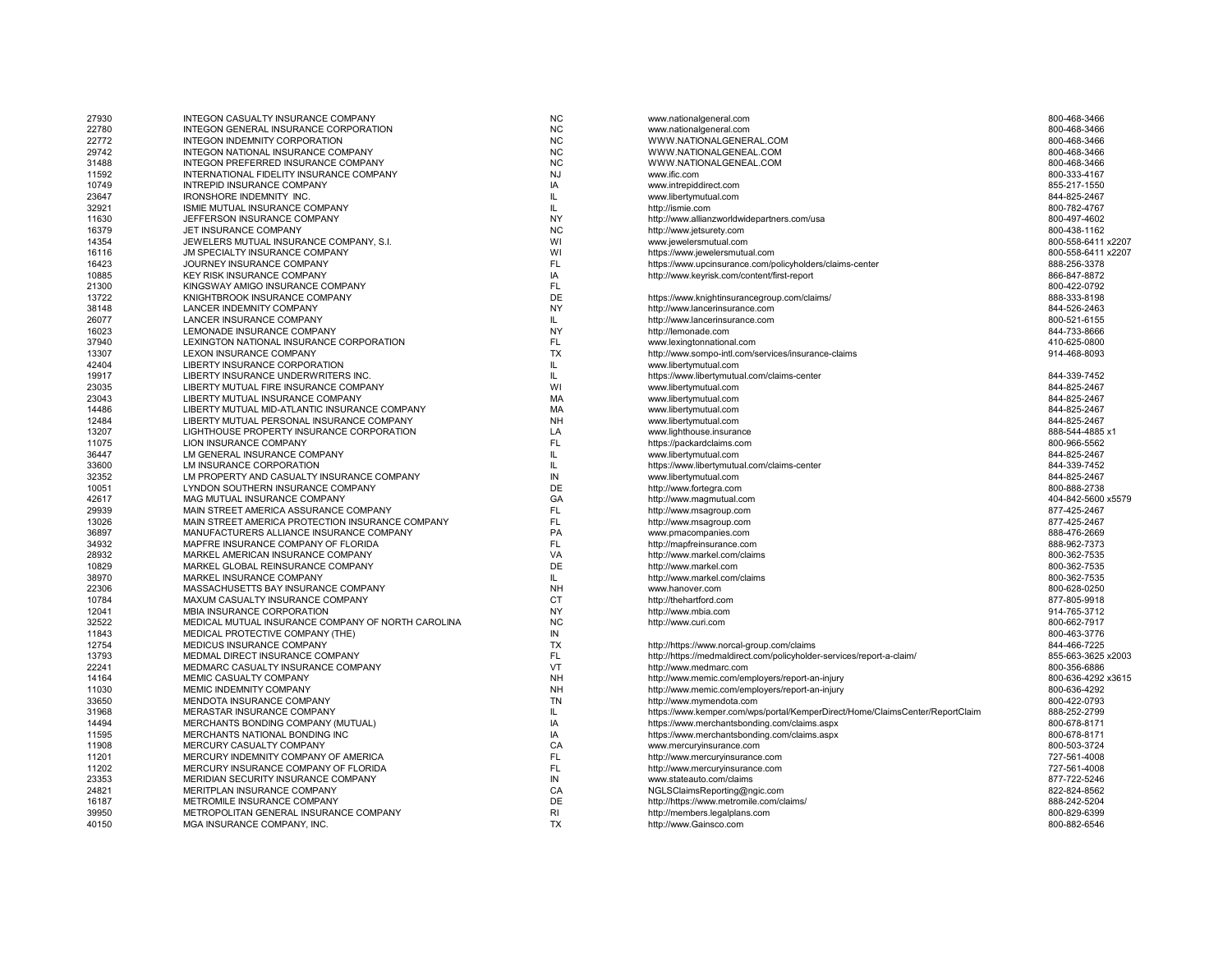| 22594          | MGIC ASSURANCE CORPORATION                          | WI        | http://https://www.mgic.com/servicing                                             | 800-424-6442 |
|----------------|-----------------------------------------------------|-----------|-----------------------------------------------------------------------------------|--------------|
| 18740          | MGIC INDEMNITY CORPORATION                          | WI        | http://https://www.mgic.com/servicing                                             | 800-424-6442 |
| 38660          | MIC GENERAL INSURANCE CORPORATION                   | MI        | WWW.NATIONALGENERAL.COM                                                           | 800-468-3466 |
| 38601          | MIC PROPERTY & CASUALTY INS. CORP.                  | MI        | https://www.ally.com/auto/vehicle-protection/claims-support/                      | 313-656-5408 |
| 10998          | MICHIGAN COMMERCIAL INSURANCE MUTUAL                | MI        | www.mcim.com/claims.html                                                          | 888-922-5246 |
| 21687          | MID-CENTURY INSURANCE COMPANY                       | CA        | farmers.com                                                                       | 800-435-7764 |
| 15380          | MID-CONTINENT ASSURANCE COMPANY                     | OH        | http://www.mcg-ins.com                                                            | 866-610-1156 |
| 23418          | MID-CONTINENT CASUALTY COMPANY                      | OH        | http://www.mcg-ins.com                                                            | 866-610-1156 |
| 23434          | MIDDLESEX INSURANCE COMPANY                         | WI        | www.sentry.com                                                                    | 715-346-9164 |
| 12839          | MIDSOUTH MUTUAL INSURANCE COMPANY                   | <b>TN</b> | https://www.midsouthmutual.com                                                    |              |
| 27138          | MIDVALE INDEMNITY COMPANY                           | WI        | www.homesite.com                                                                  | 866-621-4823 |
| 13126          | MIDWEST BUILDERS CASUALTY MUTUAL COMPANY            | KS        | http://www.mwbc.com                                                               | 816-474-7799 |
| 23612          | MIDWEST EMPLOYERS CASUALTY COMPANY                  | DE        | http://www.mecasualty.com                                                         | 877-503-0485 |
| 23574          | MIDWEST FAMILY MUTUAL INSURANCE COMPANY             | IA        | www.midwestfamily.com                                                             |              |
| 10895          | MIDWEST INSURANCE COMPANY                           | IL        | www.midins.com                                                                    | 800-293-0616 |
| 26662          | MILFORD CASUALTY INSURANCE COMPANY                  | DE        |                                                                                   |              |
| 42234          | MINNESOTA LAWYERS MUTUAL INSURANCE COMPANY          | <b>MN</b> | http://www.mlmins.com                                                             | 800-422-1370 |
| 20362          | MITSUI SUMITOMO INSURANCE COMPANY OF AMERICA        | <b>NY</b> | http://www.msigusa.com                                                            | 866-676-6872 |
| 22551          | MITSUI SUMITOMO INSURANCE USA INC.                  | <b>NY</b> | http://www.msigusa.com/claims                                                     | 866-676-6872 |
| 15715          | MONARCH NATIONAL INSURANCE COMPANY                  | FL        | http://https://www.fednat.com/claims/report-claim/                                | 800-293-2532 |
| 32506          | MONROE GUARANTY INSURANCE COMPANY                   | IN        | http://www.fcci-group.com/wps/portal/fcci/contactus/reportaclaim                  | 800-226-3224 |
| 14613          | MONTGOMERY MUTUAL INSURANCE COMPANY                 | MA        | www.libertymutual.com                                                             | 844-825-2467 |
| 29858          | MORTGAGE GUARANTY INSURANCE CORPORATION             | WI        | https://www.mgic.com/servicing                                                    | 800-424-6442 |
| 22012          | MOTORS INSURANCE CORPORATION                        | MI        | https://www.ally.com/auto/vehicle-protection/claims-support/                      | 313-656-5408 |
| 10227          | MUNICH REINSURANCE AMERICA, INC.                    | DE        | munichreamerica.com                                                               | 609-243-4200 |
| 23663          | NATIONAL AMERICAN INSURANCE COMPANY                 | OK        | http://www.naico.com                                                              | 800-822-7802 |
| 23671          | NATIONAL AMERICAN INSURANCE COMPANY OF CALIFORNIA   | CA        | http://cusis.catalinare.com/naicc/contact.htm                                     | 877-772-7824 |
| 16632          | NATIONAL BUILDERS INSURANCE COMPANY                 | DE        | http://www.bldrs.com                                                              | 800-883-9305 |
| 11991          | NATIONAL CASUALTY COMPANY                           | OH        | www.nationwide.com                                                                | 800-421-3535 |
| 10243          | NATIONAL CONTINENTAL INSURANCE COMPANY              | NY        | progressive.com                                                                   | 800-776-4737 |
| 15679          | NATIONAL FIRE AND INDEMNITY EXCHANGE                | <b>MO</b> | http://nieinsurance.com                                                           | 800-325-9522 |
| 20478          | NATIONAL FIRE INSURANCE COMPANY OF HARTFORD         | IL.       | https://www.cna.com/web/quest/cna/reportaclaim                                    | 877-262-2727 |
| 42447          | NATIONAL GENERAL ASSURANCE COMPANY                  | <b>MO</b> | WWW.NATIONALGENEAL.COM                                                            | 800-468-3466 |
| 23728          | NATIONAL GENERAL INSURANCE COMPANY                  | <b>MO</b> | WWW.NATIONALGENERAL.COM                                                           | 800-468-3466 |
| 11044          | NATIONAL GENERAL INSURANCE ONLINE INC.              | <b>MO</b> | WWW.NATIONALGENERAL.COM                                                           | 800-468-3466 |
| 20087          | NATIONAL INDEMNITY COMPANY                          | <b>NE</b> | http://www.nationalindemnity.com                                                  | 800-356-5750 |
| 42137          | NATIONAL INDEMNITY COMPANY OF THE SOUTH             | IA        | http://www.nationalindemnity.com                                                  | 800-356-5750 |
| 32620          | NATIONAL INTERSTATE INSURANCE COMPANY               | OH        | www.natl.com                                                                      | 800-929-0870 |
| 20052          | NATIONAL LIABILITY & FIRE INSURANCE COMPANY         | СT        | http://www.nationalindemnity.com                                                  | 800-356-5750 |
| 13695          | NATIONAL MORTGAGE INSURANCE CORPORATION             | WI        | www.nationalmi.com                                                                | 855-530-6642 |
| 23825          | NATIONAL PUBLIC FINANCE GUARANTEE CORP.             | <b>NY</b> | http://www.nationalpfg.com                                                        | 914-765-3712 |
| 12114          | NATIONAL SECURITY FIRE & CASUALTY COMPANY           | <b>AL</b> | http://https://www.nationalsecuritygroup.com                                      | 800-239-2358 |
| 22608          | NATIONAL SPECIALTY INSURANCE COMPANY                | TX        | http://statenational.com                                                          | 800-877-4567 |
| 15474          | NATIONAL SUMMIT INSURANCE COMPANY                   | <b>TX</b> | http://www.nationallloydsinsurance.com/home/                                      | 800-749-6419 |
| 21881          | NATIONAL SURETY CORPORATION                         | IL        | https://www.agcs.allianz.com/claims                                               | 800-558-1606 |
| 20141          | NATIONAL TRUST INSURANCE COMPANY                    | IN        | http://www.fcci-group.com/wps/portal/fcci/contactus/reportaclaim                  | 800-226-3224 |
| 19445          | NATIONAL UNION FIRE INSURANCE CO. OF PITTSBURGH, PA | PA        | www.aig.com/reportaclaim                                                          | 877-399-6442 |
| 26093          | NATIONWIDE AFFINITY INSURANCE COMPANY OF AMERICA    | OH        | www.nationwide.com                                                                | 800-421-3535 |
| 28223          | NATIONWIDE AGRIBUSINESS INSURANCE COMPANY           | IA        | www.nationwide.com                                                                | 800-421-3535 |
| 10723          | NATIONWIDE ASSURANCE COMPANY                        | OH        | www.nationwide.com                                                                | 800-421-3535 |
| 23760          | NATIONWIDE GENERAL INSURANCE COMPANY                | OH        | www.nationwide.comwww.nationwide.comwww.nationwide.com                            | 800-421-3535 |
| 25453          | NATIONWIDE INSURANCE COMPANY OF AMERICA             | OH        | www.nationwide.com                                                                | 800-421-3535 |
| 10948          | NATIONWIDE INSURANCE COMPANY OF FLORIDA             | OH        | http://www.nationwide.com                                                         | 800-421-3535 |
| 23779          | NATIONWIDE MUTUAL FIRE INSURANCE COMPANY            | OH        | http://www.nationwide.com                                                         | 800-421-3535 |
| 23787          | NATIONWIDE MUTUAL INSURANCE COMPANY                 | OH        | http://www.nationwide.com                                                         | 800-421-3535 |
| 37877          | NATIONWIDE PROPERTY AND CASUALTY INSURANCE COMPANY  | OH        | www.nationwide.com                                                                | 800-421-3535 |
| 25240          | NAU COUNTRY INSURANCE COMPANY                       | <b>MN</b> |                                                                                   | 844-723-2524 |
| 42307          | NAVIGATORS INSURANCE COMPANY                        | NY        | http://qbe.com/us                                                                 | 877-805-9918 |
| 15865          | NCMIC INSURANCE COMPANY                             | IA        | http://thehartford.com<br>http://ncmic.com/insurance/malpractice/claims-services/ | 800-242-4052 |
| 21830          | NEW ENGLAND INSURANCE COMPANY                       | СT        | http://https://www.thehartford.com/claims                                         | 860-547-5000 |
|                | NEW HAMPSHIRE INSURANCE COMPANY                     | IL        |                                                                                   | 877-399-6442 |
| 23841<br>16608 | NEW YORK MARINE AND GENERAL INSURANCE COMPANY       | <b>NY</b> | www.aig.com/reportaclaim                                                          | 800-774-2755 |
| 16285          | NEXT INSURANCE US COMPANY                           | DE        | www.coactionspecialty.com<br>https://www.nextinsurance.com/                       |              |
|                |                                                     | <b>FL</b> |                                                                                   | 877-425-2467 |
| 14788          | NGM INSURANCE COMPANY                               |           | http://www.msagroup.com                                                           |              |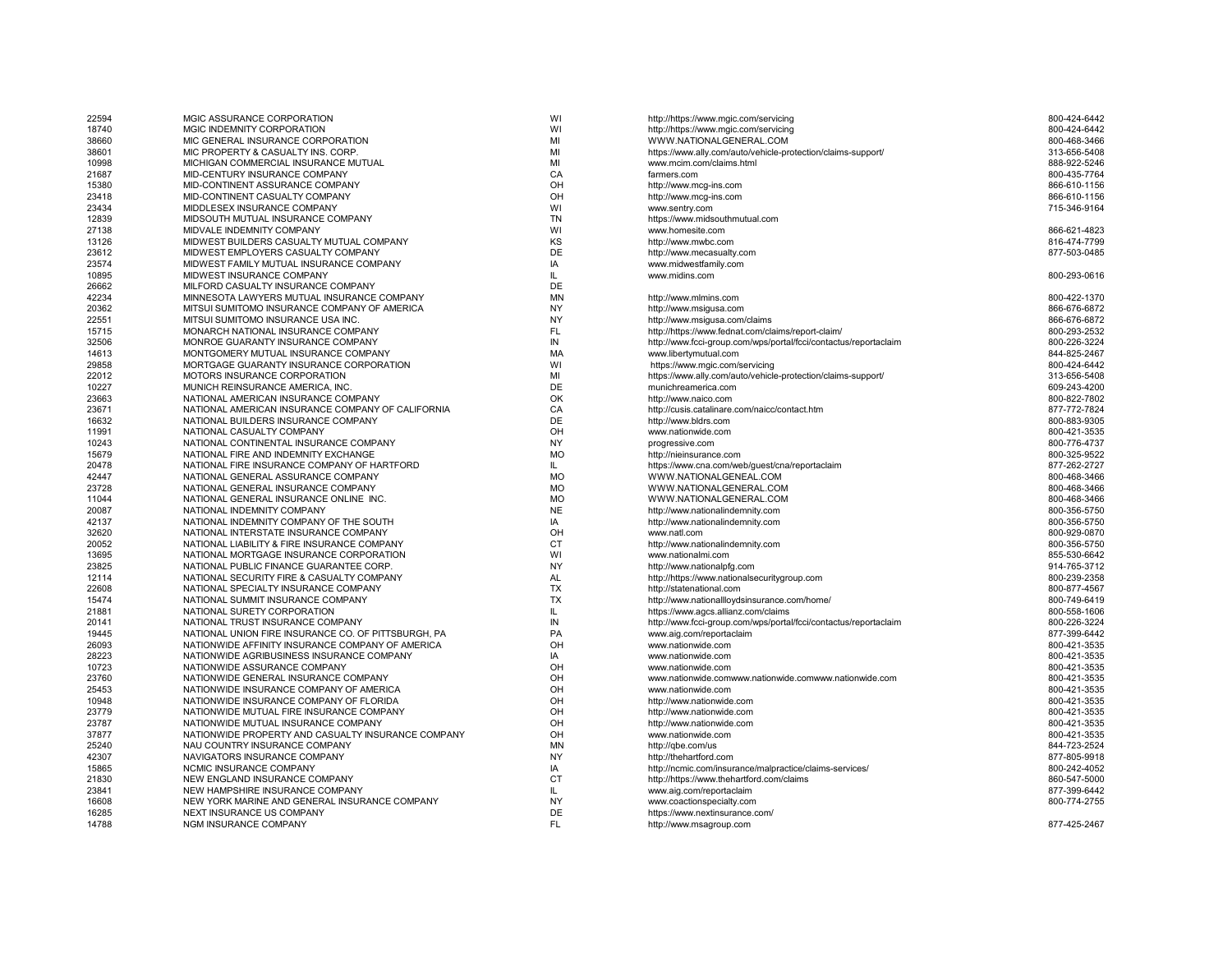| 16461 | NOBLR RECIPROCAL EXCHANGE                          | $_{\rm CO}$ | http://www.noblr.com                                                        | 415-434-4223       |
|-------|----------------------------------------------------|-------------|-----------------------------------------------------------------------------|--------------------|
| 33200 | NORCAL INSURANCE COMPANY                           | CA          | http://https://www.norcal-group.com/claims                                  | 844-466-7225       |
| 31470 | NORGUARD INSURANCE COMPANY                         | PA          | http://www.quard.com/                                                       | 570-825-9900       |
| 13012 | NORMANDY INSURANCE COMPANY                         | FL.         | https://www.normandyins.com/                                                | 954-617-6265 x213  |
| 27740 | NORTH POINTE INSURANCE COMPANY                     | PA          | http://qbe.com/us                                                           | 844-723-2524       |
| 21105 | NORTH RIVER INSURANCE COMPANY                      | <b>NJ</b>   | www.cfins.com                                                               | 800-690-5520       |
| 24031 | NORTHLAND CASUALTY COMPANY                         | <b>CT</b>   | http://www.northlandins.com                                                 | 800-328-5972       |
| 24015 | NORTHLAND INSURANCE COMPANY                        | <b>CT</b>   | http://www.northlandins.com                                                 | 800-328-5972       |
| 42552 | NOVA CASUALTY COMPANY                              | NY          | https://www.hanover.com/aix/claims.html.                                    | 800-338-1569       |
| 34630 | OAK RIVER INSURANCE COMPANY                        | <b>NE</b>   | http://www.bhhc.com                                                         | 800-356-5750       |
| 31208 | OAKWOOD INSURANCE COMPANY                          | <b>TN</b>   | https://www.siriuspt.com/about/sirius-global-solutions/                     | 860-368-2005       |
| 15645 | OBI AMERICA INSURANCE COMPANY                      | PA          | https://www.intactspecialty.com/                                            | 877-248-3455       |
| 14190 | OBI NATIONAL INSURANCE COMPANY                     | PA          | https://www.intactspecialty.com/                                            | 877-248-3455       |
| 35602 | OBSIDIAN INSURANCE COMPANY                         | OH          | http://www.obsidianspecialty.com                                            | 800-684-5428       |
| 23248 | OCCIDENTAL FIRE AND CASUALTY COMPANY OF NC         | <b>NC</b>   | http://www.iatinsurancegroup.com                                            | 866-969-3899       |
| 12360 | OCEAN HARBOR CASUALTY INSURANCE COMPANY            | FL.         | www.pearlholding.com                                                        | 954-587-2299 x2162 |
| 23680 | ODYSSEY REINSURANCE COMPANY                        | <b>CT</b>   | http://www.odysseygroup.com                                                 |                    |
| 24074 | OHIO CASUALTY INSURANCE COMPANY                    | <b>NH</b>   | www.libertymutual.com                                                       | 844-825-2467       |
| 24104 | OHIO FARMERS INSURANCE COMPANY                     | OH          | http://www.westfieldinsurance.com                                           | 800-243-0210       |
| 26565 | OHIO INDEMNITY COMPANY                             | OH          | http://www.ohioindemnity.com                                                | 800-628-8581       |
| 24082 | OHIO SECURITY INSURANCE COMPANY                    | <b>NH</b>   | www.libertymutual.com                                                       | 844-825-2467       |
| 11665 | OLD AMERICAN INDEMNITY COMPANY                     | KY          | http://www.oldamericanindemnity.com                                         | 214-561-1974       |
| 40231 | OLD DOMINION INSURANCE COMPANY                     | FL.         | http://www.msagroup.com                                                     | 877-425-2467       |
| 17558 | OLD GUARD INSURANCE COMPANY                        | OH          | http://www/westfieldinsurance.com                                           | 800-243-0210       |
| 24139 | OLD REPUBLIC GENERAL INSURANCE CORPORATION         | IL          | http://www.oldrepublicinsurancegroup.com                                    | 800-406-2137       |
| 24147 | OLD REPUBLIC INSURANCE COMPANY                     | PA          | www.oldrepublicinsurancegroup.com                                           | 800-747-5256       |
| 35424 | OLD REPUBLIC SECURITY ASSURANCE COMPANY            | AZ          | http://www.oldrepublic.com                                                  | 800-621-0365 x4279 |
| 40444 | OLD REPUBLIC SURETY COMPANY                        | WI          | http://www.orsurety.com/claims                                              | 262-797-2640 x2677 |
| 37060 | OLD UNITED CASUALTY COMPANY                        | KS          | http://www.mpp.com                                                          | 800-747-4400       |
| 12954 | OLYMPUS INSURANCE COMPANY                          | FL.         | http://olympusinsurance.com                                                 | 866-281-2242       |
| 17007 | O'SHAUGHNAHILL SURETY & INSURANCE, INC.            | <b>FL</b>   | http://www.oshaugnahill.com                                                 | 954-579-5611       |
| 32700 | OWNERS INSURANCE COMPANY                           | OH          | www.auto-owners.com                                                         | 800-346-0346       |
| 22748 | PACIFIC EMPLOYERS INSURANCE COMPANY                | PA          | www.chubb.com                                                               | 800-252-4670       |
| 20346 | PACIFIC INDEMNITY COMPANY                          | WI          | www.chubb.com                                                               | 800-252-4670       |
| 37850 | PACIFIC SPECIALTY INSURANCE COMPANY                | CA          | http://www.pacificspecialty.com                                             | 800-962-1172       |
| 13121 | PALMETTO SURETY CORPORATION                        | SC          | www.palmettosurety.net                                                      | 843-971-5441       |
| 20338 | PALOMAR SPECIALTY INSURANCE COMPANY                | <b>OR</b>   | http://plmr.com/policyholders/                                              |                    |
| 11835 | PARTNERRE AMERICA INSURANCE COMPANY                | DE          | http://www.partnerre.com                                                    |                    |
| 23442 | PATRIOT GENERAL INSURANCE COMPANY                  | WI          | http://www.sentry.com                                                       | 800-338-2487       |
| 25755 | PEACHTREE CASUALTY INSURANCE COMPANY               | FL.         | http://www.DARAG-GROUP.COM                                                  | 770-284-6448 x0000 |
| 18139 | PEAK PROPERTY AND CASUALTY INSURANCE CORP.         | WI          | http://www.sentry.com                                                       | 800-338-2487       |
| 18333 | PEERLESS INDEMNITY INSURANCE COMPANY               | IL.         | www.libertymutual.com                                                       | 844-825-2467       |
| 24198 | PEERLESS INSURANCE COMPANY                         | <b>NH</b>   | www.libertymutual.com                                                       | 844-825-2467       |
| 14982 | PENN MILLERS INSURANCE COMPANY                     | PA          | www.chubb.com                                                               | 800-252-4670       |
| 21962 | PENNSYLVANIA INSURANCE COMPANY                     | IA          | www.auw.com                                                                 | 877-234-4420       |
| 14974 | PENNSYLVANIA LUMBERMENS MUTUAL INSURANCE COMPANY   | PA          | http://plmins.com/claims                                                    | 800-752-1895       |
| 12262 | PENNSYLVANIA MANUFACTURERS' ASSOCIATION INS. CO.   | PA          | www.pmacompanies.com                                                        | 888-476-2669       |
| 41424 | PENNSYLVANIA MANUFACTURERS INDEMNITY COMPANY       | PA          | www.pmacompanies.com                                                        | 888-476-2669       |
| 14990 | PENNSYLVANIA NATIONAL MUTUAL CASUALTY INSURANCE CO | PA          | http://www.pennnationalinsurance.com                                        | 717-234-4941       |
| 13125 | PEOPLE'S TRUST INSURANCE COMPANY                   | FL.         | http://peoplestrustinsurance.com                                            | 877-333-1230       |
| 37648 | PERMANENT GENERAL ASSURANCE CORPORATION            | WI          | thegeneral.com                                                              | 800-280-1466       |
| 22906 | PERMANENT GENERAL ASSURANCE CORPORATION OF OHIO    | WI          | thegeneral.com                                                              | 800-280-1466       |
| 12297 | PETROLEUM CASUALTY COMPANY                         | TX          | www.exxonmobil.com                                                          | 800-323-4416       |
| 13714 | PHARMACISTS MUTUAL INSURANCE COMPANY               | IA          | https://www.phmic.com/claims-center/                                        | 800-247-5930       |
| 18058 | PHILADELPHIA INDEMNITY INSURANCE COMPANY           | PA          | https://www.phly.com/claims/reportclaimform.aspx?nav=left                   | 800-765-9749       |
| 11588 | PHYSICIANS INSURANCE COMPANY                       | <b>FL</b>   | http://picinsurance.com/pic/why-physicians-insurance-company/about-pic.html | 800-580-8658       |
| 21296 | PINNACLE NATIONAL INSURANCE COMPANY                | <b>TX</b>   | http://statenational.cm                                                     | 800-877-4567       |
| 26794 | PLANS' LIABILITY INSURANCE COMPANY                 | OH          | http://www.whitemountains.com                                               | 603-640-2200       |
| 10817 | PLATEAU CASUALTY INSURANCE COMPANY                 | <b>TN</b>   | http://sharon.tabor@800plateau.com                                          | 931-484-8411       |
| 18619 | PLATTE RIVER INSURANCE COMPANY                     | <b>NE</b>   | http://https://www.capspecialty.com/resources/claims/                       | 800-475-4450 x3    |
| 30945 | PLAZA INSURANCE COMPANY                            | IA          | www.stateauto.com/claims                                                    | 877-722-5246       |
| 36587 | PLYMOUTH ROCK ASSURANCE PREFERRED CORPORATION      | <b>NY</b>   | http://https://www.plymouthrock.com/claims                                  | 866-353-6292       |
| 16659 | POSEIDON COMMERCIAL INSURANCE COMPANY              | <b>NC</b>   | http://bryonjones@bayview.com                                               | 610-283-7377       |
| 13694 | POSEIDON STRUCTURED MORTGAGE INSURANCE COMPANY     | <b>NC</b>   | http://bryonjones@bayview.com                                               | 610-283-7377       |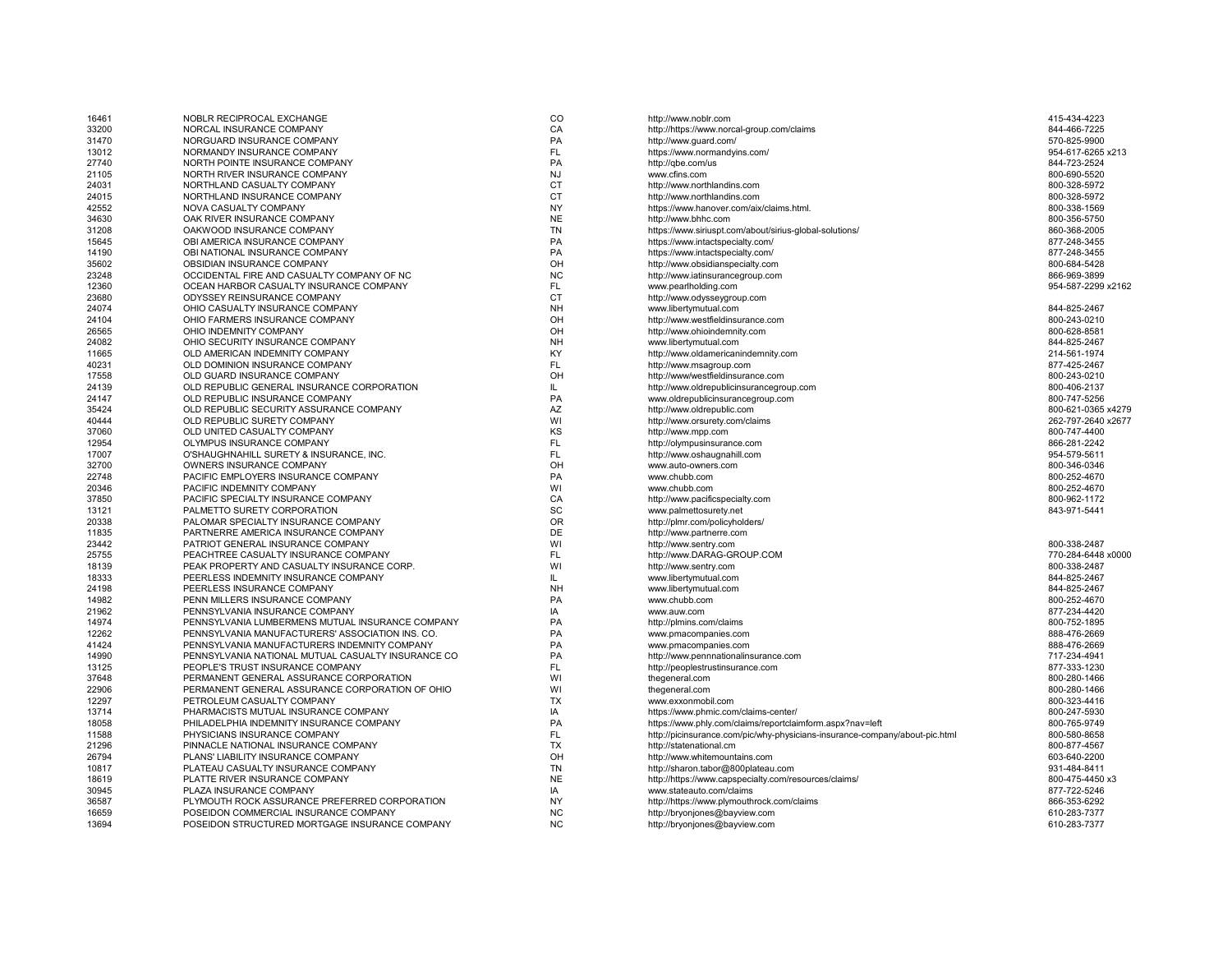| 11863 | POSITIVE PHYSICIANS INSURANCE COMPANY                 | PA        | www.gatewayriskservices.com                                                         | 412-318-2888      |
|-------|-------------------------------------------------------|-----------|-------------------------------------------------------------------------------------|-------------------|
| 37257 | PRAETORIAN INSURANCE COMPANY                          | PA        | http://gbe.com/us                                                                   | 844-723-2524      |
| 10900 | PREFERRED EMPLOYERS INSURANCE COMPANY                 | CA        |                                                                                     |                   |
| 36234 | PREFERRED PROFESSIONAL INSURANCE COMPANY              | <b>NE</b> | www.coverys.com/preferred-professional-insurance-company-ppic                       | 402-392-1566      |
| 10800 | PREMIER GROUP INSURANCE COMPANY                       | <b>TN</b> | NotApplicable<br>.com                                                               | 615-278-1225 x209 |
| 12773 | PRESCIENT NATIONAL INSURANCE COMPANY                  | <b>NC</b> | http://www.prescientnational.com                                                    | 877-327-5444      |
| 14371 | PRIME PROPERTY & CASUALTY INSURANCE INC.              | IL.       | http://https://www.claimsdirectaccess.com/                                          | 877-585-2849      |
| 38954 | PROASSURANCE CASUALTY COMPANY                         | MI        | www.ProAssurance.com                                                                | 877-778-2524      |
| 33391 | PROASSURANCE INDEMNITY COMPANY, INC.                  | <b>AL</b> | www.ProAssurance.com                                                                | 877-778-2527      |
| 14460 | PROASSURANCE INSURANCE COMPANY OF AMERICA             | IL.       | picagroup.com                                                                       | 888-444-7422      |
|       | PRODUCERS AGRICULTURE INSURANCE COMPANY               | <b>TX</b> |                                                                                     |                   |
| 34312 |                                                       |           | proag.com                                                                           |                   |
| 11127 | PROFESSIONAL SOLUTIONS INSURANCE COMPANY              | IA        | http://www.ncmic.com/malpractice-insurance/claims-services/                         | 800-242-4052      |
| 29017 | PROFESSIONALS ADVOCATE INSURANCE COMPANY              | <b>MD</b> | http://www.weinsuredocs.com                                                         | 410-785-0050      |
| 11851 | PROGRESSIVE ADVANCED INSURANCE COMPANY                | OH        | progressive.com                                                                     | 800-776-4737      |
| 24252 | PROGRESSIVE AMERICAN INSURANCE COMPANY                | OH        | progressive.com                                                                     | 800-776-4737      |
| 17350 | PROGRESSIVE BAYSIDE INSURANCE COMPANY                 | OH        | progressive.com                                                                     | 800-776-4737      |
| 24260 | PROGRESSIVE CASUALTY INSURANCE COMPANY                | OH        | progressive.com                                                                     | 800-776-4737      |
| 10193 | PROGRESSIVE EXPRESS INSURANCE COMPANY                 | OH        | progressive.com                                                                     | 800-776-4737      |
| 13038 | PROGRESSIVE PROPERTY INSURANCE COMPANY                | <b>FL</b> | www.americanstrategic.com                                                           | 866-274-5677      |
| 10192 | PROGRESSIVE SELECT INSURANCE COMPANY                  | OH        | progressive.com                                                                     | 800-776-4737      |
| 38784 | PROGRESSIVE SOUTHEASTERN INSURANCE COMPANY            | IN        | progressive.com                                                                     | 800-776-4737      |
| 32786 | PROGRESSIVE SPECIALTY INSURANCE COMPANY               | OH        | progressive.com                                                                     | 800-776-4737      |
| 34690 | PROPERTY & CASUALTY INSURANCE COMPANY OF HARTFORD     | IN        | http://thehartford.com                                                              | 877-805-9918      |
| 10638 | PROSELECT INSURANCE COMPANY                           | <b>NE</b> | coverys.com                                                                         | 800-225-6168      |
| 12416 | PROTECTIVE INSURANCE COMPANY                          | IN        | www.protectiveinsurance.com                                                         | 800-231-6024      |
| 35769 | PROTECTIVE PROPERTY & CASUALTY INSURANCE COMPANY      | <b>MO</b> | https://www.protective.com/life-claims/                                             | 800-424-1592      |
|       | PROVIDENCE WASHINGTON INSURANCE COMPANY               | RI        |                                                                                     | 855-355-0327      |
| 24295 |                                                       | <b>FL</b> | www.everspangroup.com                                                               |                   |
| 13204 | PURE INSURANCE COMPANY                                |           | https://www.pureinsurance.com/services#claims                                       | 888-813-7873      |
| 39217 | <b>QBE INSURANCE CORPORATION</b>                      | PA        | http://gbe.com/us                                                                   | 844-723-2524      |
| 10219 | QBE REINSURANCE CORPORATION                           | PA        | http://qbe.com/us                                                                   | 844-723-2524      |
| 23132 | R.V.I. AMERICA INSURANCE COMPANY                      | CT        | http://www.rvigroup.com                                                             |                   |
| 33790 | RADIAN GUARANTY, INC.                                 | PA        | http://www.radian.com                                                               | 215-231-1000      |
| 30872 | RADIAN MORTGAGE ASSURANCE INC                         | PA        | http://www.radian.com                                                               | 215-231-1000      |
| 15756 | RADNOR SPECIALTY INSURANCE COMPANY                    | <b>NE</b> | usli.com                                                                            | 888-875-5231 x255 |
| 11673 | REDWOOD FIRE AND CASUALTY INSURANCE COMPANY           | <b>NE</b> | http://www.bhhc.com                                                                 | 800-356-5750      |
| 24449 | REGENT INSURANCE COMPANY                              | WI        | http://qbe.com/us                                                                   | 844-723-2524      |
| 10357 | RENAISSANCE REINSURANCE U.S. INC.                     | <b>MD</b> | www.renre.com                                                                       | 212-238-9327      |
| 22179 | REPUBLIC INDEMNITY COMPANY OF AMERICA                 | CA        | www.republicindemnity.com                                                           | 800-821-4520      |
| 32174 | REPUBLIC MORTGAGE ASSURANCE COMPANY                   | <b>FL</b> | http://www.rmic.com                                                                 | 800-999-7642      |
| 31275 | REPUBLIC MORTGAGE GUARANTY INSURANCE CORPORATION      | <b>NC</b> | http://www.rmic.com                                                                 | 800-999-7642      |
| 28452 | REPUBLIC MORTGAGE INSURANCE COMPANY                   | <b>NC</b> | http://www.rmic.com                                                                 | 800-999-7642      |
| 43044 | RESPONSE INSURANCE COMPANY                            | IL        | http://https://www.kemper.com/wps/portal/kemperdirect/home/claimscenter/reportclaim | 888-252-2799      |
| 20133 | RESPONSE WORLDWIDE DIRECT AUTO INSURANCE COMPANY      | IL.       | http://https://www.kemper.com/wps/portal/kemperdirect/home/claimscenter/reportclaim | 205-588-3017      |
| 26050 | RESPONSE WORLDWIDE INSURANCE COMPANY                  | IL.       | http://https://www.kemper.com/wps/portal/kemperdirect/home/claimscenter/reportclaim | 205-588-3017      |
| 13131 | RESPONSIVE AUTO INSURANCE COMPANY (THE)               | <b>FL</b> | http://www.responsiveauto.com                                                       | 954-436-8800      |
|       |                                                       |           |                                                                                     |                   |
| 10700 | RETAILFIRST INSURANCE COMPANY                         | <b>FL</b> | www.summitholdings.com                                                              | 800-282-7648      |
| 36684 | RIVERPORT INSURANCE COMPANY                           | IA        | www.wrberkley.com                                                                   | 800-343-0592      |
| 13056 | RLI INSURANCE COMPANY                                 | IL.       | www.rlicorp.com                                                                     | 800-444-0406      |
| 42706 | ROCHE SURETY AND CASUALTY COMPANY, INC.               | <b>FL</b> | www.rochesurety.com                                                                 | 800-789-3899      |
| 35505 | ROCKWOOD CASUALTY INSURANCE COMPANY                   | PA        | http://www.argolimited.com/claims/                                                  | 800-837-9062      |
| 10974 | ROOT INSURANCE COMPANY                                | OH        | https://www.joinroot.com/claims/                                                    | 866-980-9431      |
| 24503 | ROOT PROPERTY & CASUALTY INSURANCE COMPANY            | DE        | http://https://www.joinroot.com/claims/                                             | 866-980-9431      |
| 22314 | RSUI INDEMNITY COMPANY                                | <b>NH</b> | http://www.rsui.com                                                                 | 404-231-2366      |
| 39039 | RURAL COMMUNITY INSURANCE COMPANY                     | <b>MN</b> | http://www.zurichna.com                                                             | 800-987-3373      |
| 12563 | SAFE HARBOR INSURANCE COMPANY                         | <b>FL</b> | http://www.harborclaims.com                                                         | 866-482-5246      |
| 24740 | SAFECO INSURANCE COMPANY OF AMERICA                   | <b>NH</b> | www.libertymutual.com                                                               | 844-825-2467      |
| 39012 | SAFECO INSURANCE COMPANY OF ILLINOIS                  | IL        | www.libertymutual.com                                                               | 844-825-2467      |
| 24759 | SAFECO NATIONAL INSURANCE COMPANY                     | <b>NH</b> | www.libertymutual.com                                                               | 844-825-2467      |
| 15341 | SAFEPOINT INSURANCE COMPANY                           | FL        | https://safepointins.com/claims/report-a-claim/                                     | 855-252-4615      |
| 36560 | SAFEPORT INSURANCE COMPANY                            | <b>FL</b> | http://https://www.iatinsurancegroup.com/claims                                     |                   |
|       |                                                       | IL.       |                                                                                     |                   |
| 11123 | SAFETY FIRST INSURANCE COMPANY                        |           | http://safetynational.com                                                           | 314-812-4175      |
| 15105 | SAFETY NATIONAL CASUALTY CORPORATION                  | <b>MO</b> | http://safetynational.com                                                           | 314-812-4175      |
| 12521 | SAFEWAY INSURANCE COMPANY                             | IL        | http://www.safewayins.com                                                           | 888-203-5129      |
| 38300 | SAMSUNG FIRE & MARINE INSURANCE CO., LTD. (US BRANCH) | <b>NY</b> | http://us.samsungfire.com                                                           | 888-432-3234      |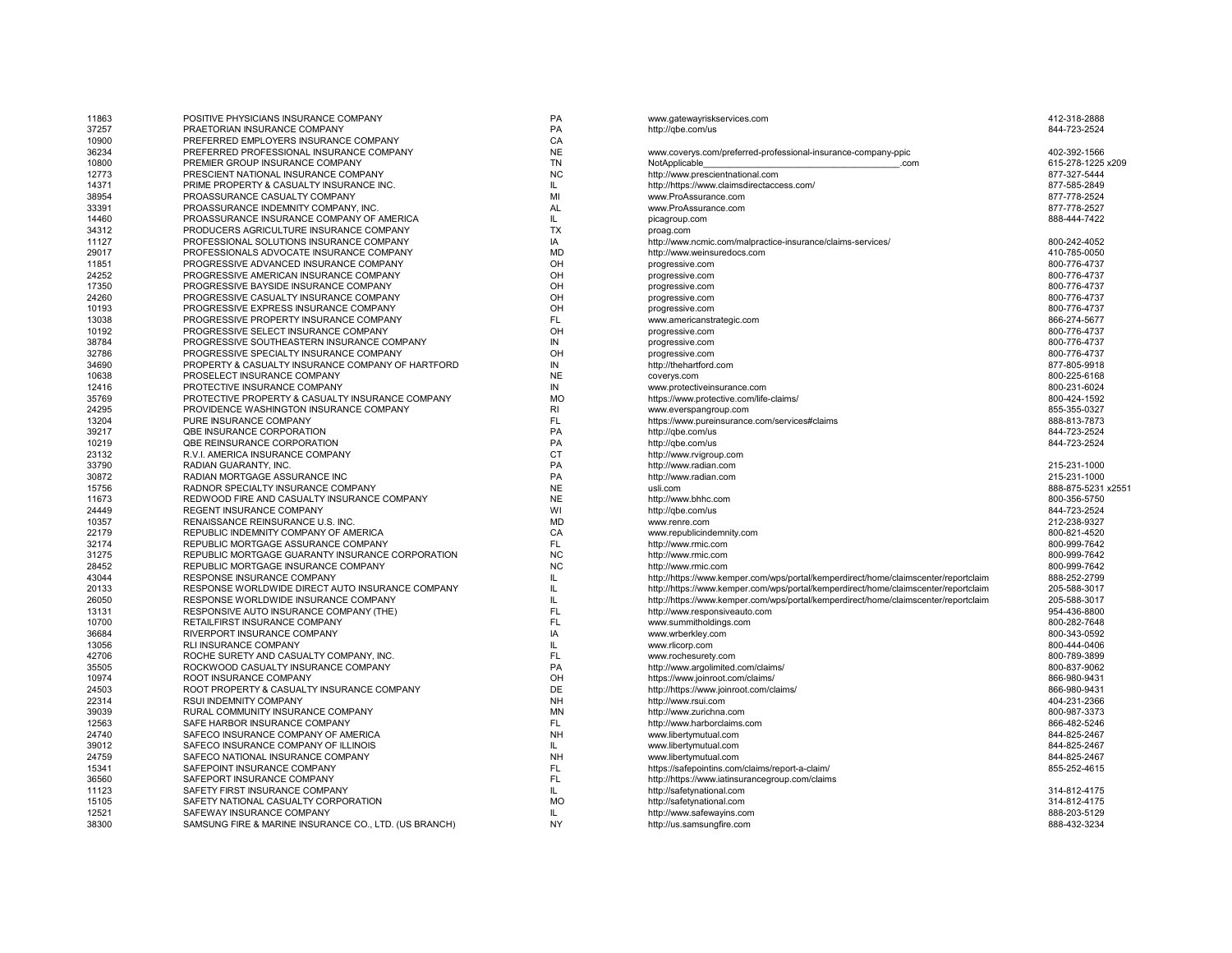| 15580 | SCOTTSDALE INDEMNITY COMPANY                                                | OH        | www.nationwide.com                                       | 800-421-3535       |
|-------|-----------------------------------------------------------------------------|-----------|----------------------------------------------------------|--------------------|
| 10004 | SEAVIEW INSURANCE COMPANY                                                   | CA        | http://svinsco.com                                       | 760-692-9214       |
| 10054 | SECURIAN CASUALTY COMPANY                                                   | <b>MN</b> | www.securian.com/benefits                                | 800-477-4511       |
| 10117 | SECURITY FIRST INSURANCE COMPANY                                            | FL        | http://www.securityfirstflorida.com                      | 877-581-4862       |
| 33120 | SECURITY NATIONAL INSURANCE COMPANY                                         | FL        | http://bristolwest.com                                   | 800-274-7865       |
| 22233 | SELECT INSURANCE COMPANY                                                    | <b>TX</b> | http://www.travelers.com                                 | 800-252-4633       |
| 39926 | SELECTIVE INSURANCE COMPANY OF THE SOUTHEAST                                | IN        | http://https//www.selective.com/info-center/claim-center | 866-455-9969       |
| 10936 | SENECA INSURANCE COMPANY, INC.                                              | <b>NY</b> | http://senecainsurance.com                               | 212-277-3968       |
| 11000 | SENTINEL INSURANCE COMPANY, LTD.                                            | <b>CT</b> | http://thehartford.com                                   | 877-805-9918       |
| 12870 | SENTRUITY CASUALTY COMPANY                                                  | <b>TX</b> |                                                          | 800-687-0363       |
| 28460 | SENTRY CASUALTY COMPANY                                                     | WI        | http://www.sentry.com                                    | 800-473-6879       |
| 24988 | SENTRY INSURANCE COMPANY                                                    | WI        | www.sentry.com                                           | 800-338-2487       |
| 21180 | SENTRY SELECT INSURANCE COMPANY                                             | WI        | www.sentry.com                                           | 800-338-2487       |
| 22985 | SEQUOIA INSURANCE COMPANY                                                   | CA        | https://amtrustfinancial.com/claims                      | 866-203-3037       |
| 39152 | SERVICE AMERICAN INDEMNITY COMPANY                                          | OK        | choosebroadspire.com                                     | 800-258-1811       |
|       |                                                                             |           |                                                          |                    |
| 28240 | SERVICE GUARANTEE AND SURETY COMPANY                                        | <b>NJ</b> | www.serviceinsurancecompany.com                          | 973-731-7650 x104  |
| 43389 | SERVICE LLOYDS INSURANCE COMPANY, A STOCK COMPANY                           | <b>TX</b> | www.servicelloyds.com                                    | 844-740-7007       |
| 37672 | SEVEN SEAS INSURANCE COMPANY, INC.                                          | FL        |                                                          | 561-840-2955       |
| 11347 | SFM MUTUAL INSURANCE COMPANY                                                | MN        | www.sfmic.com                                            | 952-838-4205       |
| 26869 | SILVER OAK CASUALTY, INC.                                                   | <b>NE</b> | http://amerisafe.com                                     | 800-699-6240       |
| 38776 | SIRIUSPOINT AMERICA INSURANCE COMPANY                                       | <b>NY</b> | none                                                     | 212-312-2500       |
| 17227 | SLIDE INSURANCE COMPANY                                                     | FL        |                                                          |                    |
| 38997 | SOMPO AMERICA FIRE & MARINE INSURANCE COMPANY                               | <b>NY</b> | www.sompo-intl.com                                       | 877-676-7575       |
| 11126 | SOMPO AMERICA INSURANCE COMPANY                                             | <b>NY</b> | http://www.sompo-intl.com                                | 877-676-7575       |
| 18325 | SOUTHERN FARM BUREAU CASUALTY INSURANCE COMPANY                             | <b>MS</b> | http://https://floridafarmbureau.com/report-claim/       | 866-275-7322       |
| 10136 | SOUTHERN FIDELITY INSURANCE COMPANY                                         | FL.       | www.southernfidelityins.com                              | 866-722-4995       |
| 19178 | SOUTHERN GUARANTY INSURANCE COMPANY                                         | WI        | www.sginsco.com                                          | 888-912-4767       |
| 19216 | SOUTHERN INSURANCE COMPANY                                                  | <b>TX</b> | www.amtrustfinancial.com                                 | 866-272-9267       |
| 12247 | SOUTHERN OAK INSURANCE COMPANY                                              | FL        | http://www.southernoak.com                               | 877-900-2280       |
| 10925 | SOUTHERN VANGUARD INSURANCE COMPANY                                         | <b>TX</b> | http://www.rhpga.com                                     | 888-432-9393       |
| 10190 | SOUTHERN-OWNERS INSURANCE COMPANY                                           | MI        | www.auto-owners.com                                      | 800-346-0346       |
| 12294 | SOUTHWEST MARINE AND GENERAL INSURANCE COMPANY                              | AZ        | www.coactionspecialty.com                                | 800-774-2755       |
| 20613 | SPARTA INSURANCE COMPANY                                                    | <b>CT</b> | http://cusis.catalinare.com/sparta/contact.html          | 877-772-7824       |
| 24376 | SPINNAKER INSURANCE COMPANY                                                 | IL.       | http://www.spinnakerins.com                              | 888-221-7742       |
| 24767 | ST. PAUL FIRE AND MARINE INSURANCE COMPANY                                  | <b>CT</b> | http://www.travelers.com                                 | 800-252-4633       |
| 24775 | ST. PAUL GUARDIAN INSURANCE COMPANY                                         | <b>CT</b> |                                                          | 800-252-4633       |
|       |                                                                             | <b>CT</b> | http://www.travelers.com                                 |                    |
| 24791 | ST. PAUL MERCURY INSURANCE COMPANY<br>ST. PAUL PROTECTIVE INSURANCE COMPANY | <b>CT</b> | http://www.travelers.com                                 | 800-252-4633       |
| 19224 |                                                                             |           | http://www.travelers.com                                 | 800-252-4633       |
| 42986 | STANDARD GUARANTY INSURANCE COMPANY                                         | DE        | http://www.assurant.com                                  | 800-358-0600       |
| 32387 | STAR CASUALTY INSURANCE COMPANY                                             | <b>FL</b> | http://www.starcasualty.com                              | 877-782-7210       |
| 18023 | STAR INSURANCE COMPANY                                                      | MI        | www.ameritrustgroup.com                                  | 800-825-9489       |
| 40045 | STARNET INSURANCE COMPANY                                                   | IA        | www.wrberkley.com                                        | 800-343-0592       |
| 38318 | STARR INDEMNITY & LIABILITY COMPANY                                         | <b>TX</b> | http://www.starrcompanies.com                            | 855-782-7725       |
| 16109 | STARR SPECIALTY INSURANCE COMPANY                                           | <b>TX</b> | http://www.starrcompanies.com                            | 855-782-7725       |
| 25496 | STARSTONE NATIONAL INSURANCE COMPANY                                        | DE        | http://www.starstone.com/notify-a-claim/                 | 800-845-2724       |
| 25127 | STATE AUTO PROPERTY & CASUALTY INSURANCE COMPANY                            | SC        | www.stateauto.com/claims                                 | 877-722-5246       |
| 25135 | STATE AUTOMOBILE MUTUAL INSURANCE COMPANY                                   | OH        | www.stateauto.com/claims                                 | 877-722-5246       |
| 25143 | STATE FARM FIRE AND CASUALTY COMPANY                                        | IL.       | http://www.statefarm.com                                 | 800-732-5246       |
| 10739 | STATE FARM FLORIDA INSURANCE COMPANY                                        | FL        | Statefarm.com                                            |                    |
| 25151 | STATE FARM GENERAL INSURANCE COMPANY                                        | IL.       | www.statefarm.com                                        |                    |
| 25178 | STATE FARM MUTUAL AUTOMOBILE INSURANCE COMPANY                              | IL.       | http://www.statefarm.com                                 |                    |
| 12831 | STATE NATIONAL INSURANCE COMPANY INC.                                       | <b>TX</b> | http://statenational.com                                 | 800-877-4567       |
| 33049 | STATE VOLUNTEER MUTUAL INSURANCE COMPANY                                    | <b>TN</b> | www.svmic.com                                            | 615-377-1999 x8384 |
| 12878 | STERLING CASUALTY INSURANCE COMPANY                                         | CA        |                                                          |                    |
| 25180 | STILLWATER INSURANCE COMPANY                                                | CA        | http://https://stillwaterinsurance.com/main/claims       | 800-220-1351       |
| 16578 | STILLWATER PROPERTY AND CASUALTY INSURANCE COMPANY                          | <b>NY</b> | http://https://stillwaterinsurance.com/main/claims       | 800-220-1351       |
| 11828 | STONEWOOD INSURANCE COMPANY                                                 | <b>NC</b> | www.fallslakeins.com                                     | 866-459-1349       |
|       |                                                                             | PA        |                                                          |                    |
| 10340 | STONINGTON INSURANCE COMPANY                                                | <b>NH</b> | http://www.qbe.com/us                                    | 844-723-2524       |
| 40436 | STRATFORD INSURANCE COMPANY                                                 |           | https://www.westernworld.com                             | 888-847-8600       |
| 10130 | SU INSURANCE COMPANY                                                        | WI        | www.su-group.com                                         | 414-281-1100 x2964 |
| 10909 | SUN SURETY INSURANCE COMPANY                                                | SD        | http://www.sunsuretybail.com                             | 605-348-1000       |
| 34762 | SUNZ INSURANCE COMPANY                                                      | FL        | http://https://nextleveladmin.com                        | 877-306-2393       |
| 10916 | SURETEC INSURANCE COMPANY                                                   | <b>TX</b> | http://https://www.suretec.com/claims howto              | 766-732-0099       |
| 25798 | SUTTON NATIONAL INSURANCE COMPANY                                           | OK        | http://www.suttonnational.com                            | 888-846-4238       |

| /ww.nationwide.com                                      | 800-421-3535      |
|---------------------------------------------------------|-------------------|
| ttp://svinsco.com                                       | 760-692-9214      |
| ww.securian.com/benefits                                | 800-477-4511      |
| ttp://www.securityfirstflorida.com                      | 877-581-4862      |
| ttp://bristolwest.com                                   | 800-274-7865      |
| ttp://www.travelers.com                                 | 800-252-4633      |
| ttp://https//www.selective.com/info-center/claim-center | 866-455-9969      |
| ttp://senecainsurance.com                               | 212-277-3968      |
| ttp://thehartford.com                                   | 877-805-9918      |
|                                                         | 800-687-0363      |
| ttp://www.sentry.com                                    | 800-473-6879      |
| /ww.sentry.com                                          | 800-338-2487      |
| ww.sentry.com                                           | 800-338-2487      |
| ttps://amtrustfinancial.com/claims                      | 866-203-3037      |
| hoosebroadspire.com                                     | 800-258-1811      |
|                                                         |                   |
| ww.serviceinsurancecompany.com                          | 973-731-7650 x10- |
| ww.servicelloyds.com                                    | 844-740-7007      |
|                                                         | 561-840-2955      |
| /ww.sfmic.com                                           | 952-838-4205      |
| ttp://amerisafe.com                                     | 800-699-6240      |
| one                                                     | 212-312-2500      |
|                                                         |                   |
| ww.sompo-intl.com                                       | 877-676-7575      |
| ttp://www.sompo-intl.com                                | 877-676-7575      |
| ttp://https://floridafarmbureau.com/report-claim/       | 866-275-7322      |
| ww.southernfidelityins.com                              | 866-722-4995      |
| ww.sginsco.com                                          | 888-912-4767      |
| ww.amtrustfinancial.com                                 | 866-272-9267      |
| ttp://www.southernoak.com                               | 877-900-2280      |
| ttp://www.rhpga.com                                     | 888-432-9393      |
| ww.auto-owners.com                                      | 800-346-0346      |
| ww.coactionspecialty.com                                | 800-774-2755      |
| ttp://cusis.catalinare.com/sparta/contact.html          | 877-772-7824      |
| ttp://www.spinnakerins.com                              | 888-221-7742      |
| ttp://www.travelers.com                                 | 800-252-4633      |
|                                                         |                   |
| ttp://www.travelers.com                                 | 800-252-4633      |
| ttp://www.travelers.com                                 | 800-252-4633      |
| ttp://www.travelers.com                                 | 800-252-4633      |
| ttp://www.assurant.com                                  | 800-358-0600      |
| ttp://www.starcasualty.com                              | 877-782-7210      |
| ww.ameritrustgroup.com                                  | 800-825-9489      |
| ww.wrberkley.com                                        | 800-343-0592      |
| ttp://www.starrcompanies.com                            | 855-782-7725      |
| ttp://www.starrcompanies.com                            | 855-782-7725      |
| ttp://www.starstone.com/notify-a-claim/                 | 800-845-2724      |
| ww.stateauto.com/claims                                 | 877-722-5246      |
| ww.stateauto.com/claims                                 | 877-722-5246      |
| ttp://www.statefarm.com                                 | 800-732-5246      |
| itatefarm.com                                           |                   |
| ww.statefarm.com                                        |                   |
| ttp://www.statefarm.com                                 |                   |
| ttp://statenational.com                                 | 800-877-4567      |
| /ww.svmic.com                                           | 615-377-1999 x83  |
|                                                         |                   |
| ttp://https://stillwaterinsurance.com/main/claims       | 800-220-1351      |
|                                                         |                   |
| ttp://https://stillwaterinsurance.com/main/claims       | 800-220-1351      |
| ww.fallslakeins.com                                     | 866-459-1349      |
| ttp://www.qbe.com/us                                    | 844-723-2524      |
| ttps://www.westernworld.com                             | 888-847-8600      |
| ww.su-group.com                                         | 414-281-1100 x29  |
| ttp://www.sunsuretybail.com                             | 605-348-1000      |
| ttp://https://nextleveladmin.com                        | 877-306-2393      |
| ttp://https://www.suretec.com/claims howto              | 766-732-0099      |
| ttp://www.suttonnational.com                            | 888-846-4238      |
|                                                         |                   |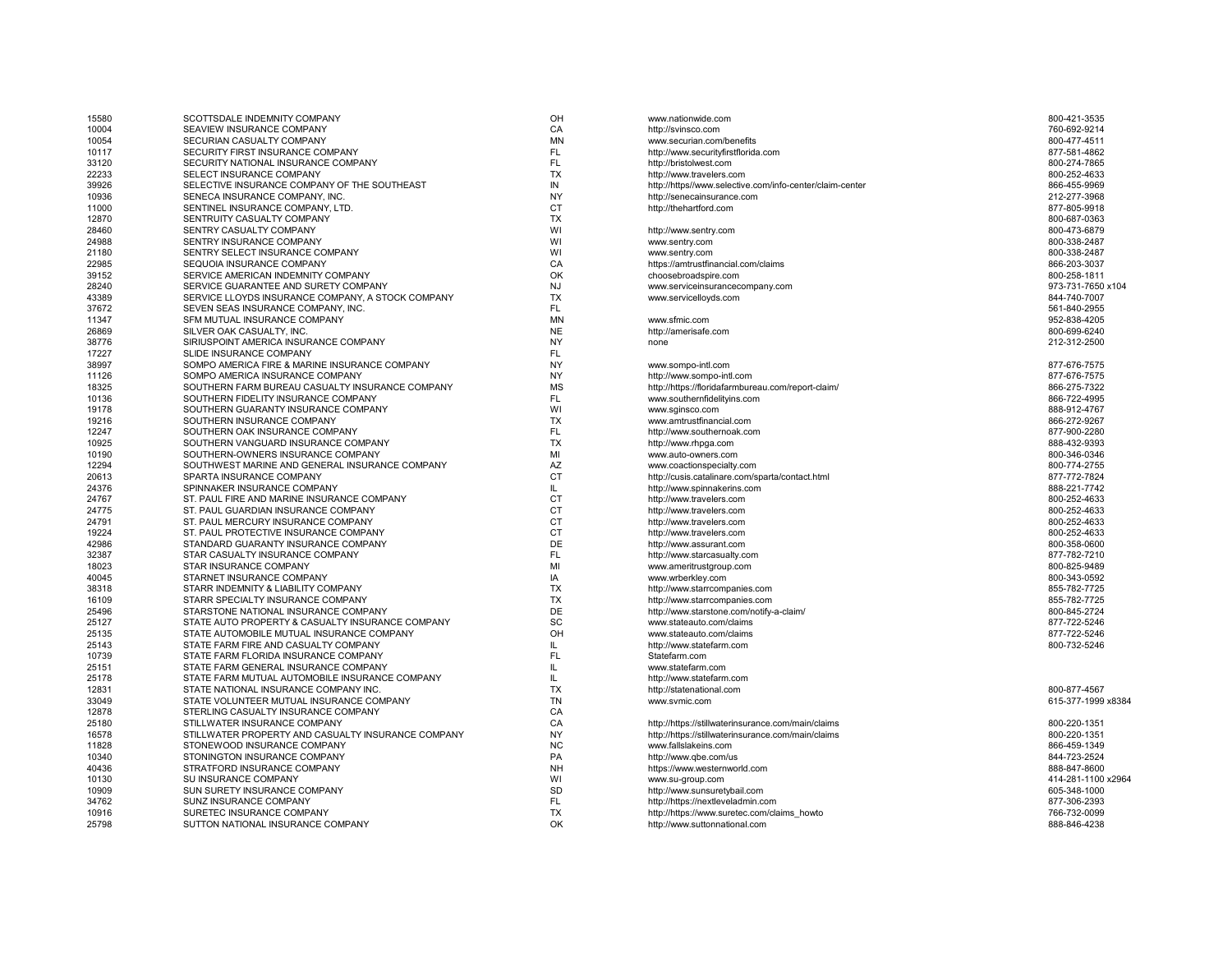| 29874 | SWISS RE CORPORATE SOLUTIONS AMERICA INSURANCE CORPORATION | <b>MO</b> | http://https://corporatesolutions.swissre.com                                                  | 800-935-3718       |
|-------|------------------------------------------------------------|-----------|------------------------------------------------------------------------------------------------|--------------------|
| 29700 | SWISS RE CORPORATE SOLUTIONS ELITE INSURANCE CORPORATION   | <b>MO</b> | http://https://corporatesolutions.swissre.com                                                  | 800-935-3718       |
| 32778 | SWISS RE CORPORATE SOLUTIONS PREMIER INSURANCE CORPORATION | <b>MO</b> | http://https://corporatesolutions.swissre.com                                                  | 800-935-3718       |
| 25364 | SWISS REINSURANCE AMERICA CORPORATION                      | <b>NY</b> | http://https://corporatesolutions.swissre.com                                                  | 800-935-3718       |
| 12866 | T.H.E. INSURANCE COMPANY                                   | LA        | http://https://axaxl.com/insurance/claims                                                      | 877-720-8844       |
| 41050 | TDC NATIONAL ASSURANCE COMPANY                             | <b>OR</b> | http://www.thedoctors.com                                                                      | 800-421-2636 x1103 |
| 22683 | TEACHERS INSURANCE COMPANY                                 | IL.       | http://www.horacemann.com                                                                      | 877-461-0010       |
| 42376 | TECHNOLOGY INSURANCE COMPANY, INC                          | DE        | https://amtrustfinancial.com/claims                                                            | 678-258-8577       |
| 10393 | TEXAS MEDICAL INSURANCE COMPANY                            | <b>TX</b> | https://www.tmic.org/product-services/report-a-claim.html                                      | 800-580-8658       |
| 19062 | THE AUTOMOBILE INSURANCE COMPANY OF HARTFORD, CONNECTICUT  | <b>CT</b> | http://www.travelers.com/claims                                                                | 800-252-4633       |
| 25615 | THE CHARTER OAK FIRE INSURANCE COMPANY                     | <b>CT</b> | http://www.travelers.com/claims                                                                | 800-252-4633       |
| 28665 | THE CINCINNATI CASUALTY COMPANY                            | OH        | www.cinfin.com/claims                                                                          | 877-242-2544       |
| 23280 | THE CINCINNATI INDEMNITY COMPANY                           | OH        | www.cinfin.com                                                                                 | 877-242-2544       |
| 10677 | THE CINCINNATI INSURANCE COMPANY                           | OH        | www.cinfin.com                                                                                 | 877-242-2544       |
| 25623 | THE PHOENIX INSURANCE COMPANY                              | <b>CT</b> | http://www.travelers.com/claims                                                                | 800-252-4633       |
| 19070 | THE STANDARD FIRE INSURANCE COMPANY                        | <b>CT</b> | http://www.travelers.com/claims                                                                | 800-252-4633       |
| 41769 | THE TRAVELERS CASUALTY COMPANY                             | <b>CT</b> | http://www.travelers.com                                                                       | 800-252-4633       |
| 25658 | THE TRAVELERS INDEMNITY COMPANY                            | <b>CT</b> | http://www.travelers.com/claims                                                                | 800-252-4633       |
| 25666 | THE TRAVELERS INDEMNITY COMPANY OF AMERICA                 | <b>CT</b> | http://www.travelers.com/claims                                                                | 800-252-4633       |
| 25682 | THE TRAVELERS INDEMNITY COMPANY OF CONNECTICUT             | <b>CT</b> | http://www.travelers.com/claims                                                                | 800-252-4633       |
| 25534 | TIG INSURANCE COMPANY                                      | CA        | http://https://www.trg.com/                                                                    | 603-656-2233       |
| 32301 | TNUS INSURANCE COMPANY                                     | <b>NY</b> | www.tokiomarineclaims.com                                                                      | 877-567-7486       |
| 44245 | TOGGLE INSURANCE COMPANY                                   | DE        | http://gettoggle.com                                                                           | 855-864-1530       |
| 10945 | TOKIO MARINE AMERICA INSURANCE COMPANY                     | <b>NY</b> | www.tokiomarineclaims.com                                                                      | 877-567-7486       |
| 29050 | TOWER HILL PREFERRED INSURANCE COMPANY                     | <b>FL</b> | http://https://www.thig.com/claims/                                                            | 800-342-3407       |
| 11027 | TOWER HILL PRIME INSURANCE COMPANY                         | <b>FL</b> | https://www.thig.com/claims/                                                                   | 800-342-3407       |
| 12538 | TOWER HILL SIGNATURE INSURANCE COMPANY                     | <b>FL</b> | https://www.thig.com/claims/                                                                   | 800-342-3407       |
| 37621 | TOYOTA MOTOR INSURANCE COMPANY                             | IA        | http://www.toyotafinancial.com                                                                 | 800-228-8559       |
| 41238 | TRANS PACIFIC INSURANCE COMPANY                            | <b>NY</b> | www.tokiomarineclaims.com                                                                      | 877-567-7486       |
| 10952 | TRANSAMERICA CASUALTY INSURANCE COMPANY                    | IA        | www.transamerica.com                                                                           | 800-797-2643       |
| 19453 | TRANSATLANTIC REINSURANCE COMPANY                          | <b>NY</b> | https://www.englemartincom/                                                                    | 888-239-7872       |
| 28886 | TRANSGUARD INSURANCE COMPANY OF AMERICA, INC               | IL        | http://www.iatinsurancegroup.com                                                               | 866-969-3899       |
| 20494 | TRANSPORTATION INSURANCE COMPANY                           | IL.       | https://www.cna.com/web/guest/cna/reportaclaim                                                 | 877-262-2727       |
| 21075 | TRANSVERSE INSURANCE COMPANY                               | <b>TX</b> | http://transverseinsurance.com                                                                 | 609-250-7841       |
| 28188 | TRAVCO INSURANCE COMPANY                                   | <b>CT</b> | http://www.travelers.com/claims                                                                | 800-252-4633       |
| 19038 | TRAVELERS CASUALTY AND SURETY COMPANY                      | <b>CT</b> | http://www.travelers.com/claims                                                                | 800-252-4633       |
| 31194 | TRAVELERS CASUALTY AND SURETY COMPANY OF AMERICA           | <b>CT</b> | http://www.travelers.com/claims                                                                | 800-252-4633       |
| 36170 | TRAVELERS CASUALTY COMPANY OF CONNECTICUT                  | <b>CT</b> | http://www.travelers.com/claims                                                                | 800-252-4633       |
| 19046 | TRAVELERS CASUALTY INSURANCE COMPANY OF AMERICA            | <b>CT</b> | http://www.travelers.com/claims                                                                | 800-252-4633       |
| 40282 | TRAVELERS COMMERCIAL CASUALTY COMPANY                      | <b>CT</b> | http://www.travelers.com/claims                                                                | 800-252-4633       |
| 36137 | TRAVELERS COMMERCIAL INSURANCE COMPANY                     | <b>CT</b> | http://www.travelers.com/claims                                                                | 800-252-4633       |
| 27998 | TRAVELERS HOME AND MARINE INSURANCE COMPANY(THE)           | <b>CT</b> | http://www.travelers.com/claims                                                                | 800-252-4633       |
| 25674 | TRAVELERS PROPERTY CASUALTY COMPANY OF AMERICA             | <b>CT</b> | http://www.travelers.com/claims                                                                | 800-252-4633       |
| 36161 | TRAVELERS PROPERTY CASUALTY INSURANCE COMPANY              | <b>CT</b> | http://www.travelers.com/claims                                                                | 800-252-4633       |
| 31003 | TRI-STATE INSURANCE COMPANY OF MINNESOTA                   | IA        | www.wrberkley.com                                                                              | 800-343-0592       |
| 22225 | TRISURA INSURANCE COMPANY                                  | OK        | http://www.trisura.com/us/contact-us/                                                          | 405-594-4960       |
| 41211 | TRITON INSURANCE COMPANY                                   | <b>TX</b> | http://www.onemainsolutions.com                                                                | 800-307-0048       |
| 41106 | TRIUMPHE CASUALTY COMPANY                                  | PA        | www.natl.com/                                                                                  | 800-929-1500       |
| 21709 | TRUCK INSURANCE EXCHANGE                                   | CA        | http://farmers.com                                                                             | 800-435-7764       |
| 27120 | TRUMBULL INSURANCE COMPANY                                 | <b>CT</b> | http://thehartford.com                                                                         | 877-805-9918       |
| 29459 | TWIN CITY FIRE INSURANCE COMPANY                           | IN        | http://the hartford.com                                                                        | 877-805-9918       |
| 15885 | TYPTAP INSURANCE COMPANY                                   | <b>FL</b> | www.typtap.com                                                                                 | 844-289-7968       |
| 29599 | U.S. SPECIALTY INSURANCE COMPANY                           | <b>TX</b> | http://www.tmhcc.com                                                                           |                    |
| 35416 | U.S. UNDERWRITERS INSURANCE COMPANY                        | <b>ND</b> | usli.com                                                                                       | 888-875-5231 x255  |
| 25844 | UNION INSURANCE COMPANY                                    | IA        | https://www.berkleysig.com/claims/                                                             | 855-802-5273       |
| 10655 | UNIQUE INSURANCE COMPANY                                   | IL.       | http://www.uniqueinsuranceco.com                                                               | 866-426-8842 x8842 |
| 35319 | UNITED AUTOMOBILE INSURANCE COMPANY                        | FL.       | www.uaig.net                                                                                   | 305-940-7299       |
| 36226 | UNITED CASUALTY AND SURETY INSURANCE COMPANY               | <b>NE</b> | https://www.unitedcasualty.com/                                                                | 617-471-1112       |
| 11142 | UNITED CASUALTY INSURANCE COMPANY OF AMERICA               | IL.       | http://www.kemper.com                                                                          | 800-777-8467       |
| 11770 | UNITED FINANCIAL CASUALTY COMPANY                          | OH        | progressive.com                                                                                | 800-776-4737       |
| 19496 | UNITED FIRE & INDEMNITY COMPANY                            | <b>TX</b> | www.ufginsurance.com                                                                           | 800-343-9131       |
| 13021 | UNITED FIRE AND CASUALTY COMPANY                           | IA        | www.ufginsurance.com                                                                           | 800-343-9131       |
| 16667 | UNITED GUARANTY RESIDENTIAL INS. COMPANY OF NC             | <b>NC</b> | http://https://mortgage.archgroup.com/us/origination-and-servicing/loss-mitigation-and-claims/ | 877-642-4642 x4    |
| 15873 | UNITED GUARANTY RESIDENTIAL INSURANCE COMPANY              | <b>NC</b> | http://https://mortgage.archgroup.com/us/origination-and-servicing/loss-mitigation-and-claims/ | 877-642-4642 x4    |
|       |                                                            |           |                                                                                                |                    |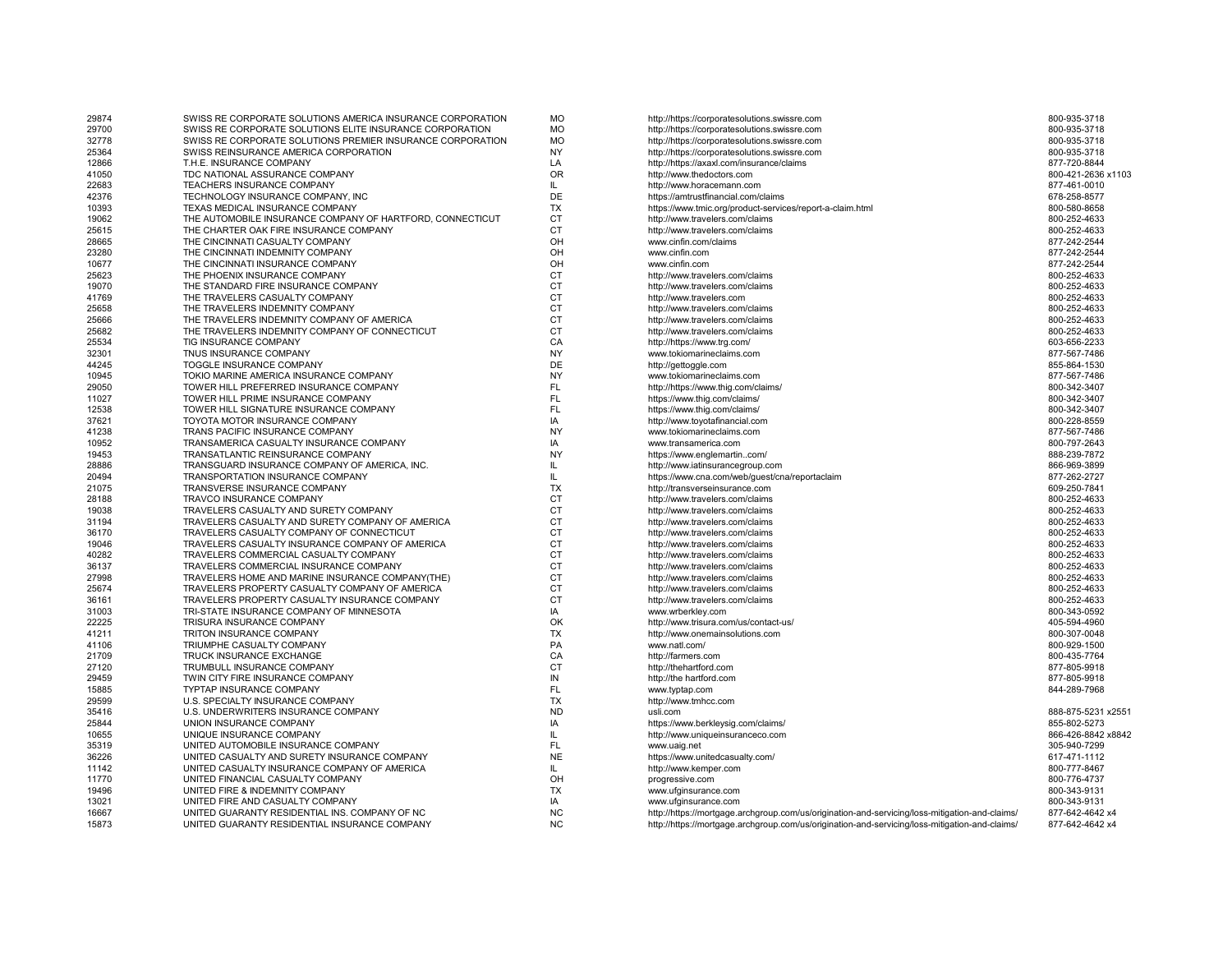| 10969 | UNITED PROPERTY & CASUALTY INSURANCE COMPANY     | FL.           | https://www.upcinsurance.com/policyholders/claims-center                            | 888-256-3378       |
|-------|--------------------------------------------------|---------------|-------------------------------------------------------------------------------------|--------------------|
| 25941 | UNITED SERVICES AUTOMOBILE ASSOCIATION           | <b>TX</b>     | www.usaa.com                                                                        | 800-531-8722       |
| 25887 | UNITED STATES FIDELITY AND GUARANTY COMPANY      | <b>MD</b>     | http://www.travelers.com                                                            | 800-252-4633       |
| 21113 | UNITED STATES FIRE INSURANCE COMPANY             | DE            | www.cfins.com                                                                       | 800-690-5520       |
| 25895 | UNITED STATES LIABILITY INSURANCE COMPANY        | PA            | usli.com                                                                            | 888-875-5231 x255  |
| 10656 | UNITED STATES SURETY COMPANY                     | <b>MD</b>     | https://www.tmhcc.com/en-us/groups/surety-group/surety-claims                       | 800-486-6695       |
| 29157 | UNITED WISCONSIN INSURANCE COMPANY               | WI            | http://https://www.unitedheartland.biz/report-a-claim-to-united-heartland/          |                    |
| 16063 | UNITRIN AUTO AND HOME INSURANCE COMPANY          | <b>NY</b>     | http://www.kemper.com/wps/portal/kemperpreferred/home/claimscenter/reportclaim      | 205-588-3017       |
| 10915 | UNITRIN DIRECT PROPERTY & CASUALTY COMPANY       | IL            | http://https://www.kemper.com/wps/portal/kemperdirect/home/claimscenter/reportclaim | 205-588-3017       |
| 32867 | UNIVERSAL FIRE & CASUALTY INSURANCE COMPANY      | IN            | http://www.ufcic.com                                                                | 616-662-3900       |
| 31704 | UNIVERSAL INSURANCE COMPANY                      | <b>PR</b>     | http://www.miuniversalpr.com                                                        | 787-793-7202 x7039 |
| 10759 | UNIVERSAL NORTH AMERICA INSURANCE COMPANY        | <b>TX</b>     | http://www.uihna.com                                                                | 806-999-0898       |
| 10861 | UNIVERSAL PROPERTY & CASUALTY INSURANCE COMPANY  | <b>FL</b>     | https://universalproperty.com/claims                                                | 800-470-0599       |
|       | UNIVERSAL SURETY OF AMERICA                      | <b>SD</b>     |                                                                                     |                    |
| 13200 |                                                  |               |                                                                                     | 877-672-6115       |
| 41181 | UNIVERSAL UNDERWRITERS INSURANCE COMPANY         | $\mathsf{IL}$ | http://www.zurichna.com                                                             | 800-987-3373       |
| 11018 | UPMC HEALTH BENEFITS INC                         | PA            | www.workpartners.com                                                                | 800-633-1197       |
| 15900 | US COASTAL PROPERTY & CASUALTY INSURANCE COMPANY | <b>FL</b>     | http://www.harborclaims.com                                                         | 866-482-5246       |
| 25968 | USAA CASUALTY INSURANCE COMPANY                  | TX            | www.usaa.com                                                                        | 800-531-8722       |
| 18600 | USAA GENERAL INDEMNITY COMPANY                   | <b>TX</b>     | www.usaa.com                                                                        | 800-531-8722       |
| 28497 | USPLATE GLASS INSURANCE COMPANY                  | IL            | http://<br>.com                                                                     | 708-449-6061 x103  |
| 25976 | UTICA MUTUAL INSURANCE COMPANY                   | <b>NY</b>     | www.uticanational.com/claims                                                        | 800-598-8422       |
| 20508 | VALLEY FORGE INSURANCE COMPANY                   | IN            | https://www.cna.com/web/guest/cna/reportaclaim                                      | 877-262-2727       |
| 21172 | VANLINER INSURANCE COMPANY                       | OH            | www.servicecenter.natl.com                                                          | 800-325-3619       |
| 32077 | VANTAGE RISK ASSURANCE COMPANY                   | KS            | www.vantagerisk.com                                                                 | 833-552-1772 x1    |
| 44768 | VANTAPRO SPECIALTY INSURANCE COMPANY             | <b>AR</b>     | http://claimsreporting@awac.com                                                     |                    |
| 10815 | <b>VERLAN FIRE INSURANCE COMPANY</b>             | <b>NH</b>     | www.hanover.com                                                                     | 800-628-0250       |
| 42889 | VICTORIA FIRE & CASUALTY COMPANY                 | OH            | www.nationwide.com                                                                  | 800-421-3535       |
| 10105 | VICTORIA SELECT INSURANCE COMPANY                | OH            | www.nationwide.com                                                                  | 800-421-3535       |
| 20397 | VIGILANT INSURANCE COMPANY                       | <b>NY</b>     | www.chubb.com                                                                       | 800-252-4670       |
| 13137 | VIKING INSURANCE COMPANY OF WISCONSIN            | WI            | www.sentry.com                                                                      | 715-346-9164 x9164 |
| 40827 | <b>VIRGINIA SURETY COMPANY, INC.</b>             | IL.           | http://www.assurant.com                                                             | 800-358-0600       |
| 32395 | VISION SERVICE PLAN INSURANCE COMPANY            | <b>MO</b>     |                                                                                     | 800-877-7195       |
| 17153 | <b>VYRD INSURANCE COMPANY</b>                    | <b>FL</b>     | www.vsp.com<br>http://www.vvrd.co                                                   | 844-217-6993       |
|       |                                                  |               |                                                                                     |                    |
| 26085 | WARNER INSURANCE COMPANY                         | IL            | http://https://www.kemper.com/wps/portal/kemperdirect/home/claimscenter/reportclaim | 205-588-3017       |
| 43486 | WARRANTY UNDERWRITERS INSURANCE COMPANY          | <b>TX</b>     | https://www.rwcwarranty.com/homeowners/submit-a-claim/                              |                    |
| 25585 | WATFORD INSURANCE COMPANY                        | <b>NJ</b>     | www.watfordus.com                                                                   | 973-889-6495       |
| 26069 | WAUSAU BUSINESS INSURANCE COMPANY                | WI            | www.libertymutual.com                                                               | 844-825-2467       |
| 26042 | WAUSAU UNDERWRITERS INSURANCE COMPANY            | WI            | www.libertymutual.com                                                               | 844-825-2467       |
| 40517 | WCF NATIONAL INSURANCE COMPANY                   | UT            | www.wcf.com                                                                         | 800-561-8008       |
| 32280 | WELLFLEET INSURANCE COMPANY                      | IN            | www.medpro.com                                                                      | 413-733-4540       |
| 20931 | WELLFLEET NEW YORK INSURANCE COMPANY             | <b>NY</b>     | www.medpro.com                                                                      | 413-733-4540 x138  |
| 25011 | <b>WESCO INSURANCE COMPANY</b>                   | DE            | http://www.amtrustfinancial.com                                                     | 866-272-9267       |
| 44393 | WEST AMERICAN INSURANCE COMPANY                  | IN            | www.libertymutual.com                                                               | 844-825-2467       |
| 15350 | WEST BEND MUTUAL INSURANCE COMPANY               | WI            | http://https://www.thesilverlining.com/claims                                       | 877-922-5246       |
| 10030 | WESTCHESTER FIRE INSURANCE COMPANY               | PA            | www.chubb.com                                                                       | 800-252-4670       |
| 27502 | WESTERN GENERAL INSURANCE COMPANY                | CA            | www.westerngeneral.com                                                              | 800-984-3533       |
| 15377 | WESTERN NATIONAL MUTUAL INSURANCE COMPANY        | <b>MN</b>     | https://www.wnins.com/claims/index.shtml                                            |                    |
| 13188 | WESTERN SURETY COMPANY                           | SD            |                                                                                     | 877-672-6115       |
| 24112 | <b>WESTFIELD INSURANCE COMPANY</b>               | OH            | http://www.westfieldinsurance.com                                                   | 800-243-0210       |
| 24120 | WESTFIELD NATIONAL INS. COMPANY                  | OH            | http://www.westfieldinsurance.com                                                   | 800-243-0210       |
| 11853 | WESTON PROPERTY & CASUALTY INSURANCE COMPANY     | <b>FL</b>     | www.weston-ins.com                                                                  | 877-505-3040 x1112 |
| 39845 | WESTPORT INSURANCE CORPORATION                   | <b>MO</b>     | http://https://corporatesolutions.swissre.com                                       | 800-935-3718       |
| 11932 | WHITE PINE INSURANCE COMPANY                     | MI            | http://www.whitepineins.com                                                         | 877-263-6468       |
| 25780 | WILLIAMSBURG NATIONAL INSURANCE COMPANY          | MI            |                                                                                     | 800-825-9489       |
| 31232 | WORK FIRST CASUALTY COMPANY                      | DE            | www.ameritrustgroup.com                                                             | 877-772-4667 x20   |
|       |                                                  |               | http://www.workfirstcasualty.com                                                    |                    |
| 11523 | WRIGHT NATIONAL FLOOD INSURANCE COMPANY          | <b>TX</b>     | http://www.wrightflood.com                                                          | 800-725-9472       |
| 24554 | XL INSURANCE AMERICA. INC.                       | DE            | http:// https://axaxl.com/insurance/claims                                          | 877-720-8844       |
| 20583 | XL REINSURANCE AMERICA INC.                      | <b>NY</b>     | http://https://axaxl.com/insurance/claims                                           | 877-720-8844       |
| 37885 | XL SPECIALTY INSURANCE COMPANY                   | DE            | http://https://axaxl.com/insurance/claims                                           | 877-720-8844       |
| 44415 | YEL CO. INSURANCE                                | <b>FL</b>     |                                                                                     | 305-662-3775       |
| 26220 | YOSEMITE INSURANCE COMPANY                       | OK            | https://www.enstargroup.com/                                                        | 800-845-2724       |
| 30325 | ZALE INDEMNITY COMPANY                           | <b>TX</b>     | http://signetjewelers.com                                                           | 972-580-4253       |
| 13269 | ZENITH INSURANCE COMPANY                         | CA            | http://www.thezenith.com                                                            | 818-713-1000       |
| 16535 | ZURICH AMERICAN INSURANCE COMPANY                | <b>NY</b>     | http://www.zurichna.com                                                             | 800-987-3373       |

| https://www.upcinsurance.com/policyholders/claims-center                                | 888-256-3378                 |
|-----------------------------------------------------------------------------------------|------------------------------|
| www.usaa.com                                                                            | 800-531-8722                 |
| http://www.travelers.com                                                                | 800-252-4633                 |
| www.cfins.com                                                                           | 800-690-5520                 |
| usli.com                                                                                | 888-875-5231 x255            |
| https://www.tmhcc.com/en-us/groups/surety-group/surety-claims                           | 800-486-6695                 |
| http://https://www.unitedheartland.biz/report-a-claim-to-united-heartland/              |                              |
| http://www.kemper.com/wps/portal/kemperpreferred/home/claimscenter/reportclaim          | 205-588-3017                 |
| http://https://www.kemper.com/wps/portal/kemperdirect/home/claimscenter/reportclaim     | 205-588-3017                 |
| http://www.ufcic.com                                                                    | 616-662-3900                 |
| http://www.miuniversalpr.com                                                            | 787-793-7202 x703            |
| http://www.uihna.com                                                                    | 806-999-0898                 |
| https://universalproperty.com/claims                                                    | 800-470-0599<br>877-672-6115 |
| http://www.zurichna.com                                                                 | 800-987-3373                 |
| www.workpartners.com                                                                    | 800-633-1197                 |
| http://www.harborclaims.com                                                             | 866-482-5246                 |
| www.usaa.com                                                                            | 800-531-8722                 |
| www.usaa.com                                                                            | 800-531-8722                 |
| http://<br>.com                                                                         | 708-449-6061 x103            |
| www.uticanational.com/claims                                                            | 800-598-8422                 |
| https://www.cna.com/web/guest/cna/reportaclaim                                          | 877-262-2727                 |
| www.servicecenter.natl.com                                                              | 800-325-3619                 |
| www.vantagerisk.com                                                                     | 833-552-1772 x1              |
| http://claimsreporting@awac.com                                                         |                              |
| www.hanover.com                                                                         | 800-628-0250                 |
| www.nationwide.com                                                                      | 800-421-3535                 |
| www.nationwide.com                                                                      | 800-421-3535                 |
| www.chubb.com                                                                           | 800-252-4670                 |
| www.sentry.com                                                                          | 715-346-9164 x916            |
| http://www.assurant.com                                                                 | 800-358-0600                 |
| www.vsp.com                                                                             | 800-877-7195                 |
| http://www.vyrd.co                                                                      | 844-217-6993                 |
| http://https://www.kemper.com/wps/portal/kemperdirect/home/claimscenter/reportclaim     | 205-588-3017                 |
| https://www.rwcwarranty.com/homeowners/submit-a-claim/<br>www.watfordus.com             | 973-889-6495                 |
| www.libertymutual.com                                                                   | 844-825-2467                 |
| www.libertymutual.com                                                                   | 844-825-2467                 |
| www.wcf.com                                                                             | 800-561-8008                 |
| www.medpro.com                                                                          | 413-733-4540                 |
| www.medpro.com                                                                          | 413-733-4540 x138            |
| http://www.amtrustfinancial.com                                                         | 866-272-9267                 |
| www.libertymutual.com                                                                   | 844-825-2467                 |
| http://https://www.thesilverlining.com/claims                                           | 877-922-5246                 |
| www.chubb.com                                                                           | 800-252-4670                 |
| www.westerngeneral.com                                                                  | 800-984-3533                 |
| https://www.wnins.com/claims/index.shtml                                                |                              |
|                                                                                         | 877-672-6115                 |
| http://www.westfieldinsurance.com                                                       | 800-243-0210                 |
| http://www.westfieldinsurance.com                                                       | 800-243-0210                 |
| www.weston-ins.com                                                                      | 877-505-3040 x111            |
| http://https://corporatesolutions.swissre.com                                           | 800-935-3718                 |
| http://www.whitepineins.com                                                             | 877-263-6468                 |
| www.ameritrustgroup.com                                                                 | 800-825-9489                 |
| http://www.workfirstcasualty.com                                                        | 877-772-4667 x20             |
| http://www.wrightflood.com                                                              | 800-725-9472<br>877-720-8844 |
| http:// https://axaxl.com/insurance/claims<br>http://https://axaxl.com/insurance/claims | 877-720-8844                 |
| http://https://axaxl.com/insurance/claims                                               | 877-720-8844                 |
|                                                                                         | 305-662-3775                 |
| https://www.enstargroup.com/                                                            | 800-845-2724                 |
| http://signetjewelers.com                                                               | 972-580-4253                 |
| http://www.thezenith.com                                                                | 818-713-1000                 |
| http://www.zurichna.com                                                                 | 800-987-3373                 |
|                                                                                         |                              |